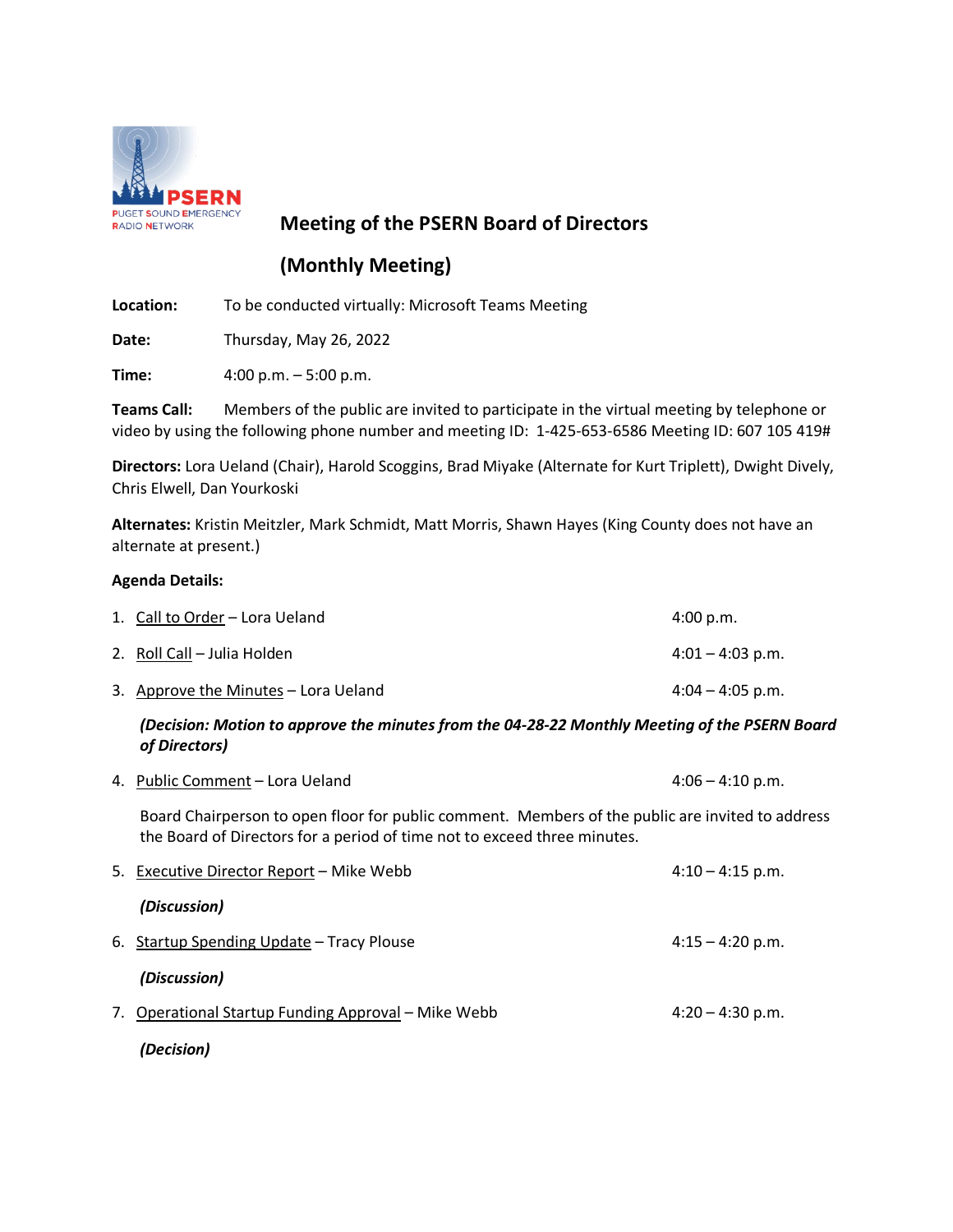| 8. Phase 1 Financial Advisory Report (Clark Nuber) – Mike Webb | $4:30 - 4:55$ p.m. |
|----------------------------------------------------------------|--------------------|
| (Discussion)                                                   |                    |
| 9. PSERN Board of Directors Officer Report – Board Officers    | $4:55 - 4:57$ p.m. |
| (Discussion)                                                   |                    |
| 10. Review Action Items - Lora Ueland                          | $4:57 - 5:00$ p.m. |

Next Meeting: June 23, 2022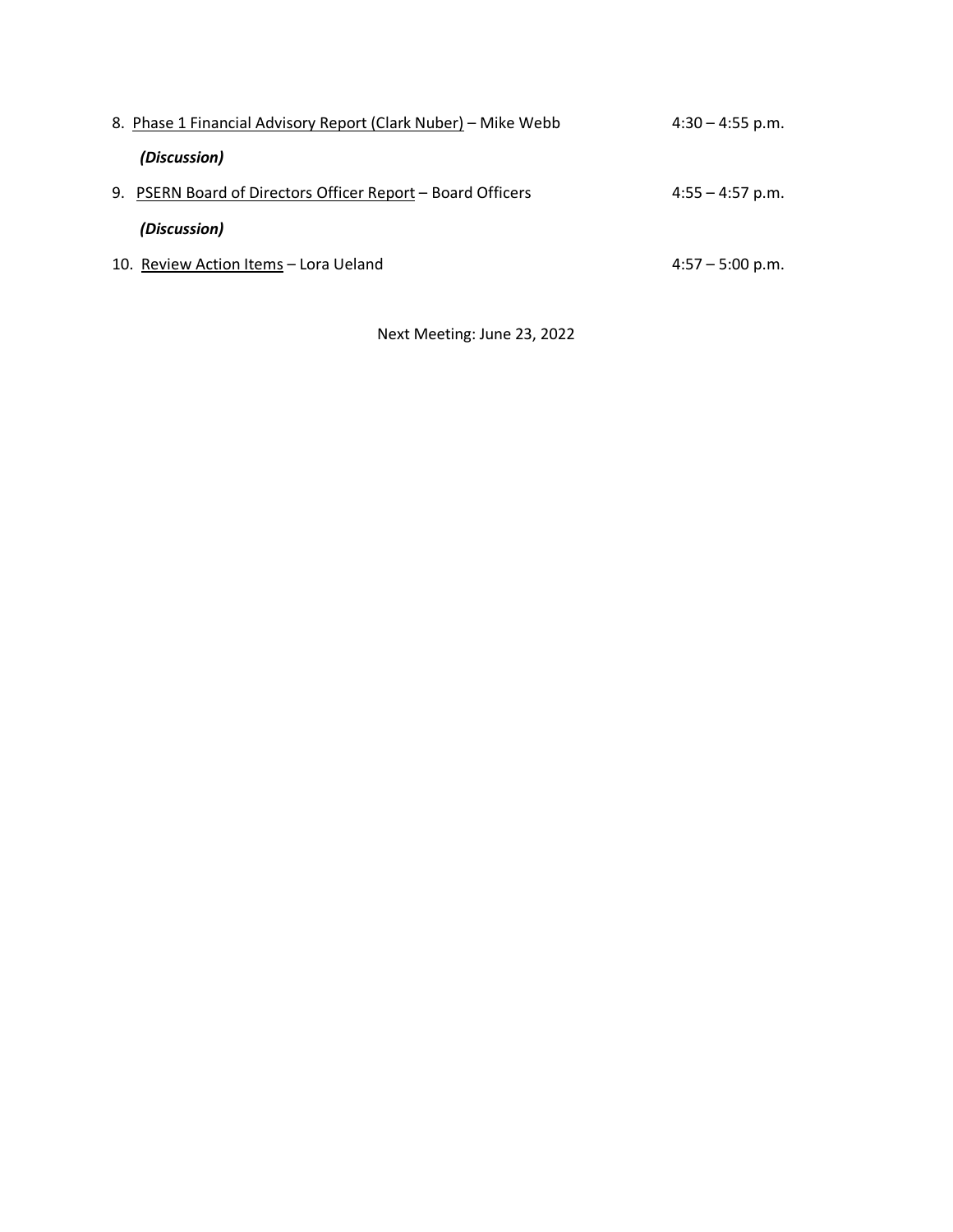

## **Meeting of the PSERN Board of Directors - Meeting Minutes**

## **(Monthly Meeting)**

**Location:** Microsoft Teams Meeting

**Date:** Thursday, April 28, 2022

**Time:** 4:00 p.m. – 5:00 p.m.

**Teams Call:** Members of the public are invited to participate in the virtual meeting by telephone or video by using the following phone number and meeting ID: 1-425-653-6586 Meeting ID: 607 105 419#

## **Attendees:**

- **Directors:** Lora Ueland (Chair), Harold Scoggins, Kurt Triplett, Dwight Dively, Chris Elwell, Dan Yourkoski
- **Alternates:** Kristin Meitzler, Mark Schmidt, (King County does not have an alternate at present.)
- **Other Attendees:** Spencer Bahner, Tom Bloomingdale, Spencer Bahner, Mahak Chopra, Sean Douglas, Tracey Doss, Armand Eichhorn, Adrian Englet, Julia Holden, Hank Krajewski, David Mendel, Kimberly Nuber, Michael Webb, Ellen Whitely

## **Meeting Minutes:**

| 1. Call to Order – Lora Ueland       | 4:00 p.m.                  |
|--------------------------------------|----------------------------|
| 2. Roll Call – Tracey Doss           | $4:01 - 4:01 \text{ p.m.}$ |
| 3. Approve the Minutes – Lora Ueland | $4:01 - 4:02$ p.m.         |

## *(Decision: Motion to approve the minutes from the 03-24-22 Monthly Meeting of the PSERN Board of Directors)*

• **MOTION:** A motion was made to approve the minutes of the meeting held on 24<sup>th</sup> March 2022 by Kurt Triplett. It was seconded by Dwight Dively. Members unanimously approved the motion.

|           | 4. Public Comment – Lora Ueland          |                    |  |  |  |  |
|-----------|------------------------------------------|--------------------|--|--|--|--|
| $\bullet$ | There were no public comments.           |                    |  |  |  |  |
|           | 5. Executive Director Report - Mike Webb | $4:02 - 4:07$ p.m. |  |  |  |  |

• Mike Webb presented a report that summarizes the activities of the PSERN Operator since the last meeting of the Board in March.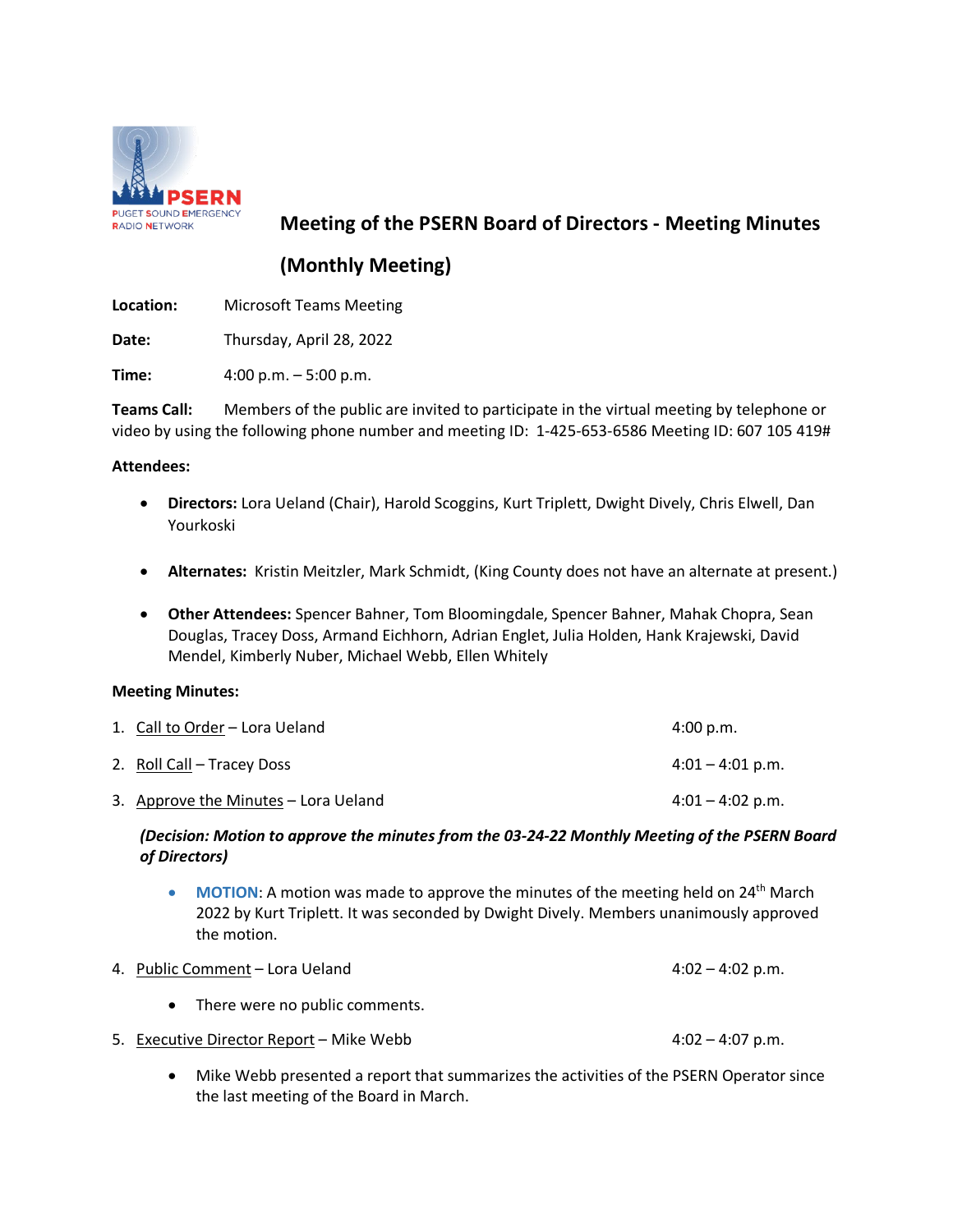- $\circ$  The final offer for a Finance Manager has been made and the recruitment for a Technical Operations Manager is underway (posting closes May 10). Mike Webb will be reaching out to people to form an interview panel.
- o Clark Nuber is nearing completion of the financial advisory project and will present the report in the May meeting.
- $\circ$  Mike has been participating in the operational transition planning with the PSERN Project and started work to look at streamlining radio provisioning, activation/deactivation, asset management and inventory.
- o The Operator has workspace in the Chinook Building, Mike is investigating the possibility of leasing a property or at dedicated facility.
- o Upcoming Board Topics:
	- **E** Clark Nuber report
	- Approval of operational and technical startup funding
	- **Budget and service fee rate development.**

## 6. Startup Spending Update – Mike Webb 4:07 – 4:13 p.m.

- Spending is under the 2022 baseline, does not include any operational expenses.
- Mike is considering pulling the Lease/Contract role into the  $4<sup>th</sup>$  quarter to assist PSERN with negotiations on some leases which are not transferable to PSERN and may have to start from scratch, specifically the USFS leases.
- The workplan includes a placeholder to develop a summary of the portfolio of PSERN leases, this is currently being worked on by the project.
- 7. 2023 Budget and Rates Mike Webb 4:13 4:44 p.m.

- Mike has been researching to understand where the process to develop the operational budget and services fees is at and what future work does the Operator need to do and what decisions will need to be made.
- Previous budget and service fee estimates (2019) provided are for a fully autonomous model and unsubsidized, based on year 1 of operations being 2022. (ref: Appendix A)
- 2019 estimated service fees shown are per month and do not include any rate stabilization funds applied.
- Original requirement of \$2.6M in rate stabilization funds set aside from project funds in 2014 is updated to an estimate of \$6.5M if the same assumptions are used today.
- Over the eight year period PSERN rates have gone up.
- Issues for 2023 budget:
	- o Updated budget and service fee estimates:
		- Changes from the 2019/2020 operating budget include increased staffing plan, updated King County salary scale, re-estimation of operating expenses, some cost offset from sublease revenues, radio and console counts have gone up, non-public safety radios have gone down
		- **Updated operating budget and service fee estimates are still a work in** progress; operating budget is in the range of 7-8% higher. Year 1 is now 2023 but will be prorated based on FSA. Budget assumes full staffing by FSA. Operating cashflow of \$5M is sufficient.
		- If was requested to spend a longer time in a future or separate meeting to discuss the budget and rates and to consider a monthly briefing to address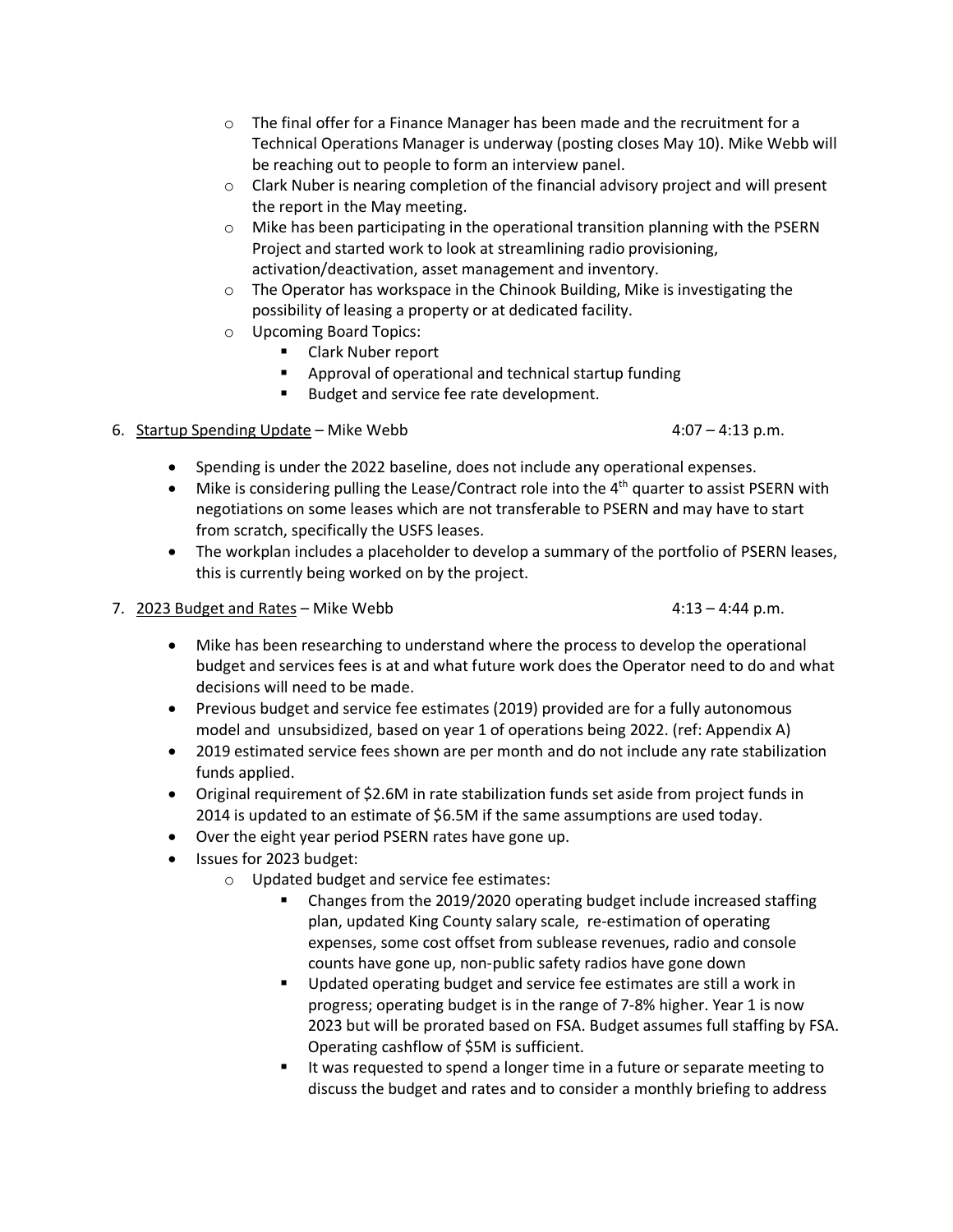such things as how many radios have we expanded, how does dispatch consolidation impact rates. Mike suggested a budget workshop.

- o Cost allocation methodology:
	- Operator ILA does not specify a vendor support cost split.
	- **ILA model is defined as first year only.**
	- **There is a need to consider future services and look at the demand for** services such as CAD interface.
- o Other considerations:
	- A plan is needed to define and manage the 5% operating reserve to determine what the reserves can be used for and how can they be authorized.
	- Capital replacement reserve should be established that is different from the operating reserve of 5%.
	- King County Fire Chiefs workgroup is investigating CAD interface for seamless communications around the County and will be interested in the costs and how it would work.
	- **The new Finance Manager will be looking at how much reserve is enough** and how to collect the funds.
	- Eligibility and methodology for rate stabilization needs to be determined.
- o Plan and timeline for 2023 budget and service fees:
	- **Target approved budget and service fees by October.**
	- **FURTHER** Further work is required for operating cost estimates, cost allocation methodology, rate stabilization methodology and reserves.
	- Concern about the October budget time frame due to most budget deadlines for municipalities, an earlier October meeting to vote on the budget might be needed.
- 8. Operational Startup Funding Mike Webb  $4:44 4:59$  p.m.

- Funding needed for operational startup to cover PSERN facility, salaries, vehicles, and office expenses. Funding comes from the project.
- PSERN operational funding is assumed to begin at FSA, at the end of March 2023.
- There is a risk of additional cost exposure if FSA is delayed, mitigation includes possibility delaying staffing or detach contract FSA from the operational responsibilities.
- **MOTION:** Motion that the PSERN Operator Board request the Project Joint Board allocate additional \$1.2M of project funds to the Operator for the purposes laid out in the report by Kurt Triplett. It was seconded by Dwight Dively. Members unanimously approved the motion.
- Mike Webb will work with David to put together a report for the Joint Board on the impact of the \$1.2M to the project.
- No action was taken on the second topic, to consider what it means to fix the date the Operator assumes responsibility for the network. The ILA will need to be amended by the Board. Action may be needed by the Joint Board and KCERCS.
- Mike Webb will review the ILA and follow up with Lora on any topics that need to be considered for amending and provide a report. And also assess the Motorola contract for any concerns.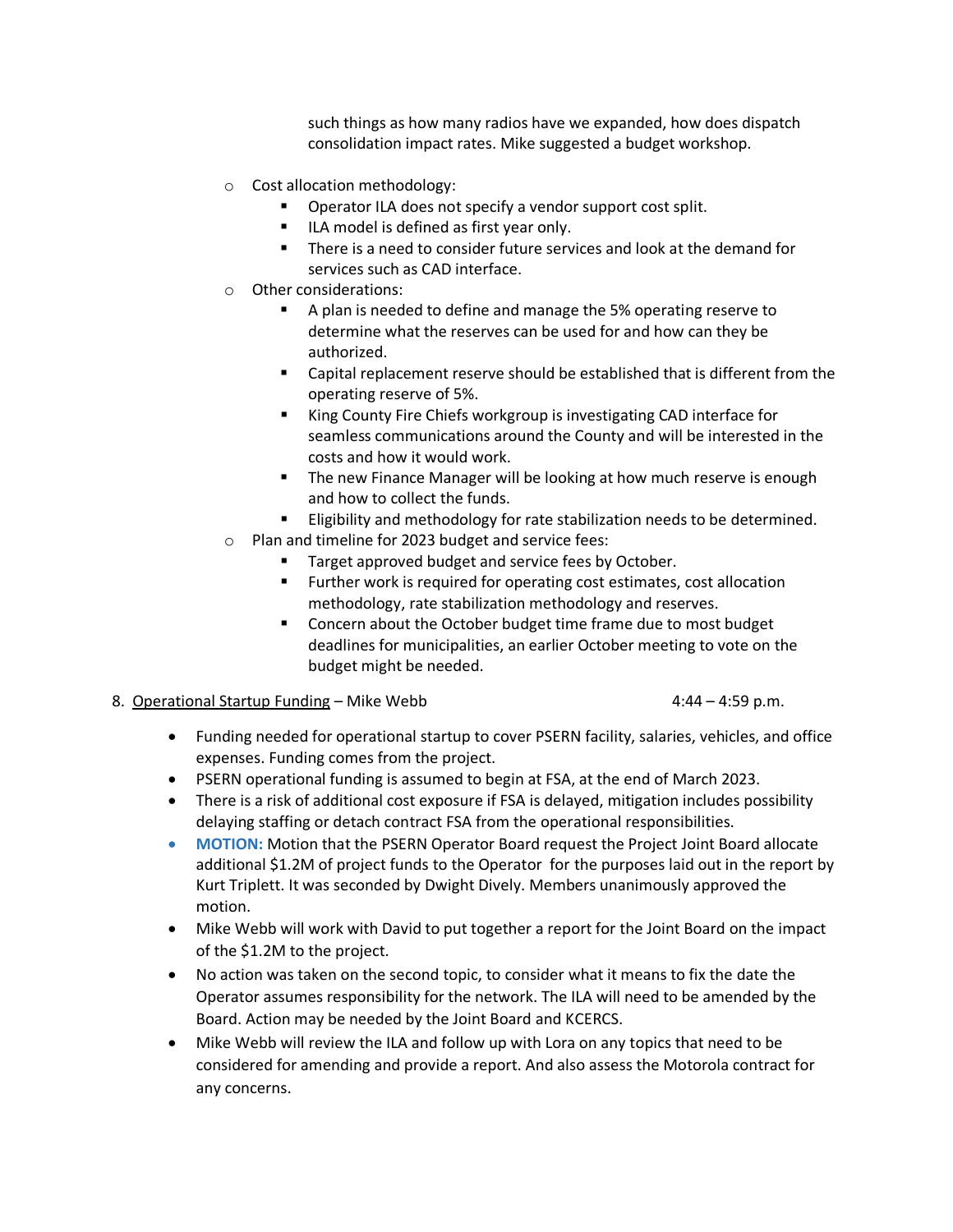9. PSERN Board of Directors Officer Report – Board Officers 4:59 - 5:00 p.m.

- Kurt Triplett will not be present at the May meeting; his alternate will be present at the Joint Board and Operator Board of Directors meetings.
- 10. Review Action Items Lora Ueland 5:00 5:00 5:03 p.m.

- Clark Nuber report will be presented at the May meeting and if possible, provided to the Board in advance.
- The new Finance Manager will be introduced at the May meeting, Mike will send out a notice confirming the hire.
- Summary of the lease portfolio and the risks associated is being worked on and will be presented at a future meeting.
- Budget workshop to be explored. Suggestion to add consideration of any leftover funds from the project.
- Mike will provide a report on possible changes to the Operator ILA associated with a change to the milestone at which the Operator takes over operational responsibility.

Next Meeting: May 26, 2022

Adjourn 5:03 p.m.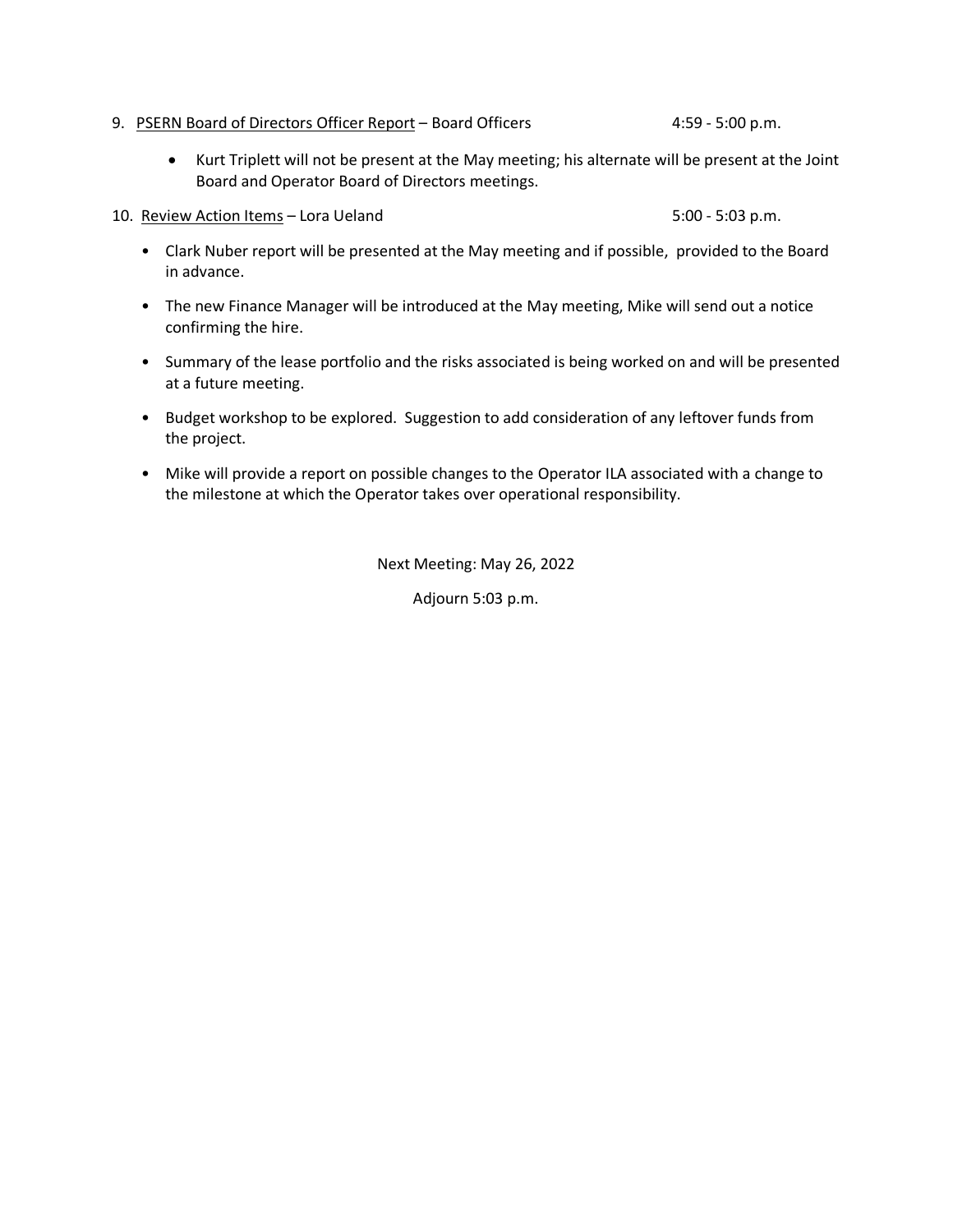# PSERN Board of Directors Staff Report Agenda Item #5



**Title:** Executive Director Report – May 2022 **Meeting Date:** May 26, 2022 **PSERN Staff Contact:** Michael Webb, Executive Director **Action:** Discussion

## **SUMMARY:**

This report provides a summary of the activities of the PSERN Operator since the last report to the Board at the April 2022 meeting.

## **ANALYSIS:**

## Stakeholder Engagement

• Over the past few weeks, we have worked with the Project external affairs team to update the PSERN Project External Affairs Strategic Plan, which now includes a section on PSERN Operator stakeholder engagement.

## PSERN Project to Operator Transition

- A Change Control process is now in place, involving weekly Change Advisory Board (CAB) review with participants from Valleycom, EPSCA, King County RCS, the City of Seattle, Motorola, the PSERN Project and PSERN Operator.
- This process is intended ensure that all changes to the combined KCERCS/PSERN network are appropriately tracked, assessed, and communicated for the purpose of minimizing unplanned service interruptions due to poorly executed changes.
- An early draft of a transfer agreement for the PSERN assets, contracts and leases has been received and initial review undertaken; the PSERN Operator's legal counsel (Pacifica) has been advised that they will be requested to review this agreement prior to its execution.
- Monthly operational planning meetings involving the King County and Seattle radio shops and the PSERN Project and Operator are continuing.

## Staffing/Hiring

- Tracy Plouse started as PSERN Finance Manager on May  $16^{th}$ :
	- o Her initial focus will be on establishing the Operator's financial management capabilities and facilitating the 2023 budget development.
- The Technical Operations Manager position was posted on April  $14<sup>th</sup>$  and closed May  $10<sup>th</sup>$ :
	- $\circ$  9 applications were received and 6 have been selected for first round interview.
	- o 2 rounds of interview panels are scheduled for the weeks of May 23<sup>rd</sup> and May 30th.
- The funding requirements for technical and operational staff to be hired prior to FSA are the subject of a funding request being presented at the May Project Joint Board meeting; a separate report on this topic is included in the May Operator Board package.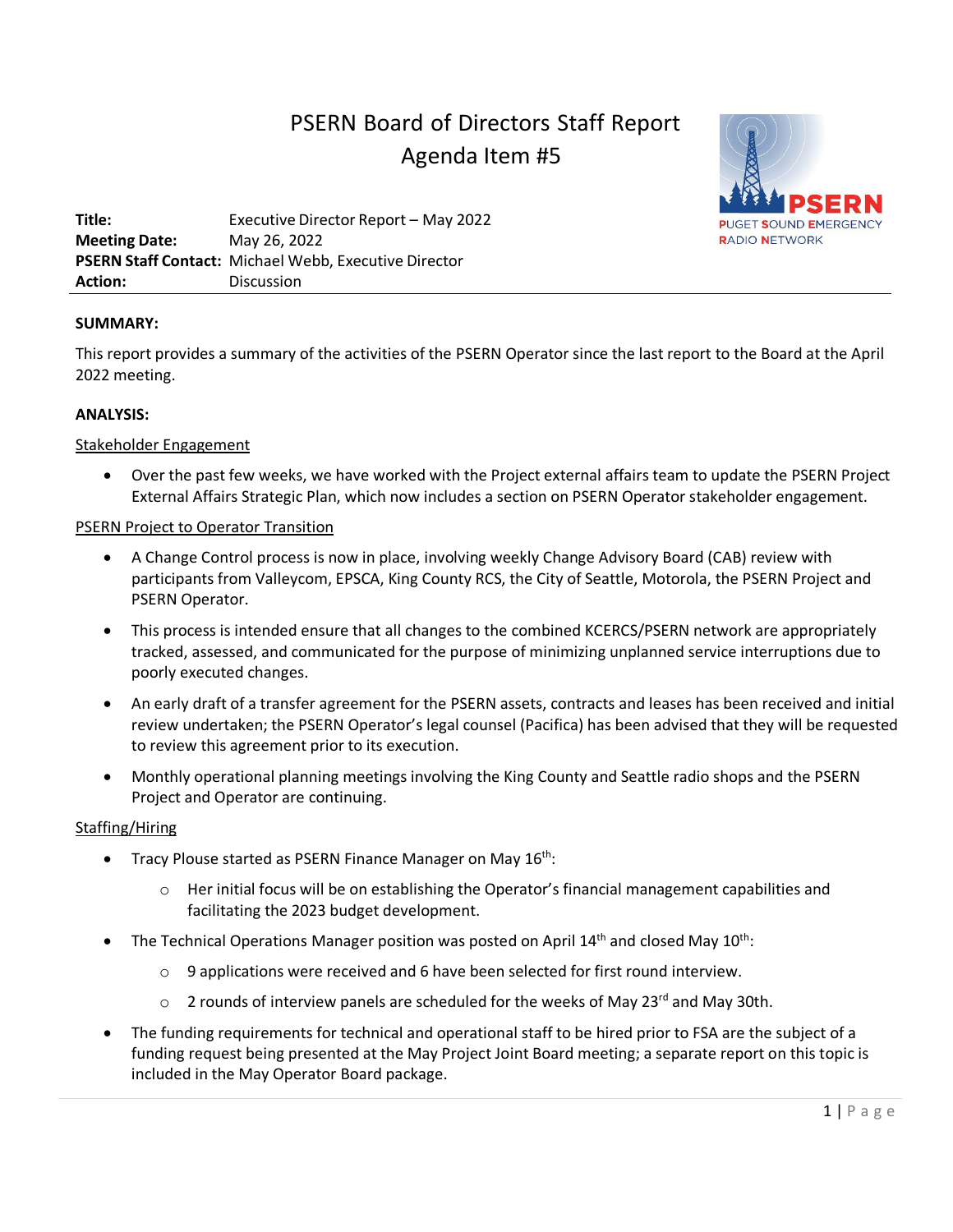- Recent discussions with the King County budget office and KCIT Finance have highlighted that approval will be required from King County Council for 8 additional FTE's to be hired by King County (on behalf of the PSERN Operator) before the end of 2022:
	- $\circ$  This has been incorporated in the 3<sup>rd</sup> omnibus appropriation measure that will move forward for Council approval starting in June, with final approval estimated to be in July or August.
	- o Only 6 FTE's within the PSERN Operator are currently authorized.

## Financial Advisory Phase 1 Project

- A draft of the Clark Nuber report for the Phase 1 project is provided as part of the May meeting package and the consultants will be presenting an overview during the May board meeting.
- Work to develop the scope of work for a second project, focused on supporting budget development, will commence shortly and be based on the recommendations from the Phase 1 project.

## 2023 Operating Budget and Service Fee Development

- Further work on this will commence in early June.
- Based on discussion at the April board meeting, a target of mid-July for a budget workshop will be set.
	- o A list of participants will need to be determined.

## Records Management

- Pacifica Law Group are developing a records management plan/policy for the Operator:
	- o Target completion is end of May.

## BoD Workplan Updates

- The latest full workplan update was provided to the Board at the January 2022 meeting.
- A full update of the workplan will be prepared for the July meeting.
- The following workplan items have been completed since the last update:
	- $\circ$  (12) Set and adopt a PSERN staffing plan that includes the Operator's supervisory structure.
	- o Submit year-end report to the State Auditor for 2021.
		- This is a "no business" report.
- Work is currently underway on the following items:
	- o (17) Determine place of employment (office/location).
		- See below.
	- $\circ$  (9) Determine what services will be contracted out and what will be done in-house.
	- o Develop coordinated (Project/Operator) stakeholder communications plan.
	- o Adopt and implement internal financial controls, policies, procedures and processes.
	- o (25) Procure business suite software (financial management system).
	- o Open PSERN Operator deposit account(s).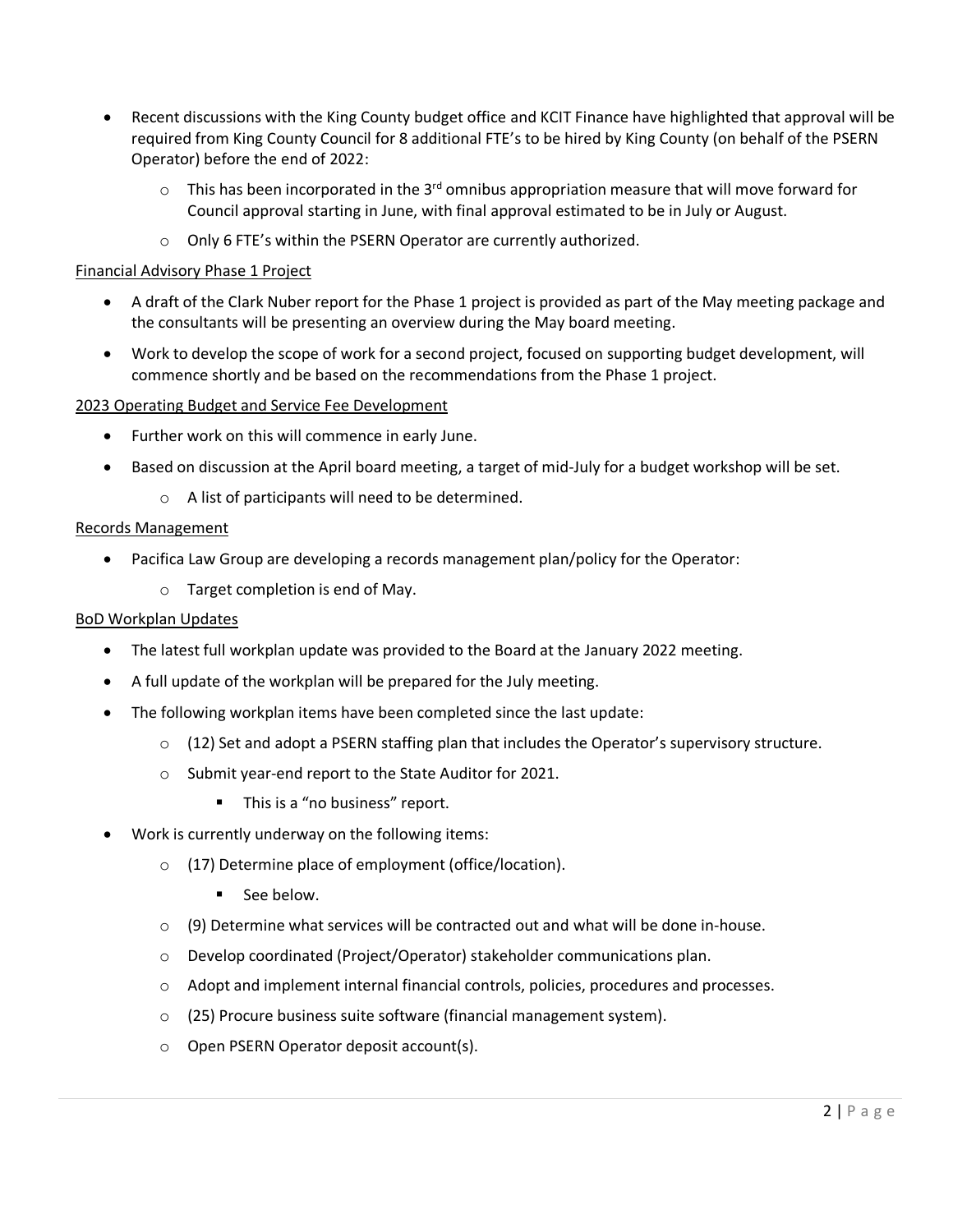## Workspace/Facility

- Lease proposals have been received for two properties in the Kent/Tukwila area:
	- $\circ$  Both are approximately 7,500 sq. ft. mixed office and warehouse.
	- $\circ$  Triple net rent for both is approximately \$13,500 per month for the first year (3% escalation), which includes basic tenant improvements
- A lease proposal has also been requested for 925 Hiawatha, Seattle (the King County facility being used by the Project)
	- o This facility is not expected to be available before January 2023.
- The goal is to have a facility identified and a lease approved by June, with occupancy to occur in the October-November timeframe
	- o A key decision will be the optimal location/preferred within the County.

## Vehicles

- The PSERN Operator will need to acquire approximately 11 vehicles by the transfer of operations date (some as early as fall 2022 as outlined in the operational startup spending plan).
- Information is being gathered on local government, county and state contracts for vehicle suppliers and maintenance providers:
	- $\circ$  Acquisition of certain vehicles (e.g. pickups) under the state contract could take up to year.

## Upcoming Board Meeting Topics

- Topics expected to be brought forward over the next 3 board meetings include the following:
	- o June 2022:
		- **Update and/or approval on facility acquisition/lease.**
		- Update on 2023 budget and service fee development.
		- **Approval of Phase 2 Financial Advisory project.**
	- o July 2022:
		- **Full update of Board Workplan.**
		- Approval of several significant procurements (financial system, vehicle acquisition).
	- o August 2022:
		- Update on 2023 budget and service fee development.
- These topics are in addition to the regular standing items, including the Executive Director's report and Startup Spending Update.
- A special meeting (budget workshop) is being targeted for mid-July.

## **CONCLUSION:**

This report has provided a summary of the work undertaken by the PSERN Operator since the previous report in April.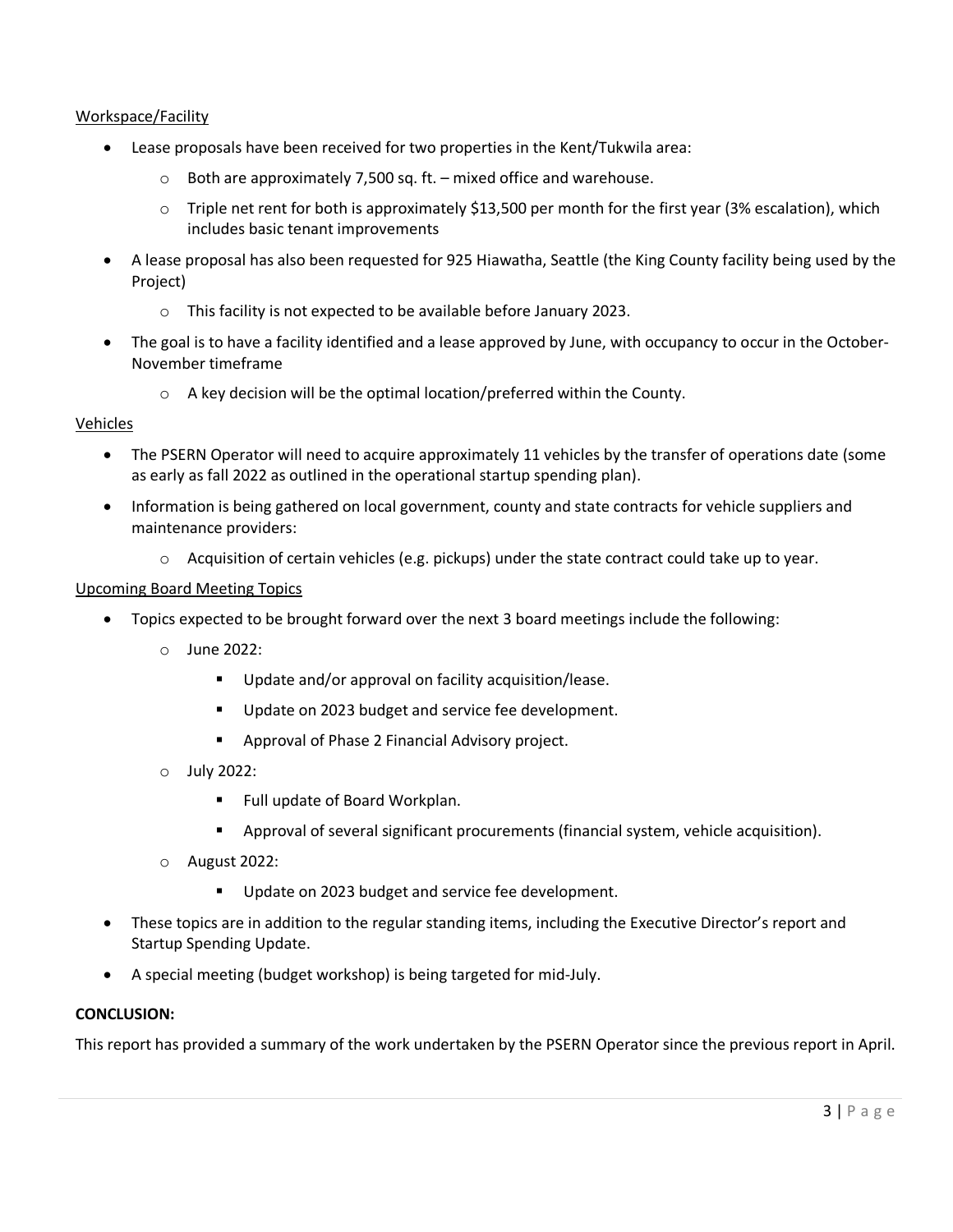## **SUPPORTING DOCUMENTATION:**

None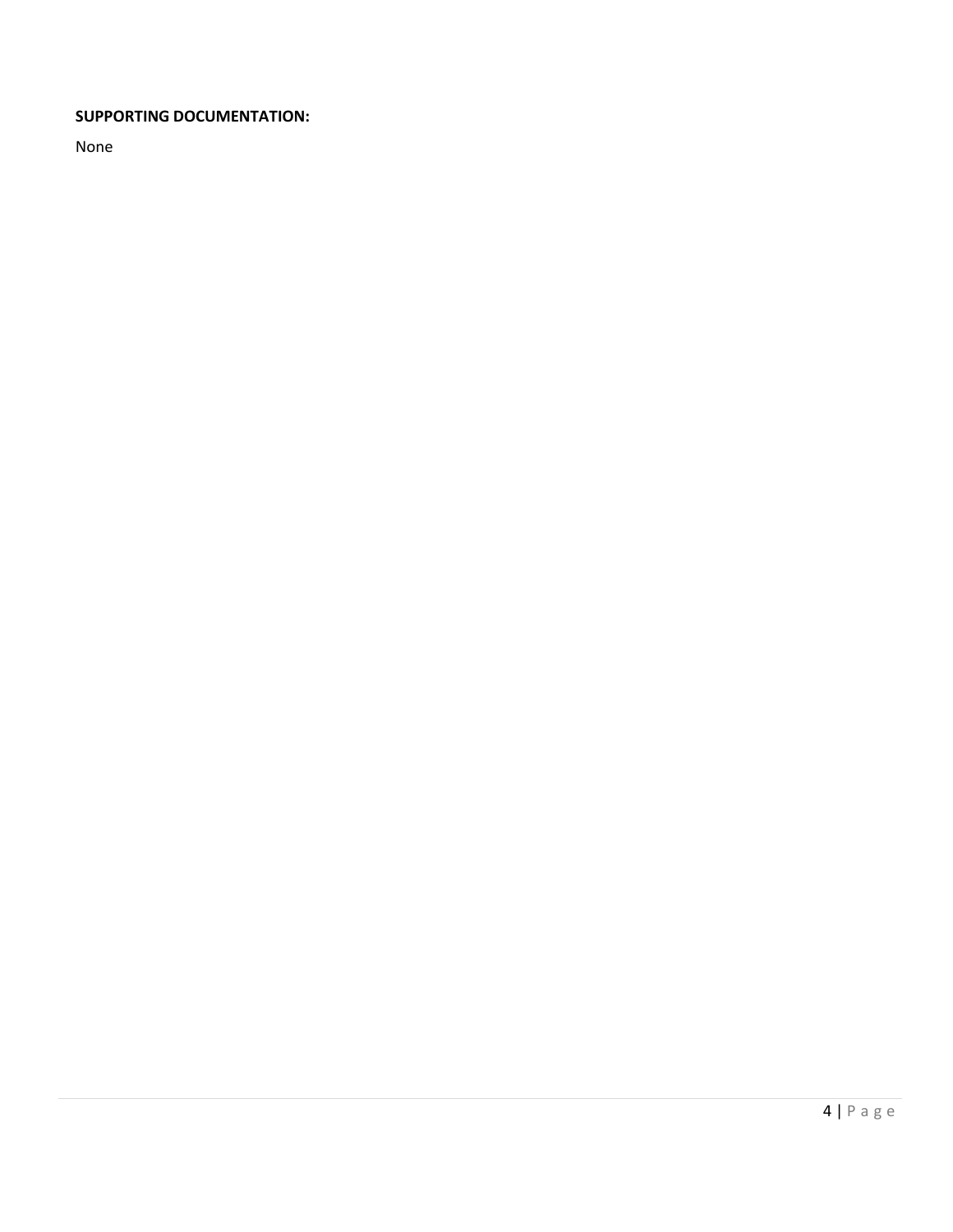# PSERN Operator Board of Directors Staff Report - Agenda Item #6

| Title:                | Administrative Startup Spending Update – May 2022 |
|-----------------------|---------------------------------------------------|
| <b>Meeting Date:</b>  | May 26, 2022                                      |
| <b>Staff Contact:</b> | Tracy Plouse, Finance Manager                     |
| <b>Action:</b>        | <b>Discussion</b>                                 |



## **SUMMARY:**

This report provides an update on PSERN Operator administrative start-up expenditures to the end of April 2022, and a forecast of expenditures to Full System Acceptance at the end of April 2023.

## **BACKGROUND:**

As discussed in the January 2022 report to the Board (Start-up Staffing and Spending Plan), in the absence of a financial management system and supporting policy and processes for PSERN, the Executive Director will provide monthly status reports/updates at each Board meeting that describe:

- Year-To-Date spending against the baseline spending plan (for administrative start-up).
- Revisions to expenditure forecasts, including cost estimates and timing.

Currently, all PSERN Operator expenditures are being recorded against a specific expense code within the broader PSERN Project accounts/funds in the King County financial system (Oracle). Reports can be run on demand to show expenditures/transactions coded against the Operator.

At the point the PSERN Operator has its own financial management system later in 2022, standardized or pro forma financial reports will be provided on a regular basis to be determined by the Board.

## **ANALYSIS:**

Appendix A provides a summary of the Year-to-Date spending of the PSERN Operator as of the end of April 2022. Spending to date is currently on-track and/or below the estimates provided in the baseline spending plan.

The following notes apply:

- The 2023 forecast is for 3 months, as it is based on FSA occurring at the end of March 2023.
- Staffing spending is shown as tracking under forecast as the Finance Manager started May 16th (budget is based on April  $1<sup>st</sup>$ ).
- The majority of expenditures to date are staffing and benefits, with small expenditures for legal services, King County IT services and miscellaneous administrative expenses (e.g. business license fees).
- The first phase of financial advisory work (\$25K committed) is underway and the first invoice was paid in April.
- This spending summary does not include any expenses associated with operational startup (operational staffing, facility expenses, additional vehicles).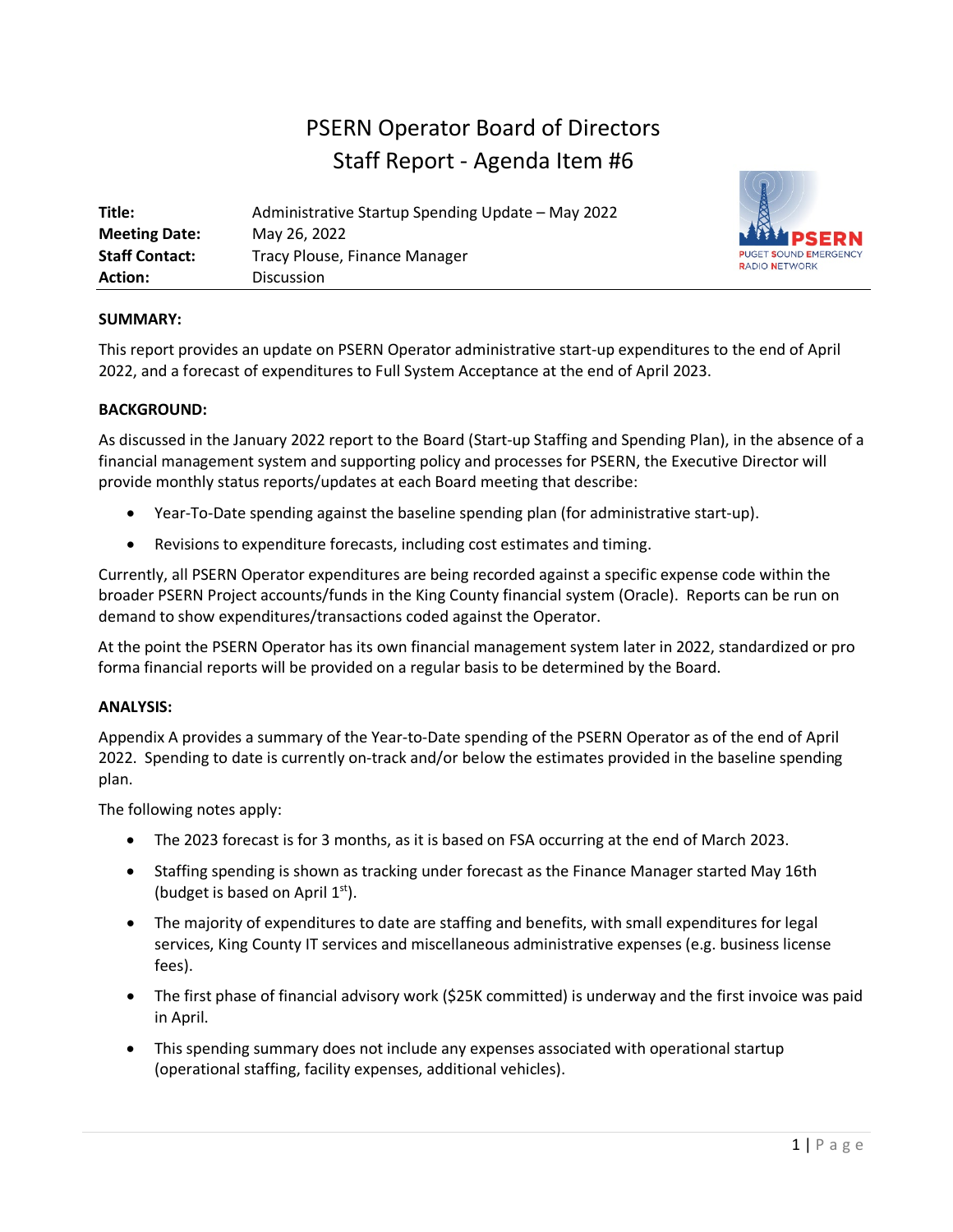## **CONCLUSION:**

This report provides an update on administrative start-up expenditures to the end of April 2022 and a revised forecast of expenditures to Full System Acceptance in April 2023. Spending to date is on-track or below the estimates provided in the baseline spending plan.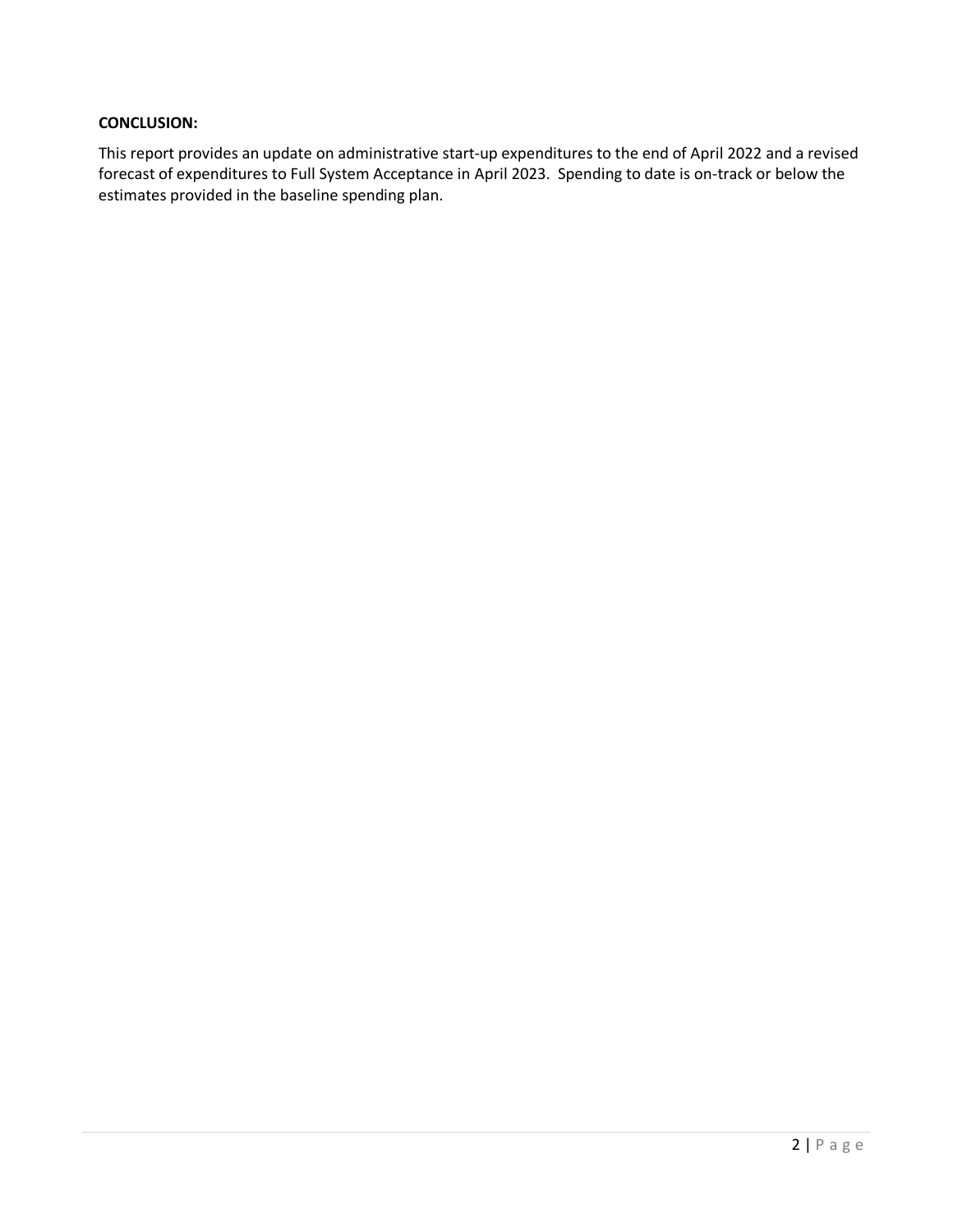## **SUPPORTING DOCUMENTATION:**

## **Appendix A: PSERN Operator Spending (Year-to-Date and Forecast) – April 2022**

A summary of expenditures to end of April 2022 and forecasted expenditures during PSERN's startup phase in 2021, 2022 and 2023 (prior to FSA), are provided in the table below.

This only covers the administrative staffing and initiatives discussed in the January 2022 report as reflected in the approved baseline expenditure plan indicated in the ta ble.

| <b>Item</b>                      |     | 2021     |    | 2021                   |    | Apr-22 |       | 2022    |            | 2022        |            | 2022         |            | 2022    |            | 2023<br><b>Total Startup</b> |            | <b>TOTAL Startup</b> |            |           |
|----------------------------------|-----|----------|----|------------------------|----|--------|-------|---------|------------|-------------|------------|--------------|------------|---------|------------|------------------------------|------------|----------------------|------------|-----------|
|                                  |     | (actual) |    | (baseline)<br>(actual) |    |        | (YTD) |         | (forecast) |             | (baseline) |              | (variance) |         | (baseline) |                              | (forecast) |                      | (baseline) |           |
| Salary & Benefits                | Ś   | 46,308   |    | 39,724                 | Ŝ. | 44,345 | Ś     | 129,196 |            | 661,000     | .S         | 667,800      | Ś.         | (6,800) |            | 342,000                      | S          | 1,049,308            |            | 1,049,500 |
| Insurance                        | Ś   | 3,488    | Ś  | 3,488                  |    |        |       |         | Ś          | 5,000       | Ŝ.         | 5,000        |            |         | Ś          | 1,500                        | Ŝ.         | 9,988                |            | 10,000    |
| <b>King County Services</b>      |     |          |    |                        |    |        |       |         |            |             |            |              |            |         |            |                              |            |                      |            |           |
| HR, IT Support, Office Lease     | -\$ | 7,506    | Ś  | 7,355                  | Ŝ. | 4,546  | Ś     | 7,098   | .\$        | 54,200      | Ŝ.         | 54,200       | Ś.         |         | \$         | 29,900                       | . Ś        | 91,606               | \$         | 91,500    |
| <b>Consulting Services</b>       |     |          |    |                        |    |        |       |         |            |             |            |              |            |         |            |                              |            |                      |            |           |
| Legal Services                   | Ś.  | 6,766    | Ś. | 6,766                  | \$ | 435    | Ś     | 7,425   |            | 86,400      | . Ś        | 86,400       | Ś.         |         | \$         | 28,800                       |            | 121,966              | Ŝ.         | 122,000   |
| <b>Financial Advisory</b>        |     |          |    |                        | Ś  | 9,148  | \$    | 9,148   |            | 60,000      | Š.         | 60,000       |            |         | \$         | 30,000 \$                    |            | $90,000$ \$          |            | 90,000    |
| Security/ Other Consulting       |     |          |    |                        |    |        |       |         |            | 50,000      | .S         | 50,000       |            |         | \$         | 30,000                       |            | 80,000               | -S         | 80,000    |
| Office/Administrative Expenses   |     |          |    |                        | \$ | 1,430  | Ś     | 1,668   |            | 12,900      | Ś          | 12,900       |            |         | $\zeta$    | 8,100                        |            | 21,000               |            | 21,000    |
| <b>Transportation Expenses</b>   |     |          |    |                        |    |        |       |         | Ś          | $6,500$ \$  |            | 6,500        |            |         | Ś.         | 3,300                        |            | 9,800                |            | 9,800     |
| <b>PSERN-Specific IT Systems</b> |     |          |    |                        |    |        |       |         |            |             |            |              |            |         |            |                              |            |                      |            |           |
| Financial/Accounting             |     |          |    |                        |    |        |       |         | Ś.         | 37,700      | Ŝ.         | 37,700       | Ś          |         | \$         | 16,500                       | .S         | $54,200$ \$          |            | 54,200    |
| Asset Management                 |     |          |    |                        |    |        |       |         |            | 54,300 \$   |            | 54,300       |            |         |            | $16,000$ \$                  |            | 70,300 \$            |            | 70,300    |
| Service Management               |     |          |    |                        |    |        |       |         |            | 6,000       | -S         | 6,000        |            |         |            | $9,000$ \$                   |            | $15,000$ \$          |            | 15,000    |
| IT Equipment (all staff)         |     |          |    |                        |    |        |       |         |            |             |            |              |            |         | \$         | 79,400                       |            | 79,400               |            | 79,400    |
| Vehicle Fit-Out                  |     |          |    |                        |    |        |       |         |            |             |            |              |            |         | \$         | 142,000                      |            | 142,000              | Ŝ.         | 142,000   |
| Technician Tools/Equipment       |     |          |    |                        |    |        |       |         |            |             |            |              |            |         | \$         | 12,800                       |            | $12,800$ \$          |            | 12,800    |
| <b>TOTAL</b>                     | Ś.  | 64,067   | Ś  | 57,333                 | \$ | 59,904 | Ś     | 154,535 |            | \$1,034,000 | Ŝ.         | 1,040,800 \$ |            | (6,800) |            | 749,300                      |            | 1,847,367            |            | 1,847,500 |
| <b>TOTAL Startup by Year</b>     |     |          |    | 57,333                 |    |        |       |         |            |             | S.         | 1,040,800    |            |         |            | 749,300                      | S          | 1,847,367            |            | 1,847,500 |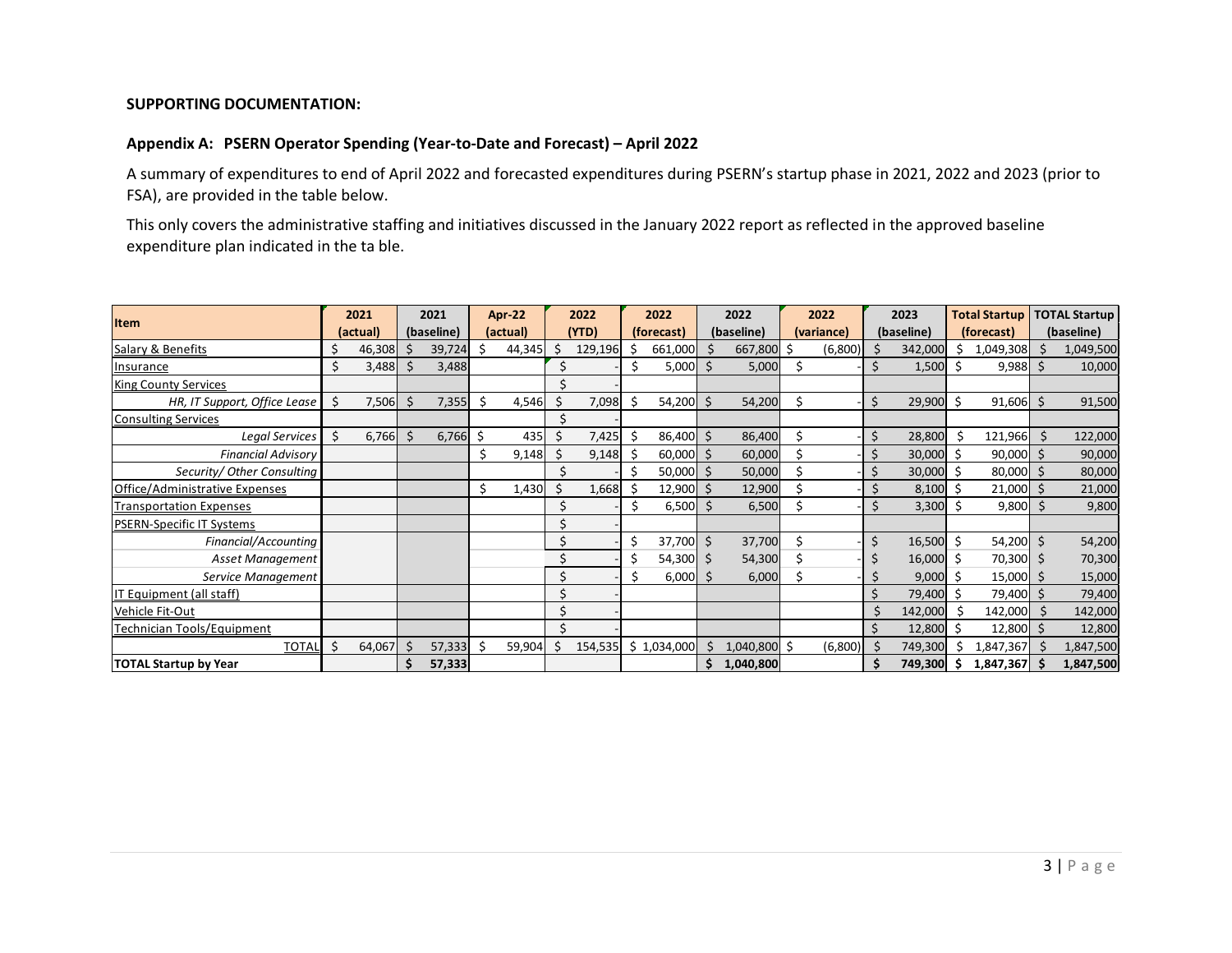# PSERN Operator Board of Directors Agenda Item #7 – Operational Startup Funding

| Title:               | <b>Operational Startup Funding Approval</b>                  |
|----------------------|--------------------------------------------------------------|
| <b>Meeting Date:</b> | May 26, 2022                                                 |
|                      | <b>PSERN Staff Contact: Michael Webb, Executive Director</b> |
| <b>Action:</b>       | Decision                                                     |



## **SUMMARY:**

This report presents, for approval, a recommendation that the PSERN Operator Board approve the operational startup staffing and spending plans presented and discussed at the March 2022 and April 2022 board meetings.

This recommendation and the approval are contingent on the Project Joint Board approving the allocation of an additional \$1.2 M from Project funds, which is the subject of a staff report to the Project Joint Board at its May meeting.

## **BACKGROUND/ANALYSIS:**

At the March 2022 PSERN Operator Board meeting, a staffing plan for the operational startup of the PSERN Operator in 2022 and 2023 was presented, discussed, and endorsed by the Board.

At the April 2022 PSERN Operator Board meeting, an updated, draft 2023-2026 operating budget estimate and service rates forecast, incorporating the revised operational staffing plan, was presented and discussed.

At the April 2022 PSERN Operator Board meeting, a one-time funding requirement of \$1.2M associated with the operational startup plan was also presented and discussed. In addition to the staffing requirement contained in the March report, this funding requirement also includes the acquisition and setup of a dedicated PSERN operating facility, acquisition of vehicles, and incremental office/overhead expenses for the operational startup period.

As PSERN operational funding is assumed to begin at FSA, currently forecast as April 2023, this funding is proposed as an additional allocation from PSERN project funds prior to FSA. At the April meeting, the following motion was tabled and approved:

**MOTION:** Motion that the PSERN Operator Board request the Project Joint Board allocate additional \$1.2M of project funds to the Operator for the purposes laid out in the report by Kurt Triplett. It was seconded by Dwight Dively. Members unanimously approved the motion.

The Project Joint Board has been requested to approve the additional allocation of \$1.2M from project funds at its May meeting. This is the subject of a separate staff report to the Project Joint Board.

If this additional allocation is approved, PSERN Operator staff will modify its monthly reporting on startup spending to incorporate the additional funds. Startup spending reports will continue to reflect the two different expense categories – administrative and operational startup.

The Board should be aware that approval will also be required from King County Council for 8 additional FTE's<sup>[1](#page-13-0)</sup> to be hired by King County (on behalf of the PSERN Operator) before the end of 2022. This has been

<span id="page-13-0"></span> $1$  Currently 6 FTE's (5 career service and 1 TLT) are approved. 8 additional in 2022 and a further 12 in 2023 will be needed to bring the Operator to full headcount approval of 26 by the FSA date.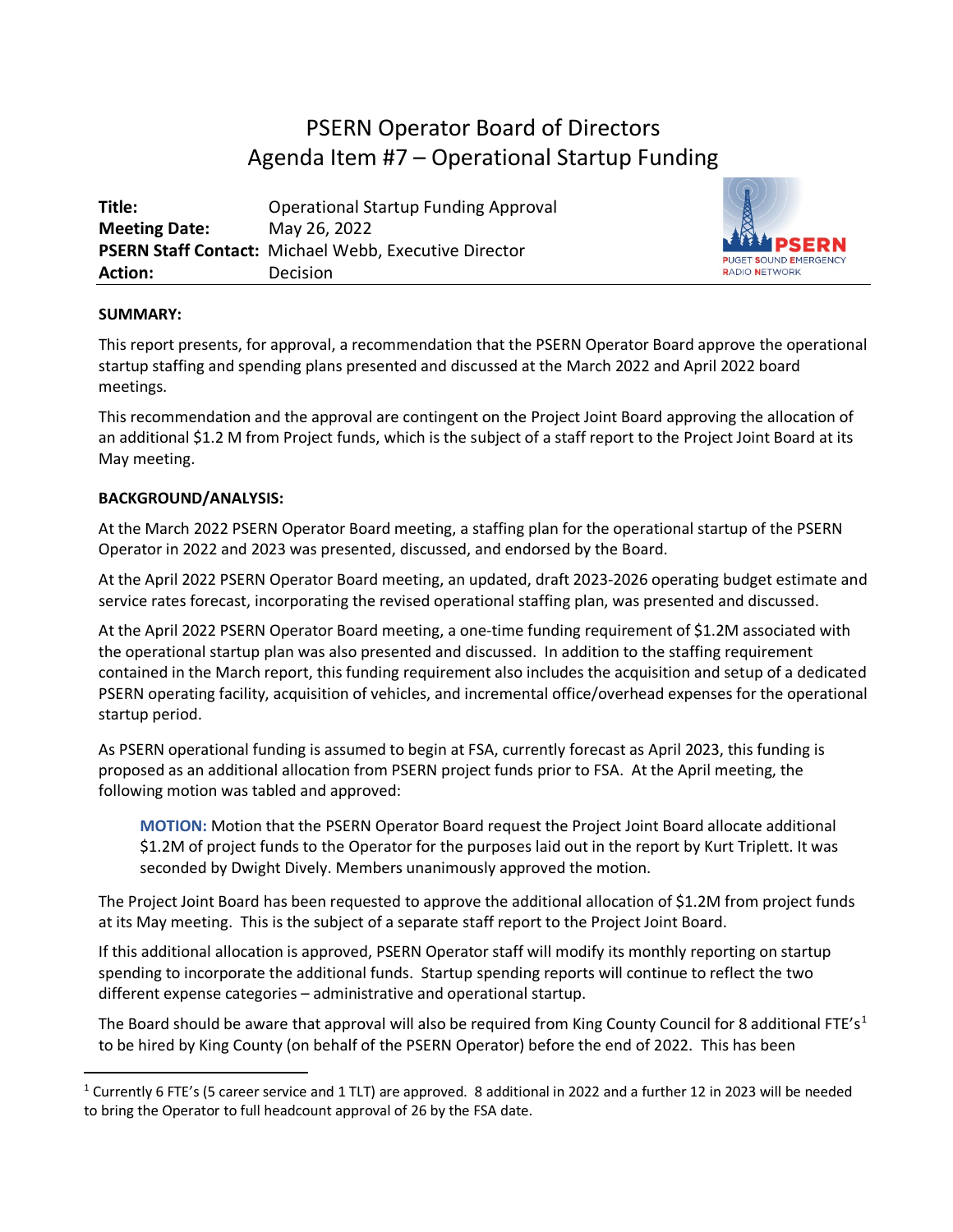incorporated in the 3<sup>rd</sup> Omnibus appropriation measure that will move forward for Council approval starting in June. The timing for that approval is estimated to be July or August. This is not expected to delay recruiting. No additional funding appropriation is required, just additional FTE approval.

## **RECOMMENDATION:**

It is recommended that the PSERN Operator Board approve the staffing and spending plans and authorize hiring and other expenditures, for a total of \$1.2M, as defined in the March and April 2022 reports.

This recommendation and the approval are contingent on the Project Joint Board approving the allocation of an additional \$1.2 M from Project funds, which is the subject of a staff report to the Project Joint Board at its May meeting.

## **SUPPORTING DOCUMENTATION:**

- 1. PSERN Operator Board, March 24, 2022: Staff report "Technical and Operational Staffing Plan".
- 2. PSERN Operator Board, April 28, 2022: Staff report "Operational Startup Funding Requirements".

*These documents can be found in the respective meeting materials packages on the PSERN Operator website.*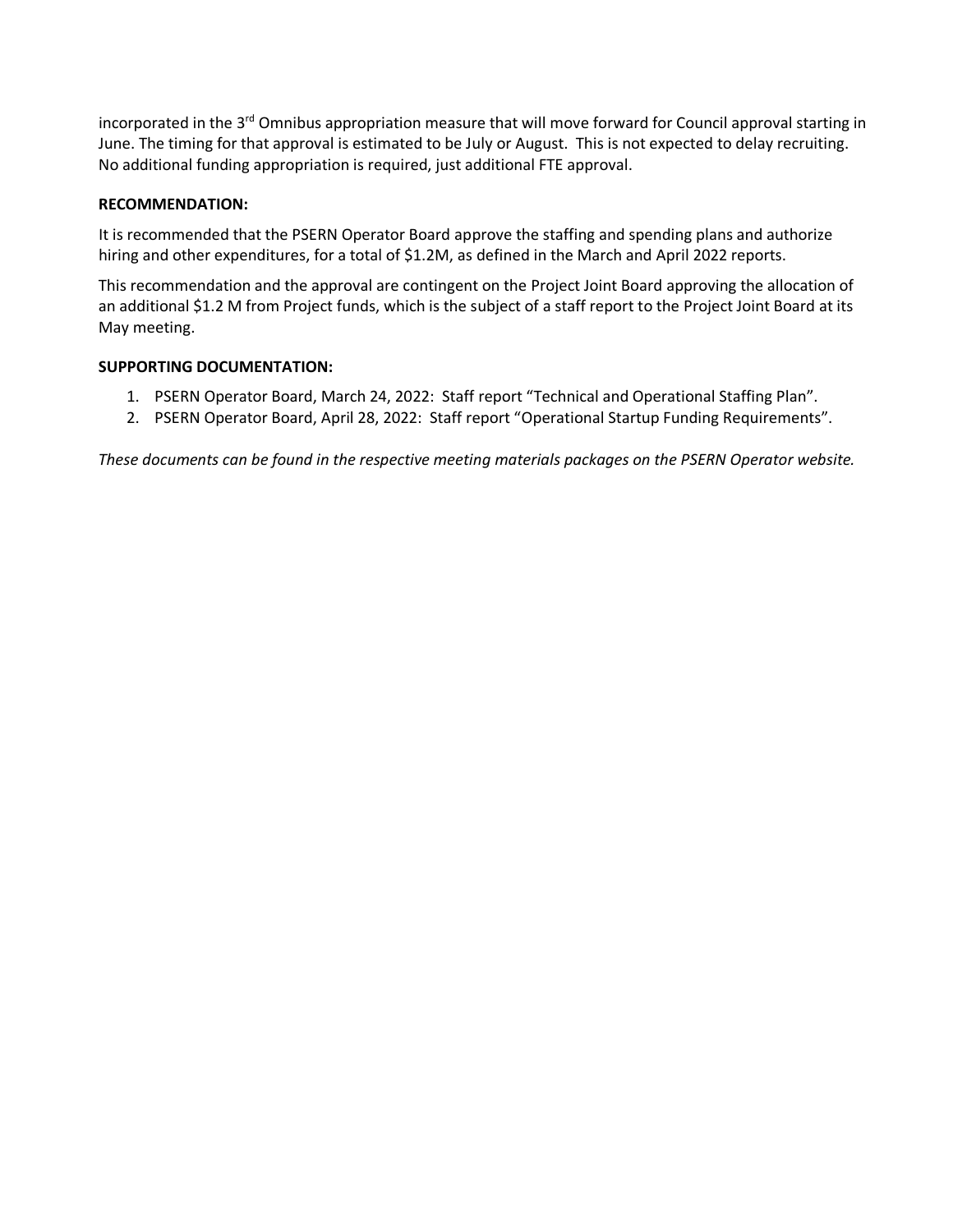# PSERN Operator Board of Directors Staff Report - Agenda Item #8

| Title:                | Phase 1 Financial Advisory Report (Clark Nuber) |
|-----------------------|-------------------------------------------------|
| <b>Meeting Date:</b>  | May 26, 2022                                    |
| <b>Staff Contact:</b> | Michael Webb, Executive Director                |
| Action:               | Discussion                                      |



## **SUMMARY:**

This report is discussing the work undertaken by Clark Nuber PS to advise the PSERN Operator on matters relating to the financial startup of the organization.

The consultants' report is provided as Appendix A (Phase 1 Financial Advisory Report). The consultants will be presenting a summary of the report and its findings and recommendations at the May board meeting.

The report is identifying several decisions the organization will need to make and for which board input and direction will be required. The report also outlines recommendations for further consultant work and support.

## **BACKGROUND:**

A report presented at the January 2022 board meeting discussed the need for the PSERN Operator to establish its financial management capabilities.

In December 2021, an inquiry letter was drafted and sent to several firms requesting proposals for the provision of financial advisory services. The letter called for work to be broken into several phases or "scopes of work", with the first phase outlined below.

- Phase 1 Financial Start-Up Advisory
	- $\circ$  The Consultant will gather required background information and undertake necessary analysis and assessment to advise the PSERN Operator Executive Director and Board of Directors on the optimal approach to setting up PSERN's financial management capabilities, policies, processes and systems.

An inquiry letter was drafted and sent to several firms, resulting in Clark Nuber PS being selected to undertake an initial scope of work.

#### **ANALYSIS:**

Clark Nuber has completed the Phase 1 Scope of work and provided a report that is attached as Appendix A. The report addresses the following matters to be considered in setting up the financial management capabilities and systems for the PSERN Operator:

- Financial management system and related issues, including:
	- o Choice of accounting methodology
	- o Establishment of reserves, asset retirement obligations
	- o Application of the ILA cost allocation methodology
	- o Benefits and pension liability
	- o Capital asset transfer methodology, lease accounting
	- o Selection of an accounting system
- Staffing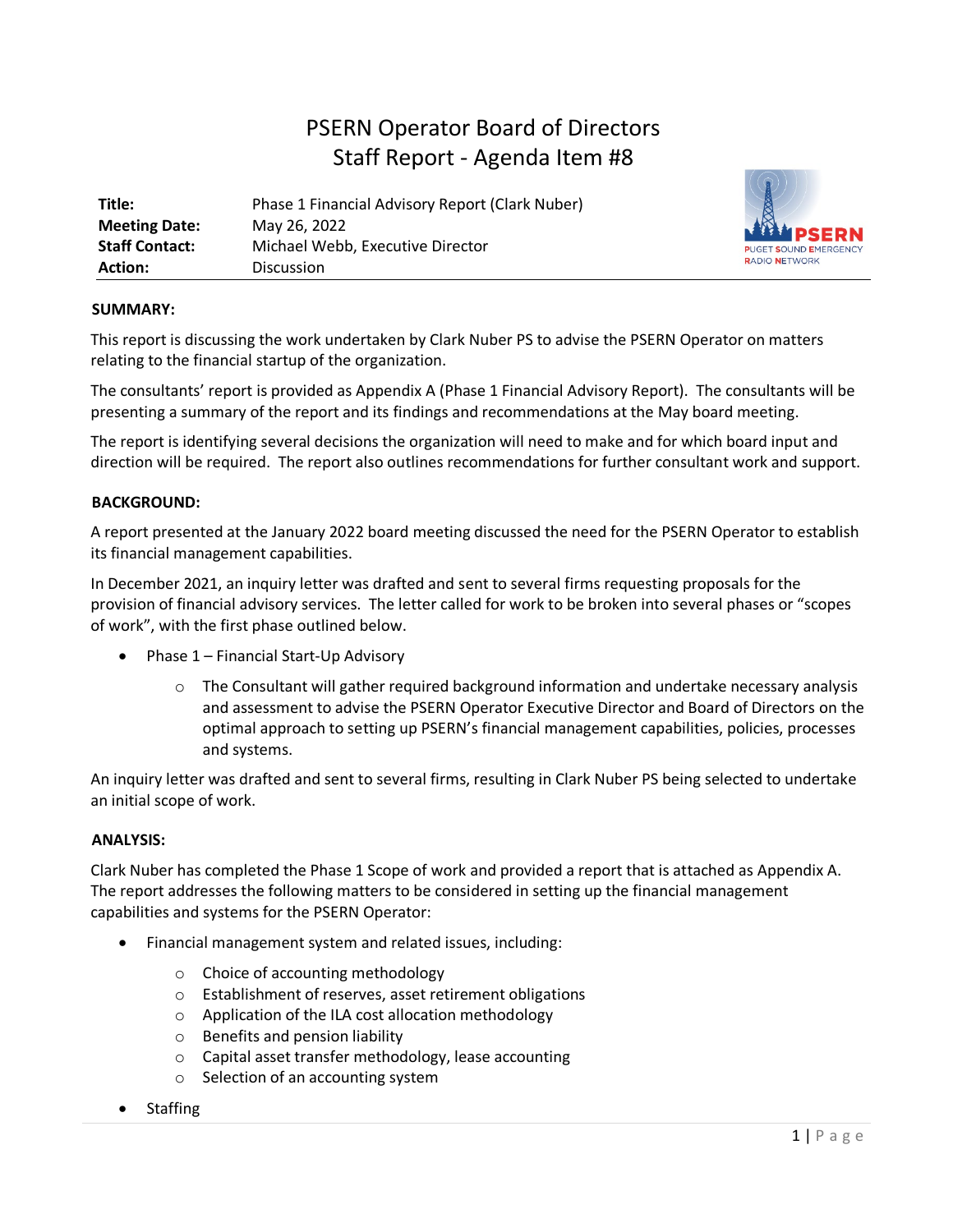- o Functions to in-source versus out-source
- Policies and procedures
	- o Internal controls, driven by regulatory and other requirements
	- o Month-end checklist
- Recommended next steps and further work

The consultants will be presenting a summary of the report at the May board meeting. This will identify several decisions the organization will need to make as its financial management capabilities are established. The report also includes a recommended list of tasks for the next phase(s) of work.

After the consultants' presentation to the board and the resulting discussion, Operator staff will review the recommendations in detail with the consultants and prepare a report for the Board for the June meeting on the required decisions identified in the report and the proposed scope and timing of the next phase(s) of work.

## **CONCLUSION:**

This report has discussed the work undertaken by Clark Nuber PS to advise the PSERN Operator on matters relating to the financial startup of the organization.

Operator staff will prepare a report for the June meeting that will outline its proposed decisions and plan(s) in response to the findings and recommendations in the consultants' report.

## **SUPPORTING DOCUMENTATION**

**Appendix A: Phase 1 Financial Advisory Report – Clark Nuber P.S.**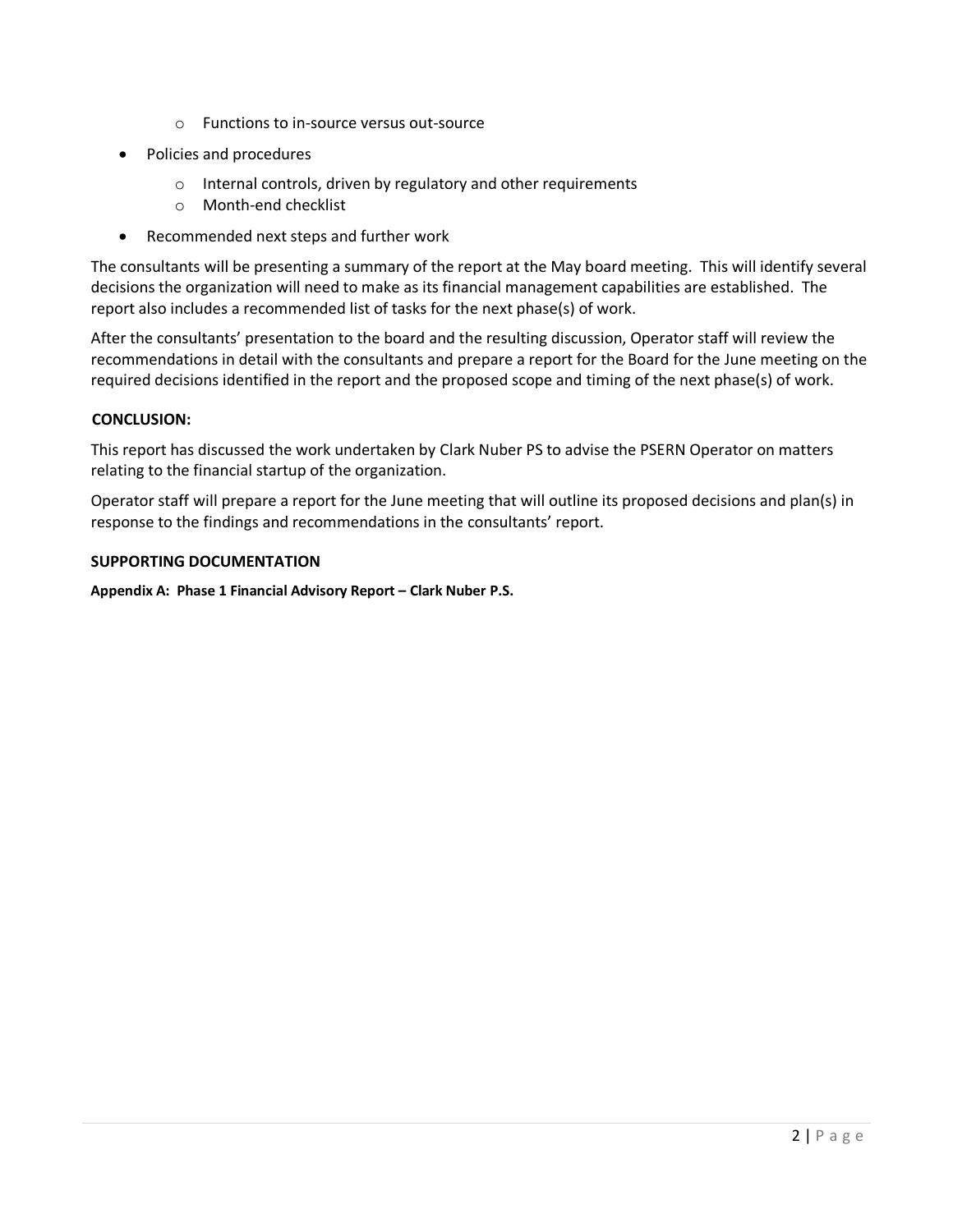Phase 1 Financial Advisory Report May 13, 2022

Submitted by:

Clark Nuber P.S.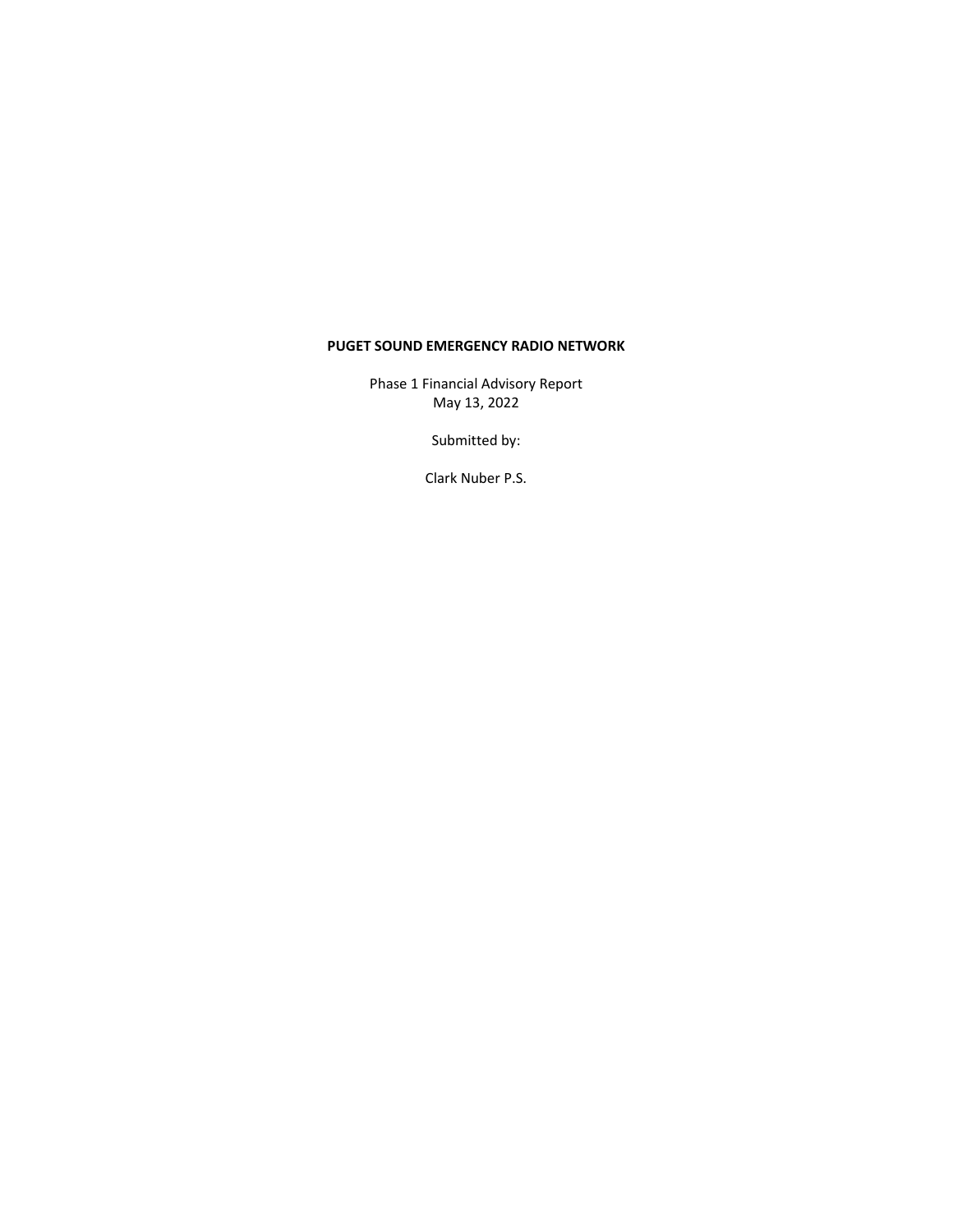#### **Table of Contents**

| <b>Executive Summary</b><br>Ι.                                                | 1              |
|-------------------------------------------------------------------------------|----------------|
| <b>Background, Purpose and Scope</b><br>П.                                    | $2 - 3$        |
| <b>Considerations (Observations), Recommendations and Best Practice</b><br>Ш. | 4              |
| <b>Financial Management System and Related Issues</b><br>А.                   | 4              |
| <b>Basis of Accounting</b><br>a)                                              | $4 - 7$        |
| Reserve for Capital Replacement<br>b)                                         | $\overline{7}$ |
| <b>Asset Retirement Obligation</b><br>c)                                      | 7              |
| d)<br>Capital Assets and Corresponding Depreciation                           | 8              |
| Cost Tracking Within Each Reporting Period<br>e)                              | 8              |
| f)<br>Accounting Treatment of Prepaid Contract Costs                          | 8              |
| Accrual for Pension Liability and Other Pot-Retirement Benefits<br>g)         | 8              |
| h)<br><b>Chart of Accounts</b>                                                | 8              |
| Monthly and Annual Reporting<br>i)                                            | $8 - 9$        |
| j)<br><b>Cost Allocation Methodology</b>                                      | 9              |
| k)<br><b>Capital Asset Transfers and Tracking</b>                             | $9 - 11$       |
| <b>Accounting Software</b><br>$\mathsf{I}$                                    | $11 - 13$      |
| <b>Staffing</b><br>В.                                                         | 14             |
| a) Internal vs. External Staff Considerations                                 | 14             |
| b) Other Staffing Considerations                                              | $14 - 15$      |
| <b>Policies and Procedures</b><br>C.                                          | 15             |
| Accounting Policies, Procedures and Desk Manuals<br>a)                        | $15 - 17$      |
| <b>Internal Control and Risk Assessments</b><br>b)                            | $17 - 19$      |
| The Control Environment<br>c)                                                 | $19 - 20$      |
| Month End and Year End Procedures<br>d)                                       | 20             |
| <b>Governance Policies and Procedures</b><br>e)                               | $20 - 21$      |
| f)<br>IT Security Policies and Procedures                                     | 21             |
| <b>Procurement Policy</b><br>g)                                               | 22             |
| Conclusion                                                                    | 22             |
| <b>Next Steps</b><br>D.                                                       | 23             |
| <b>Appendices:</b>                                                            |                |
| Appendix A: Sample Generic Close Checklist                                    | $24 - 25$      |

Page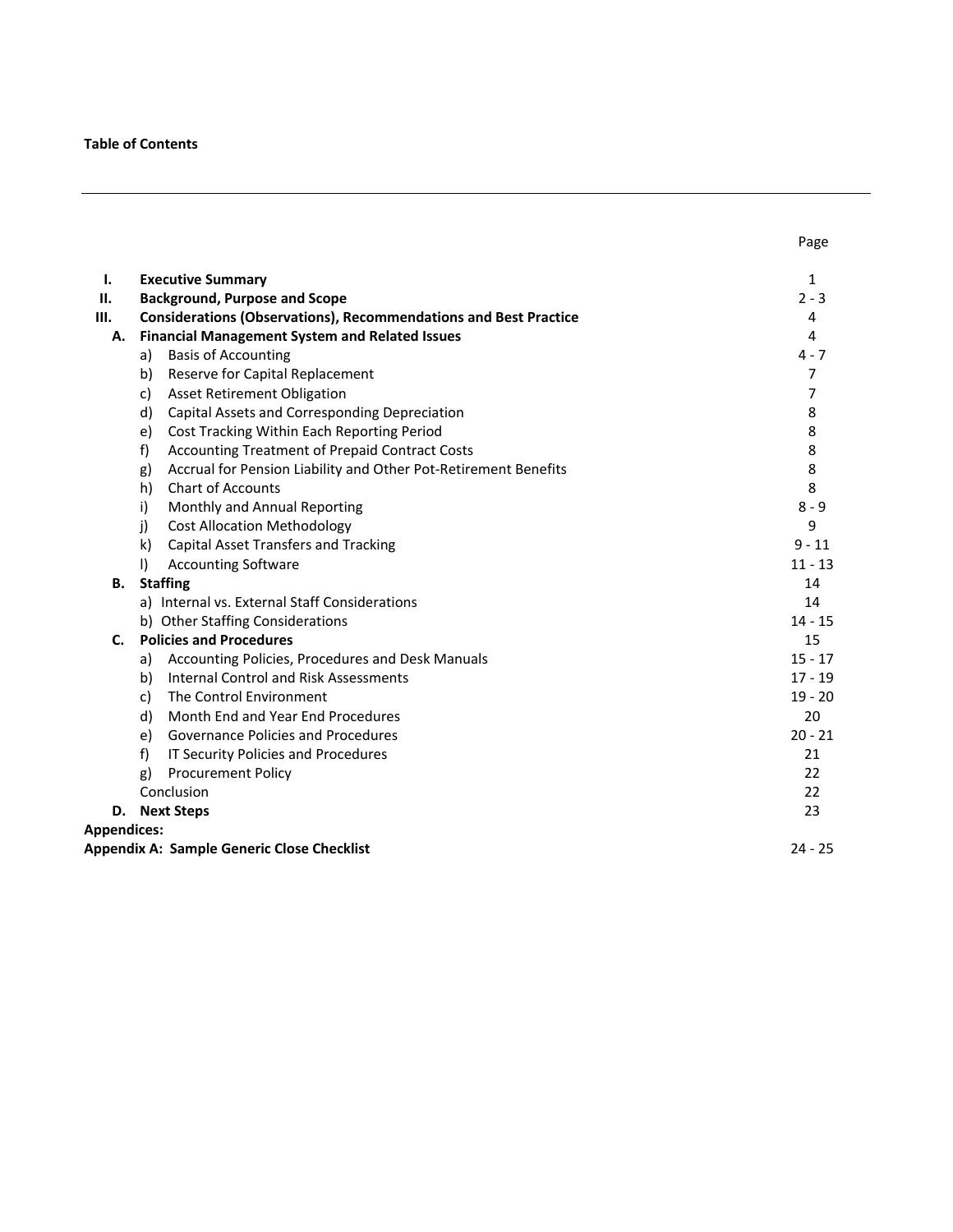**Phase 1: Start‐Up Consulting May 13, 2022**

#### **I. EXECUTIVE SUMMARY**

Clark Nuber (CN) was engaged by Puget Sound Emergency Response Network (PSERN) to provide guidance related to certain financial issues that will need to be addressed as the PSERN Operator (Operator) comes online in late 2022. Information gathered in the report was obtained through interviews with the various voting and non‐voting members of the Board, as well as through discussions with management. This report is only for the use of PSERN and the Board, management, and authorized designees.

We have broken out the report into three key sections: Financial Management System and Related Issues, Staffing and Policy and Procedure. Key Observations from these categories Include:

#### **Financial Management System and Related Issues**

- The choice of accounting methodology (accrual, cash, and modified cash) will have a direct impact on several financial areas pertinent to the accounting and reporting for PSERN.
	- ‐ Discussion and consensus is needed between the Board and management for:
		- The need for the establishment of a reserve for capital replacement
			- Estimation and reporting on asset retirement obligations
			- Cost allocation methodology
			- The need to account and report on pension liability and other post‐retirement benefits
			- Capital asset transfer methodology, tracking and lease accounting
- There are many different accounting software packages to choose from in the marketplace, each with their own benefits and downsides. Careful consideration should be given to each viable software, with an eye towards reporting capabilities and requirements, ease of use, and customization ability.

#### **Staffing**

- ‐ Independence of the PSERN Operator from King County from a financial management perspective is an important consideration
- ‐ Discussion and a conclusion should be reached on whether to maintain an independent staff, rather than using a member for services. Outsourcing to a CPA firm or payroll services provider should be considered as well.

#### **Policies and Procedures**

- ‐ Consistent and clear policies and procedures should include a purpose, the policy itself, and the high‐level procedures needed to carry out the activity
- ‐ Operational, financial, and regulatory goals should be the basis for producing internal controls and risk mitigation policy
- ‐ A standardized month‐end checklist should be developed for consistency in financial close

The details in the report give you the advantages and disadvantages of options being considered to help guide you through these key decisions. We thank all Board members and managers who spent time providing valuable input into the writing of this report.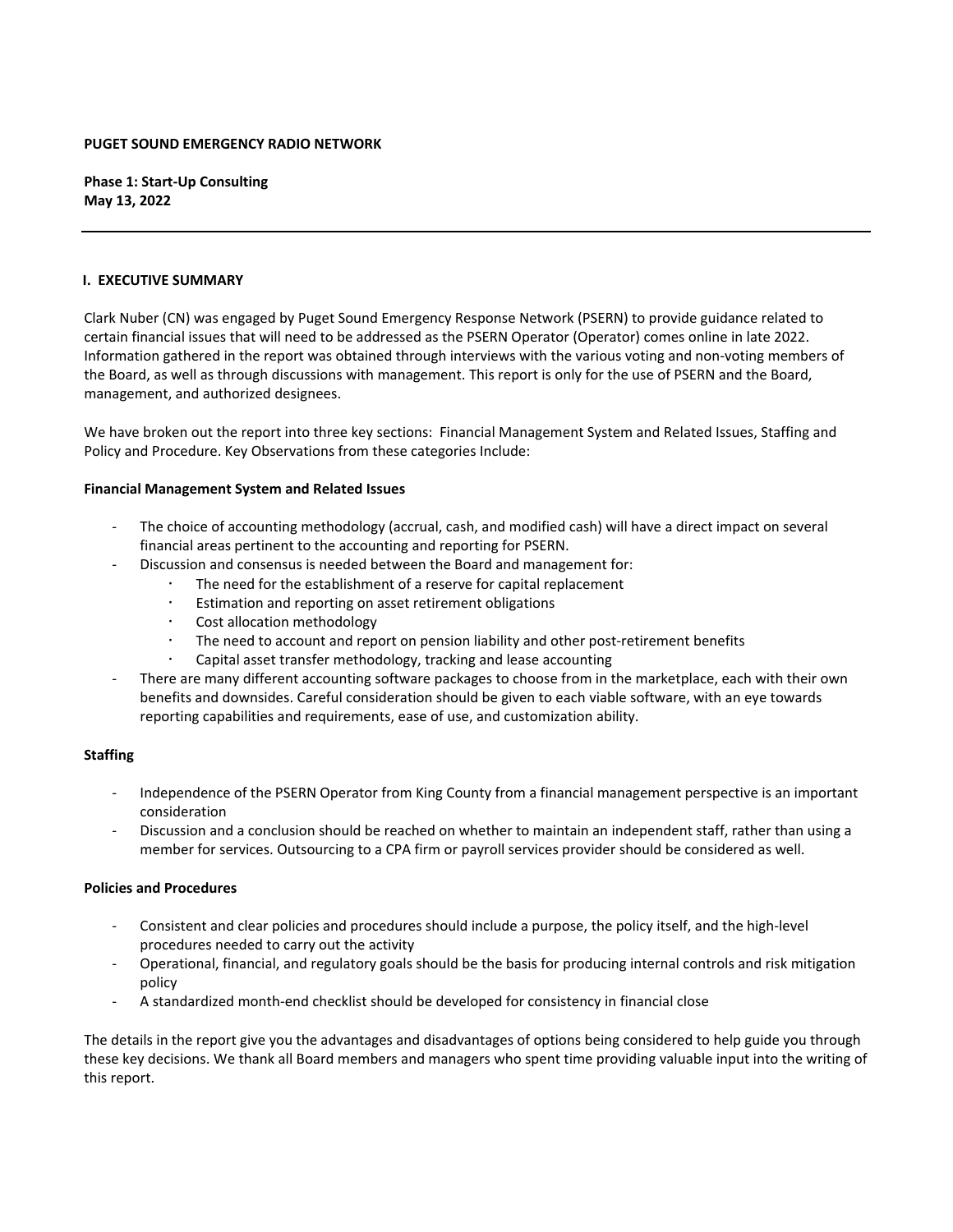**Phase 1: Start‐Up Consulting May 13, 2022**

#### **II. BACKGROUND, PURPOSE AND SCOPE**

Background: The King County Emergency Radio Communication System (KCERCS) was approved by voters in September 1992. The communications system has been used by various agencies in King County, including fire/EMS, police and 911 dispatch agencies, hospitals, public transportation providers, utilities, schools, and other general governmental agencies. In 2015, the KCERCS system had reached 20 years in operation, and was in need of replacement.

In June 2015, voters approved an ordinance authorizing the King County executive to enter into and implement an MOU with the cities of Auburn, Bellevue, Federal Way, Issaquah, Kent, Kirkland, Mercer Island, Redmond, Renton, Seattle, and Tukwila, relating to the ownership, governance, and management of the Puget Sound emergency radio network after construction. The ordinance would provide public safety agencies and other regional user groups with improved coverage and capacity, and uniform high‐quality radio communications.

Puget Sound Emergency Radio Network (PSERN Operator) was formed in March 2022 to own, operate, maintain, manage, and provide ongoing upgrading and replacement of the PSERN system throughout its useful life. PSERN operates under two Interlocal Agreements: The first is an Operator Interlocal Agreement, which was entered into between and among King County and the cities of Auburn, Bellevue, Federal Way, Issaquah, Kent, Kirkland, Mercer Island, Redmond, Renton, Seattle, and Tukwila. The second is the PSERN Implementation Period Interlocal Cooperation Agreement, which provides more specific expectations of the PSERN Operator.

The initial implementation phase (through early 2023) is headed by King County as the lead agency for planning, procurement, financing, and implementation of PSERN, with the plan for the PSERN Operator ("PSERN Operator") to take over operations from the County in early 2023.

- Purpose: The purpose of this engagement is to consult with and advise the PSERN Operator on financial management issues that a small non‐profit governmental organization might face as a new and growing organization that will deliver services to multiple local jurisdictions and agencies, prior to taking over operations in early 2023.
- Scope: The engagement will be completed through a multi-phased approach. For the first Phase, Clark Nuber (CN) has been engaged to consult with the PSERN Operator on a broad range of topics, including financial management system, staffing and policies and procedures. The following report outlines our considerations, recommendations, and best practices in these areas. This first phase will be complete when the recommendations are reported to the Board of Directors in late May 2022.
- Interviews: To assist with our recommendation process, we interviewed the following Board members and other individuals over the course of Phase 1 of the engagement. The purpose of the interviews was to gather thoughts and ideas about the various startup issues facing the PSERN Operator:
	- ‐ Chris Elwell, Fire Commissioner, City of Burien (Non‐Voting Board Member)
	- ‐ Dwight Dively, COO Performance Strategy and Budget Director, King County
	- ‐ David Mendel, Director, King County Emergency Radio Division
	- ‐ Harold Scoggins, Fire Chief, City of Seattle (Board Member)
	- ‐ Kurt Triplett, City Manager, Kirkland (Board Member)
	- ‐ Lora Ueland, Executive Director, ValleyCom (Board Member)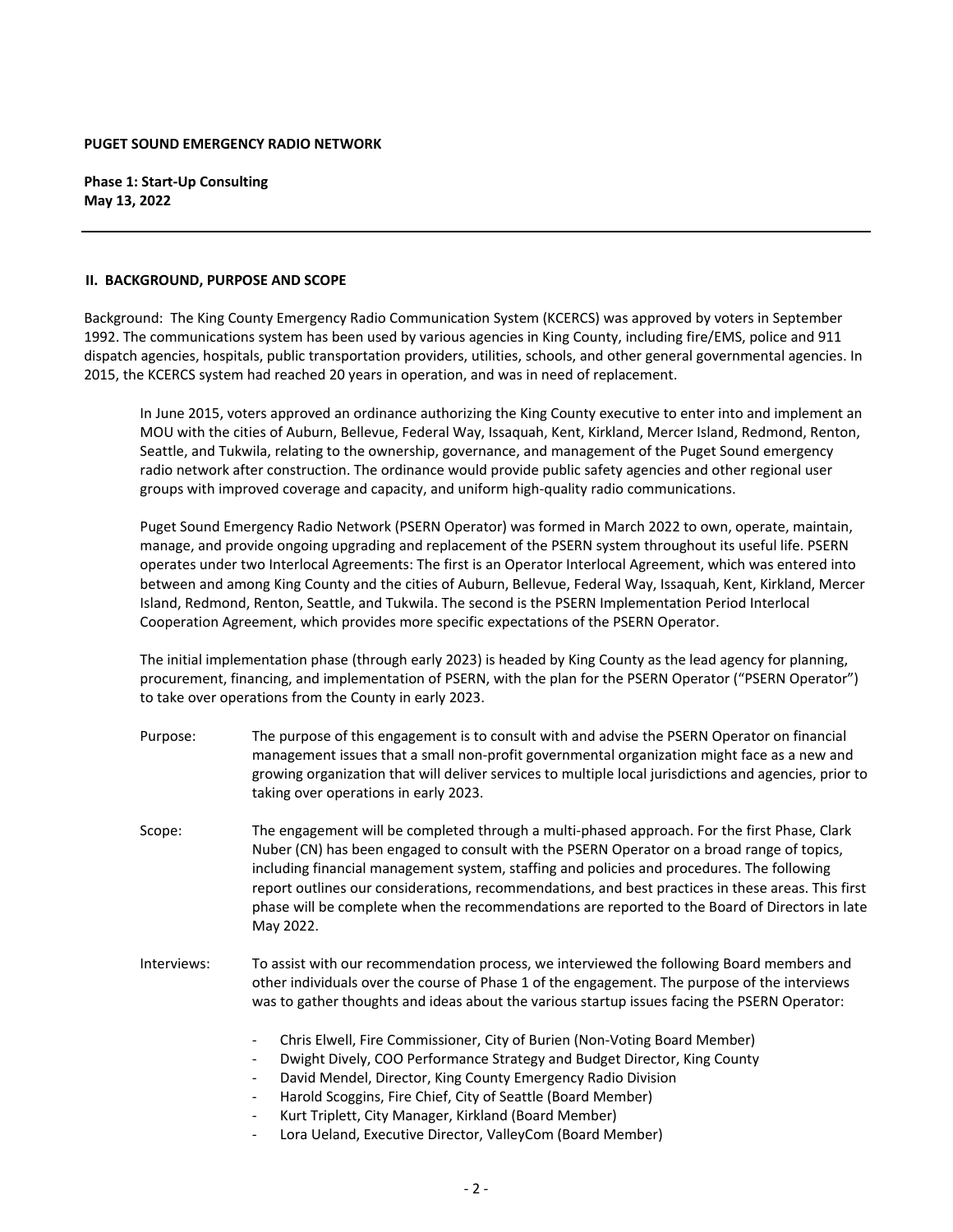**Phase 1: Start‐Up Consulting May 13, 2022**

Interviews (Continued)

- ‐ George Vida, CFO, King County
- ‐ Mike Webb, PSERN Executive Director
- ‐ Thomas Wood, Budget Analyst, King County Emergency Radio Division
- ‐ Dan Yourkoski, Chief of Police, Normandy Park (Non‐Voting Board Member)

We would like to thank all individuals for their time and thoughtful responses to our questions.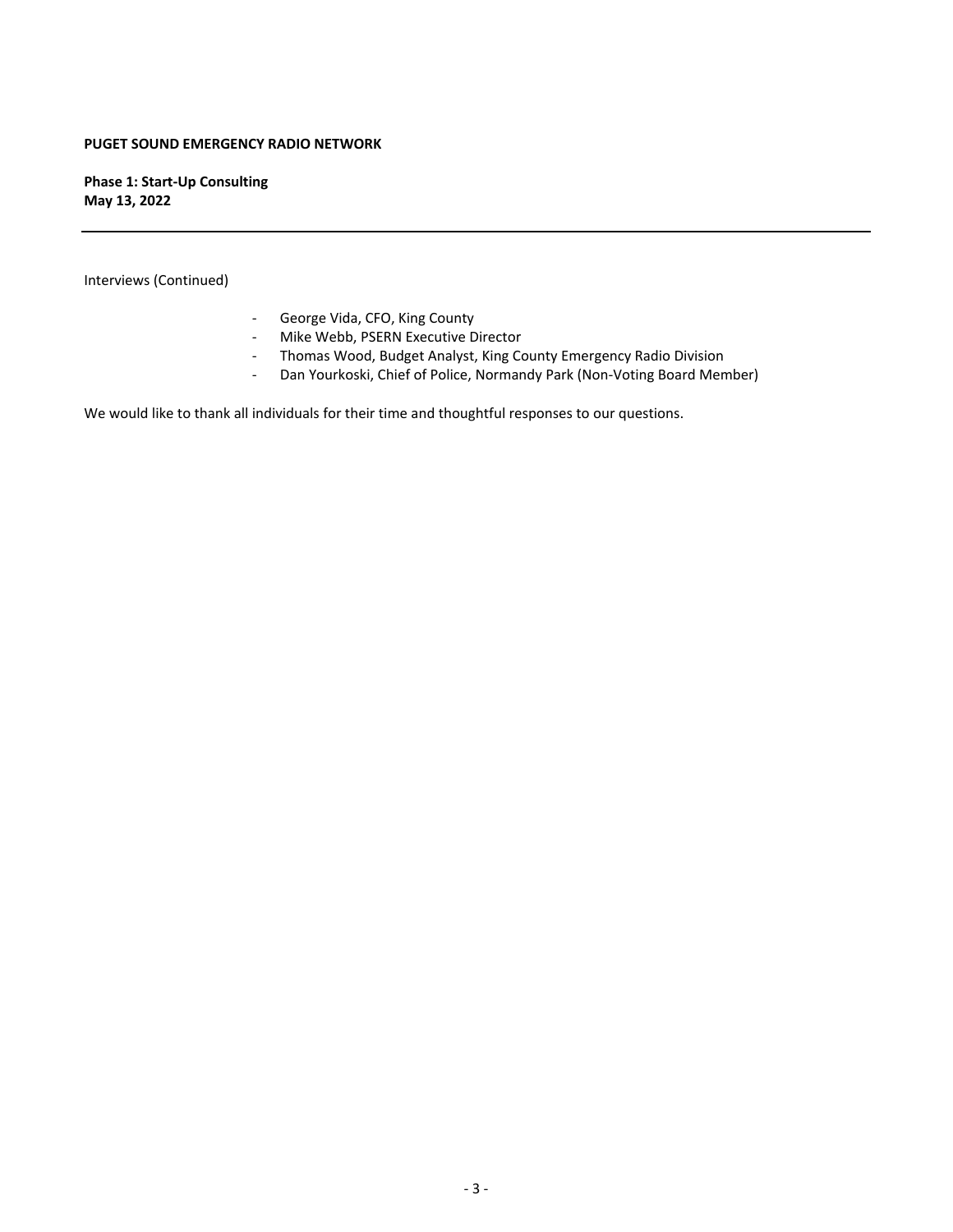**Phase 1: Start‐Up Consulting May 13, 2022**

#### **III. CONSIDERATIONS (OBSERVATIONS), RECOMMENDATIONS AND BEST PRACTICES**

#### **A. Financial Management System and Related Issues**

#### a) Basis of Accounting

Selection of the basis of accounting is one of the first key management decisions that needs to be made. It impacts the setup of the accounting system, what policies and procedures to use, staffing needs, and also touches on many of the startup issues described in this report. In the following sections, we will discuss the different accounting methods, timing of revenue and expense recognition, capitalization, which method of accounting is allowable by the various governing bodies, as well as summarizing the advantages and disadvantages of the different accounting methods.

The options available to the PSERN Operator are:

Accrual Accounting ‐ Generally Acceptable Accounting Principles (GAAP) requires the use of accrual accounting which follows the matching principle where revenues are recognized in the period when earned and expenses are recognized in the period when incurred.

Cash Accounting ‐ In this accounting method, revenues and expenses are recorded when cash is received or paid. Cash accounting does not follow the matching principle as described above. As such, fixed assets and liabilities that have been incurred but not paid will not be reflected in the books. This can have a significant impact on the financial statements especially when fixed assets and liabilities incurred but not paid are material amounts.

Modified Cash Accounting ‐ This accounting method combines elements of cash and accrual accounting. For example, revenues are still recorded when payments are received, and expenses are only recorded when paid. However, management may elect to capitalize and depreciate fixed assets in the books.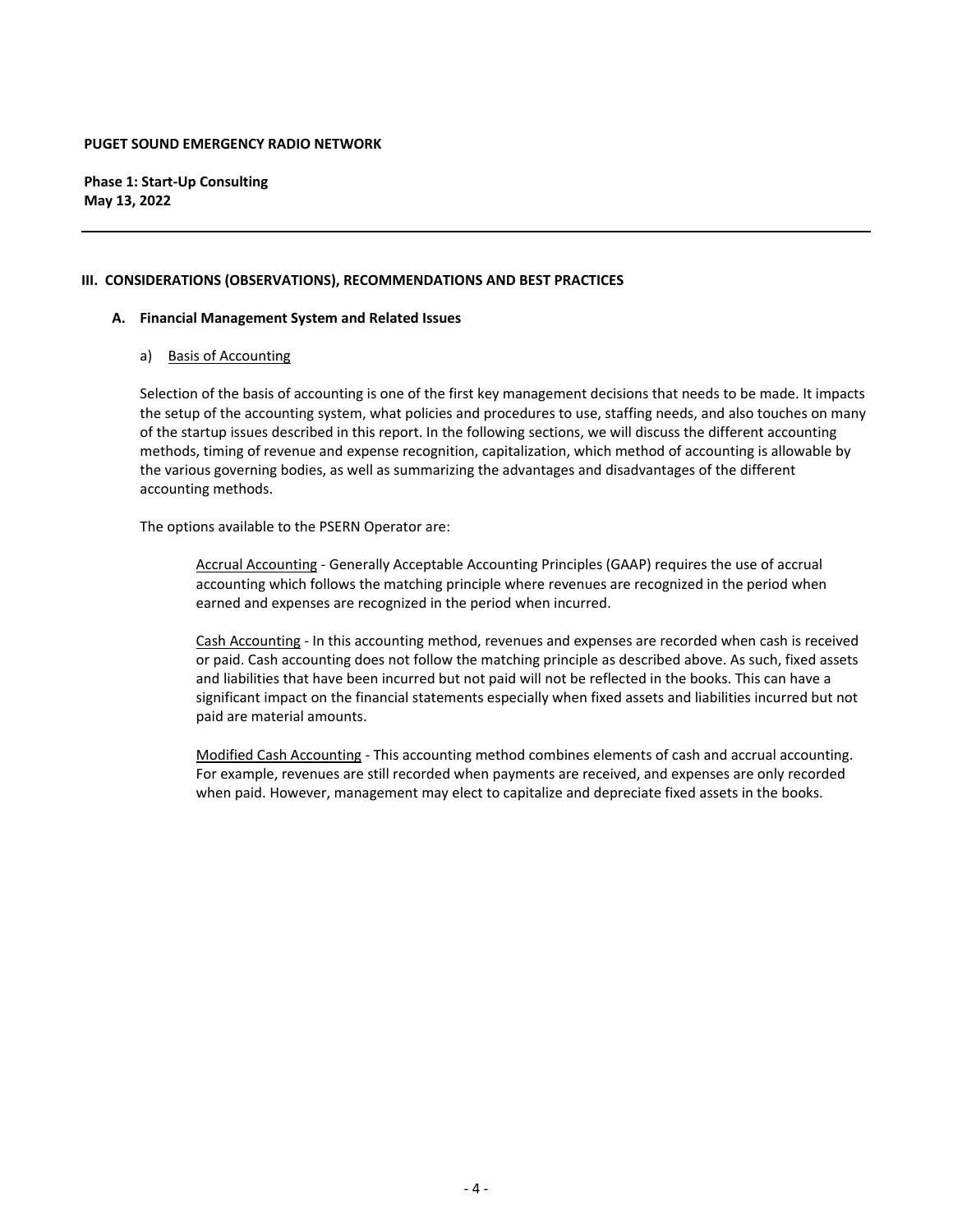**Phase 1: Start‐Up Consulting May 13, 2022**

| <b>Basis of Accounting</b> | <b>Accrual (GAAP)</b>                                                                | Cash                               | <b>Modified Cash</b>               |  |
|----------------------------|--------------------------------------------------------------------------------------|------------------------------------|------------------------------------|--|
| Revenue recognition        | Record in the period<br>when earned                                                  | Record when payment<br>is received | Record when payment<br>is received |  |
| Expense recognition        | Record in the period when<br>expenditure incurred                                    | Record when payment<br>is made     | Record when payment<br>is made     |  |
| Capitalization             | Certain expenditures are<br>capitalized as prepaids, fixed<br>assets or other assets | Not applicable                     | May be applicable                  |  |
| Accruals                   | Expenditures incurred in the<br>period are accrued when bills<br>not received        | Not applicable                     | May be applicable                  |  |

For the annual reporting with the State Auditor's Office, all three accounting methods are allowable. Where accrual basis financial statements may be required is when issuing debt or obtaining a bond rating. We were not made aware of any regulators the PSERN Operator interacts with that mandate the use of a certain method.

| <b>Basis of Accounting</b>                         | <b>Accrual</b> | <b>Cash</b> | <b>Modified Cash</b> |
|----------------------------------------------------|----------------|-------------|----------------------|
| In compliance with GAAP                            | Yes            | No          | No                   |
| In compliance with GASB*                           | Yes            | Yes         | Yes                  |
| Allowable by the Washington State Auditor's Office | Yes            | Yes         | Yes                  |

The primary authoritative body on the application of GAAP to state and local governments is the Governmental Accounting Standards Board (GASB).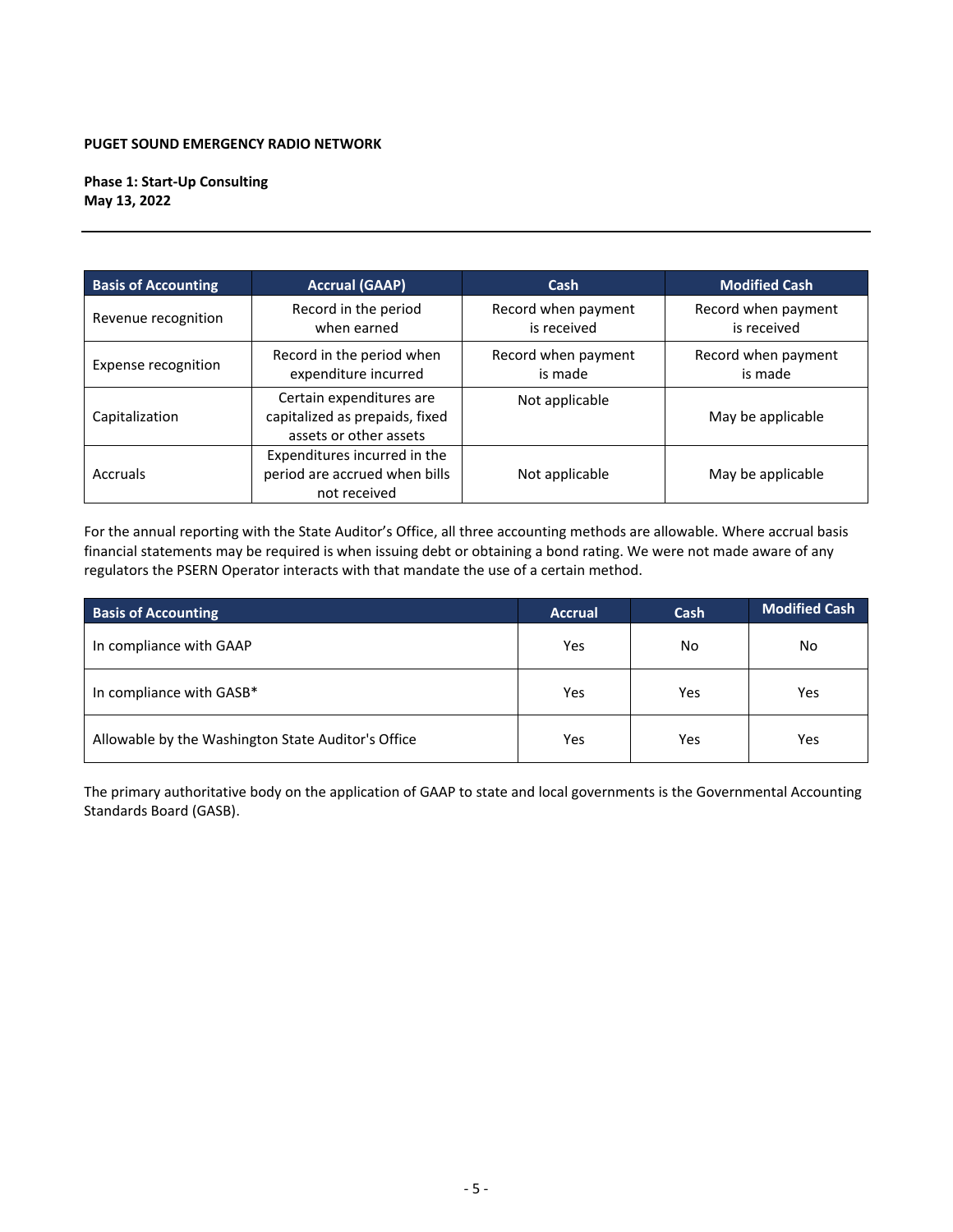**Phase 1: Start‐Up Consulting May 13, 2022**

Presented below is a summary listing of advantages and disadvantages the Office of the Washington State Auditor has outlined under each method:

#### GAAP basis reporting:

| <b>Advantages</b>                                                                                  | <b>Disadvantages</b>                                                                                                                                    |
|----------------------------------------------------------------------------------------------------|---------------------------------------------------------------------------------------------------------------------------------------------------------|
| Financial reports that are more<br>comprehensive, sophisticated, and<br>potentially informative    | May be more difficult to<br>understand and use for managers<br>or governing bodies who are<br>unfamiliar with accrual concepts<br>and terminology       |
| Improved ability to evaluate<br>government's financial position and<br>changes in its net position | Requires more qualified staff, a<br>more complex accounting system,<br>and more time devoted to<br>preparation and controls over<br>financial reporting |
| Consistent with nationally<br>recognized financial reporting<br>standards                          | More costly financial reporting                                                                                                                         |
| More familiar to external users                                                                    | May need to reconcile between<br>multiple basis of accounting for<br>financial reporting and operational<br>purposes                                    |
| May be required by grantors or<br>oversight agencies                                               |                                                                                                                                                         |

#### Cash basis reporting:

| <b>Advantages</b>                                                             | <b>Disadvantages</b>                                                                              |
|-------------------------------------------------------------------------------|---------------------------------------------------------------------------------------------------|
| Financial reports that are more<br>simple and easier to understand and<br>use | Statements are focused on short-<br>term rather than long-term financial<br>position <sup>1</sup> |
| Clear presentation of cash flows and<br>available cash                        | Less information on non-cash assets,<br>including infrastructure, and changes<br>in these assets  |
| Financial reporting that is aligned<br>with budgets                           | Less information on liabilities and<br>changes in liabilities                                     |
| Financial reporting may be less costly                                        | May not be as familiar to external<br>user                                                        |
| Less training required for staff                                              |                                                                                                   |

<sup>&</sup>lt;sup>1</sup> A significant issue to consider when the need to plan for capital replacement is considered.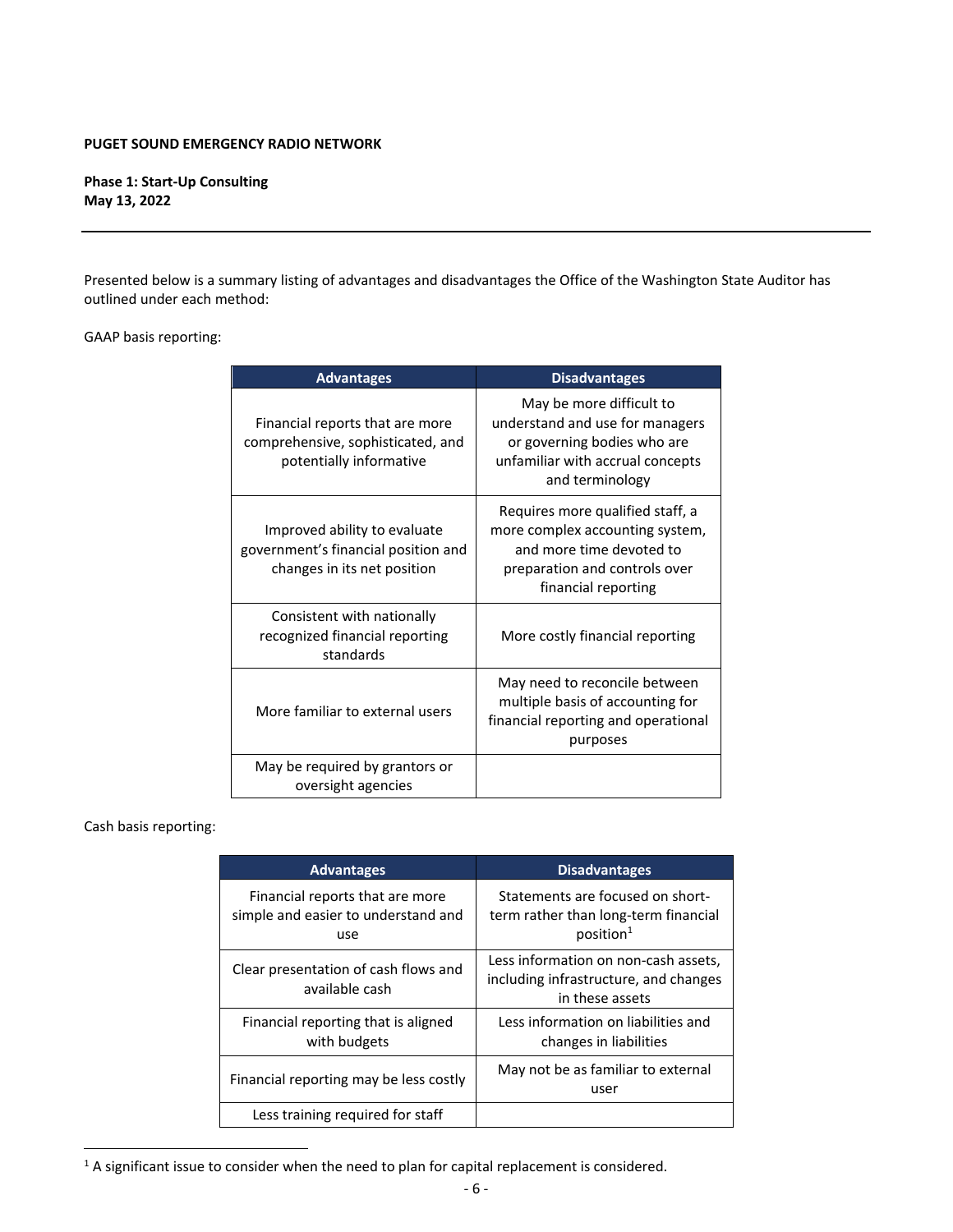**Phase 1: Start‐Up Consulting May 13, 2022**

The following relevant issues and questions were identified during the interviews with PSERN Operator management and the Board related to the selection of accrual vs cash basis accounting:

- Reserve for capital replacements
- ‐ Asset retirement obligation
- ‐ Capital assets and corresponding depreciation
- ‐ Cost tracking within each reporting period
- ‐ Prepaid expense recognition
- ‐ Accrual for pension liability and other post‐retirement benefits
- ‐ Matching expenses to revenues

#### b) Reserve for Capital Replacements

The purpose of establishing a capital replacement reserve is to ensure there are sufficient funds to cover any major repair and replacement of the capital assets. The capital replacement reserve is a Board designated restricted fund. Some Board members have expressed the need for a capital replacement reserve to fund major repair and maintenance as well as replacement cost for IT and radio equipment that have a shorter life cycle. This would help to avoid big swings in annual allocations to the members due to large capital purchases. For capital assets with a longer life cycle such as towers, certain Board members determined that having a capital replacement reserve for towers would not be necessary as they do not need to be replaced in the next 20 years. In addition, the PSERN Operator will likely need to seek an additional levy to fund any significant costs such as tower replacements which will need to go through the voting process. Based on feedback from various Board members, it appears that having a 6‐month reserve may be appropriate.

We also recommend that the PSERN Operator review its insurance policy and coverage and assess whether the existing policy is adequate to cover the costs of the capital assets if they were damaged. In addition, all tower sites and other sites containing the PSERN Operator's capital assets should be listed on the insurance policy.

#### c) Asset Retirement Obligations

An asset retirement obligation is a legal obligation related to the retirement of assets where all hazardous materials must be cleaned up when the assets are removed and returned to its original condition. With regards to the PSERN Operator, management will need to determine if asset retirement obligations exist. If so, then the choice of accounting method will impact how these costs are handled. On a cash accounting basis, the asset retirement obligation will not be reflected on the balance sheet and will be fully recognized the year the asset is retired. On an accrual accounting basis, the asset retirement obligation will need to be calculated using management's estimates when the assets are purchased and are recorded at fair value as a liability with an increase to the corresponding asset value. The increase to the asset value will be depreciated over the asset's useful life which will reduce net operating income. Management may consider building up a reserve for this asset retirement obligation by appropriating the monthly fees collected from services performed using the depreciation amount over this obligation.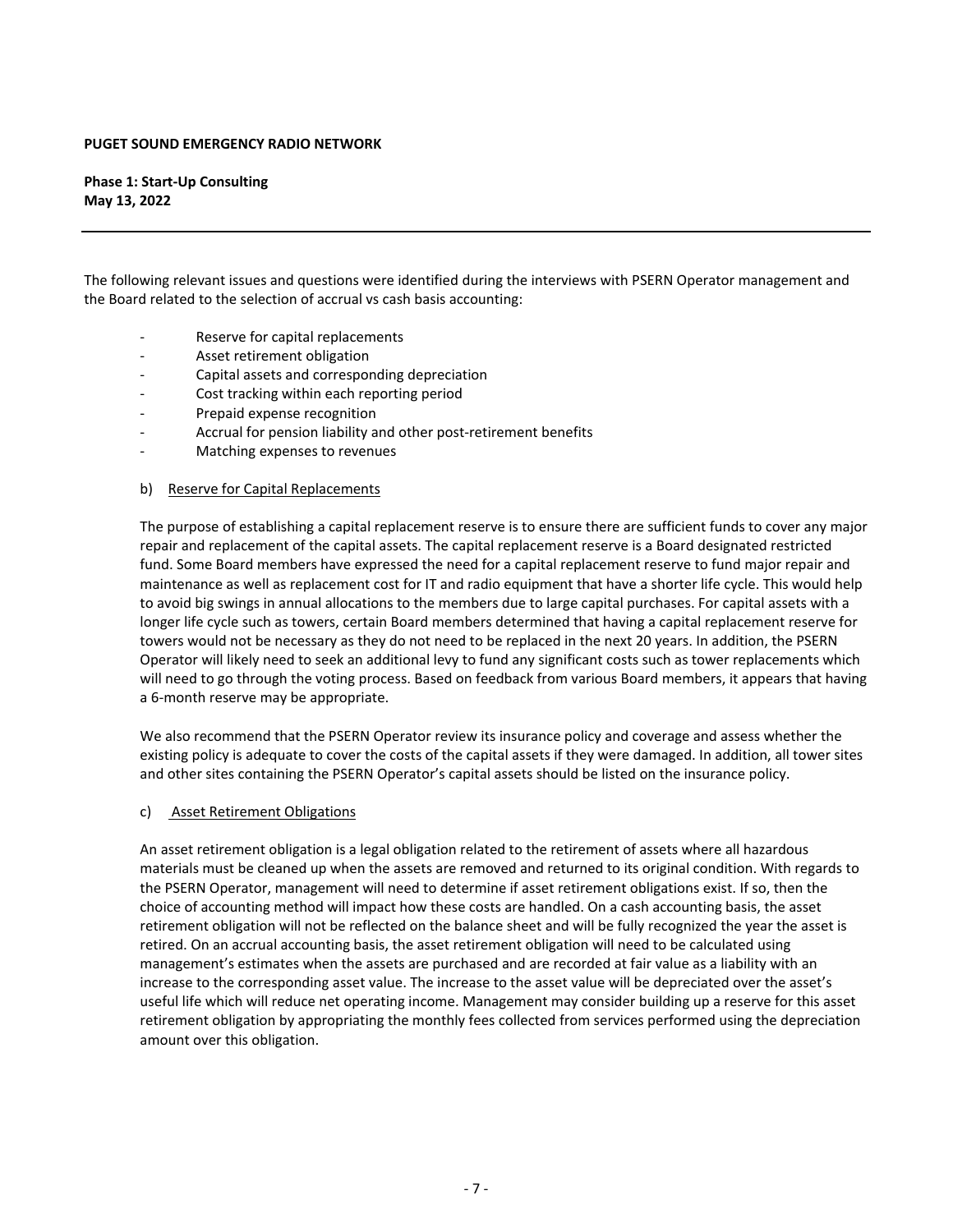**Phase 1: Start‐Up Consulting May 13, 2022**

#### d) Capital Assets and Corresponding Depreciation

Property and equipment are recorded at cost. Maintenance and repair costs are charged to operations as incurred. The costs of renewals, replacements and betterments are capitalized. Depreciation is computed using the straight‐ line method over the estimated useful lives of the assets. If the accrual basis of accounting is selected, Management will need to make a decision about proper classification of assets, as well as capitalization threshold.

#### e) Cost Tracking Within Each Reporting Period

The Board has emphasized the need for proper cost tracking and reporting to show costs incurred and budget to actual information. Costs can be tracked by locations and departments in some accounting software systems.

#### f) Accounting Treatment of Prepaid Contract Costs

On a cash accounting basis, prepaid costs will not be reflected on the balance sheet. The entire prepaid amount is recorded as expense in one single period. On an accrual accounting basis, these prepaid costs will be recorded as asset and the costs will be spread evenly over the contract terms.

#### g) Accrual for Pension Liability and Other Post‐Retirement Benefits

On a cash accounting basis, pension liability and other post‐retirement benefits will not be reflected on the balance sheet<sup>2</sup>. On an accrual basis, these will need to be calculated and accrued for on the balance sheet as liabilities. Additionally, they will require disclosures in the notes to the financial statements and the annual report.

#### h) Chart of Accounts

The annual SAO report requires the use of BARS (Budgetary, Accounting and Reporting System) accounts. However, it is not required for government agencies to use BARS accounts in their internal accounting system. For the agencies that do not use the BARS accounts in their internal accounting system, there would be a requirement to complete a manual internal mapping each year to align their internal general ledger accounts to the BARS accounts.

Our recommendation is to set‐up the chart of accounts with BARS coding in internal financial reporting.

#### i) Monthly and Annual Reporting

Monthly Reporting ‐ The monthly Board package should include the basic financial reports including the statement of operations and statement of activities. Additionally, the Board members and the key stakeholders would like to see monthly and year‐to‐date actual to budget reports to show the budgeted amount for each line item, what was spent in the month, and whether budget is met.

<sup>&</sup>lt;sup>2</sup> Note that PSERN will hire staff through King County through 2024 who will pay all benefits. Employees will participate in PERS through the County.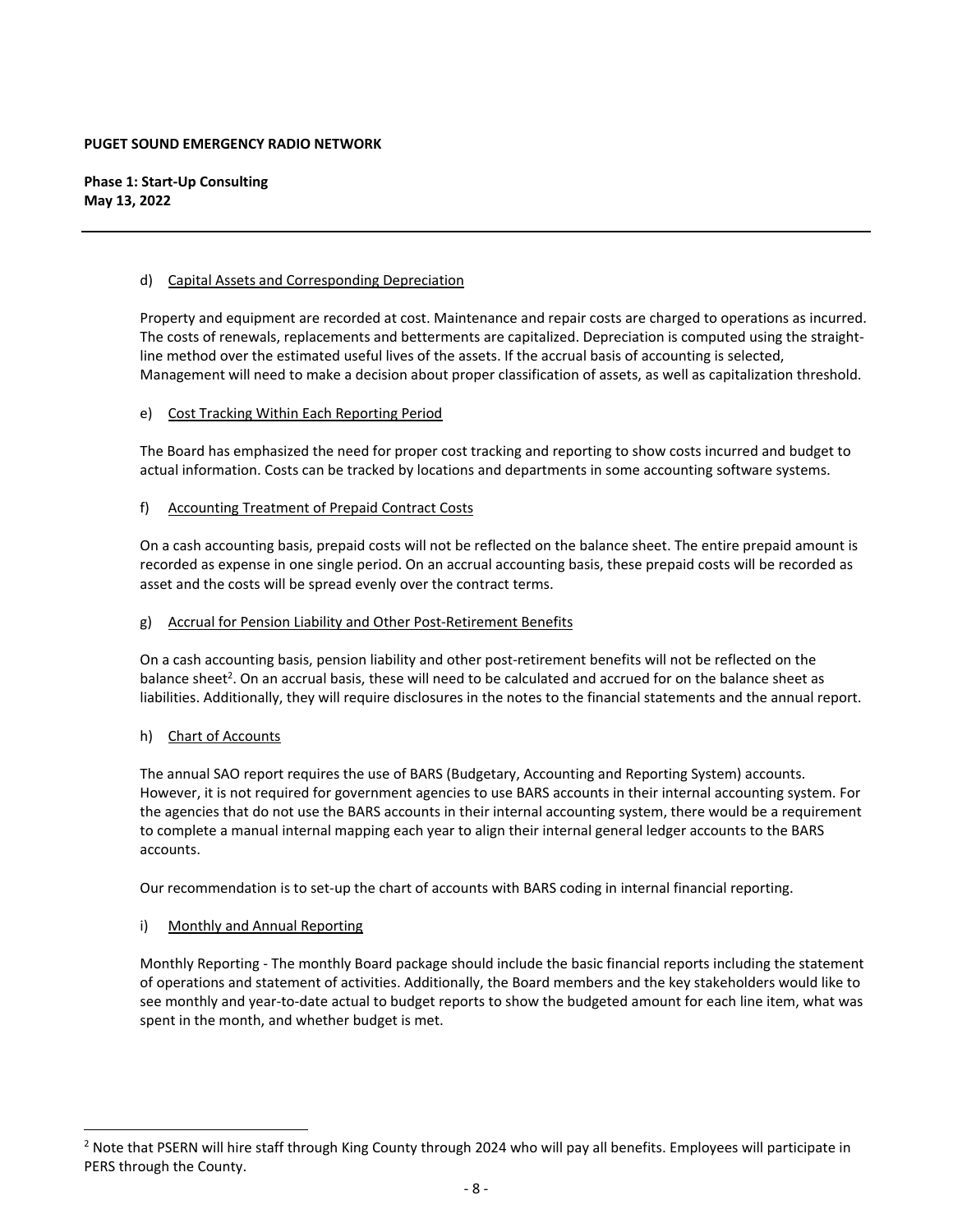#### **Phase 1: Start‐Up Consulting May 13, 2022**

Annual Reporting ‐ For local governments with a calendar year end (12/31), the annual SAO report is due by May 30 of the following year. The annual report consists of the financial statements and notes to the financial statements along with supplementary schedules that are applicable to the respective governmental entities.

#### j) Cost Allocation Methodology

The cost allocation methodology is spelled out in the PSERN Operating Interlocal Agreement. Some areas to consider related to the cost allocation methodology are:

- ‐ Consistency of reporting among members ‐ from our experience with interlocal agreements, the information used to allocate costs can be reported inconsistently from one member to another resulting in disproportionate cost allocations. Although the relatively straightforward primary metrics that will be used for allocation is quantity of radios and consoles, it is still important to establish clear policies for collecting and reporting this information to avoid confusion.
- ‐ Basis of accounting selection impacts allocations ‐ selecting the cash basis of accounting can result in large, unanticipated swings in allocations to members due to the timing of payments. Accrual basis of accounting includes expenses not recorded on a cash basis such as depreciation of capital assets, asset retirement obligations, pension, and other post-employment benefit costs. Management should consider the positive and negative impact accounting treatment will have on allocation of costs.
- Reserves can help avoid large swings in allocations from year to year a best practice is to consider building into the allocation methodology an amount for reserves. Some organizations build an emergency reserve of three to six months of operating expenses to help meet unexpected cashflow needs. Some organizations establish capital replacement reserves to start setting funds aside immediately for major capital costs that will occur in the future. Finally, some organizations establish strategic reserves to set funds aside to fund strategic objectives established by the Board and management.

Our recommendation is that the Board take into account the cost allocation impact when selecting the basis of accounting. With regards to reserve and reporting among members, these are lower priority discussions to have once the more important topics have been addressed.

#### k) Capital Asset Transfers and Tracking

When the PSERN Operator commences operations in the Spring of 2023, a large number of capital assets and leases will be transferred to the organization. Assets being transferred to the PSERN Operator total about \$150 million which includes towers, buildings, and other equipment. The PSERN Operator will also receive approximately a hundred leases in total which fall into two categories. For approximately 70% of the leases, the PSERN Operator will be tenants of another entities property (city's, agencies, U.S. Forest Service, etc.) property. The other 30% represent subleases where the PSERN Operator is subletting to another entity such as AT&T, T‐ Mobile, or another public agency. These leases are currently all tracked in a spreadsheet. With these leases and assets come questions that need to be addressed.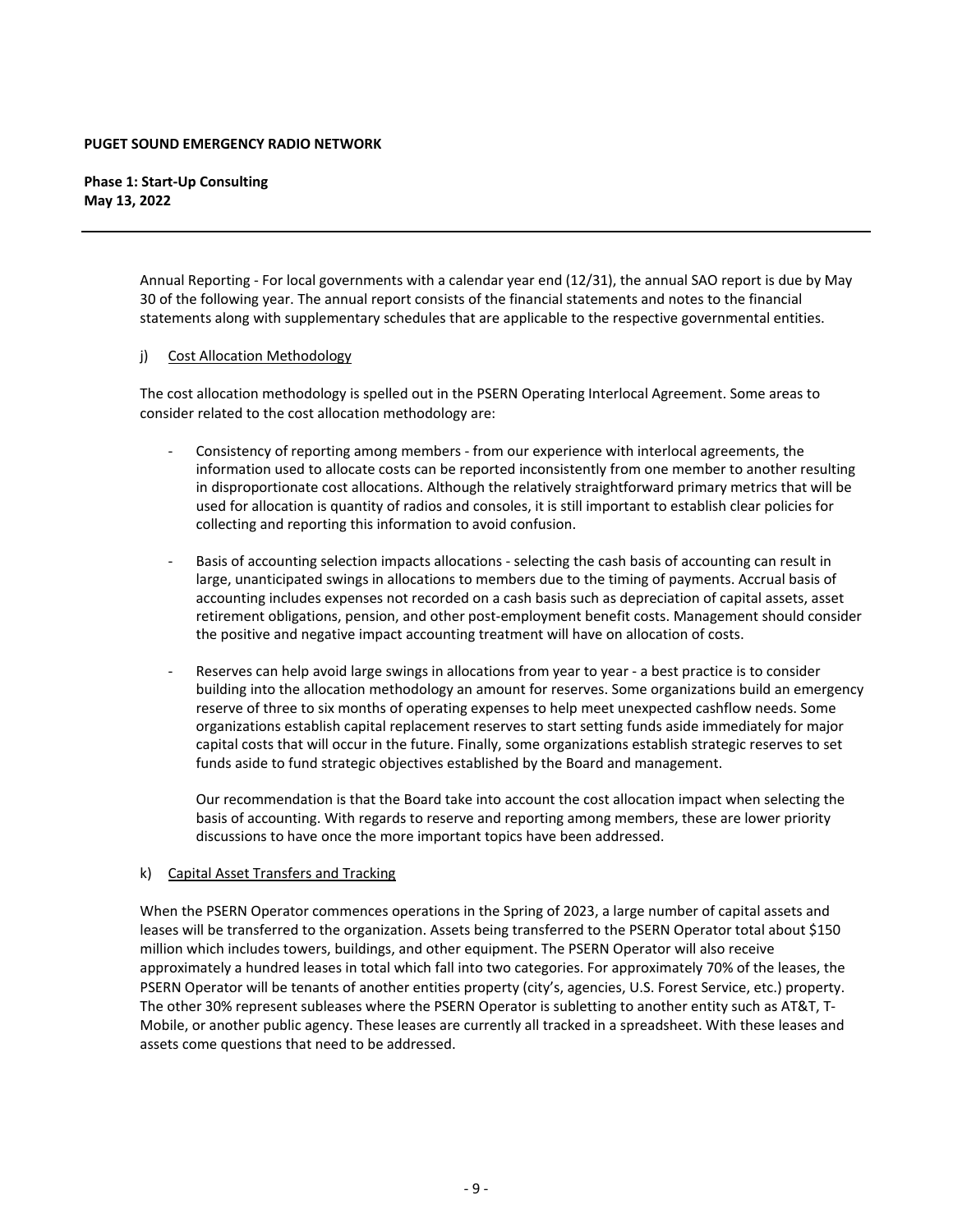**Phase 1: Start‐Up Consulting May 13, 2022**

> ‐ **What Value will be Assigned to These Assets When Transferred?** The answer to this question hinges on the decision of whether to adopt the cash or accrual basis of accounting. On a cash basis, capital assets are not recorded or depreciated so no value would be assigned to the transferred assets.

If the accrual basis is adopted, then under currents GASB standards, these assets would come across at the carrying value of the transferring entity unless the assets are impaired, in which case they would be written down to the impaired value. For the Operator, there has been at least one example of impairment, in which a powerline associated with a site will need replacement at a cost of \$3 million.

‐ **How will Leases be Accounted for?** The answer to this question also depends on whether the organization adopts the cash or accrual basis of accounting. If accrual basis is selected, the Operator would be subject to GASB 87, in which the organization would record a liability for required lease payments over the life of the lease and an offsetting right-to-use asset for items it leases from others. Short-term leases with an initial length of 12 months or would not be included in this standard. For items leased to others, the Organization would record a receivable for lease payments to be received over the life of the lease and a deferred inflow offsetting this amount. CN has not identified any particular lease accounting software to recommend as of the date of this report.

If cash basis is selected, leases are not recorded on the balance sheet. The only entries are recorded when cash is paid or received on leasing activity.

‐ **How will Capital Assets be Tracked?** Options here include using an Excel spreadsheet or investing in a software that can track capital assets and leases and integrate into the financial accounting software.

The advantages of using Excel are that it is inexpensive and well known so there is not a significant implementation cost for training, nor is there a big learning curve. The disadvantages are that the organization has a large number of capital assets and leases so the risk of human data‐entry error increases. Also, if accrual accounting is used, calculating depreciation on assets can be more time‐ consuming using Excel.

The advantages of using a capital asset software that is integrated with the financial accounting software are improved accuracy and efficiency as you reduce the amount of staff interaction in the process. Also, the calculations for recording leases under the new accounting standard are complex and could be prone to error so having a software that performs these calculations could save time and improve accuracy. The biggest disadvantage would be if the organization adopted the cash basis of accounting because it would be time consuming to enter all the data into the software and that cost may exceed the benefits received since no depreciation calculation is necessary under this basis of accounting.

‐ **How will Capital Replacement Costs be Handled?** Like the others, the answer to this question hinges on what basis of accounting is selected.

If the cash basis of accounting is selected, then costs for capital replacement could either be allocated out to members as an additional charge when the asset is purchased which could potentially cause financial hardship for some members. Alternatively, the organization could build into the member charges an amount each year to build reserves for capital replacements. This would require implementing a capital budgeting process and getting member agreement on the additional charges for reserves.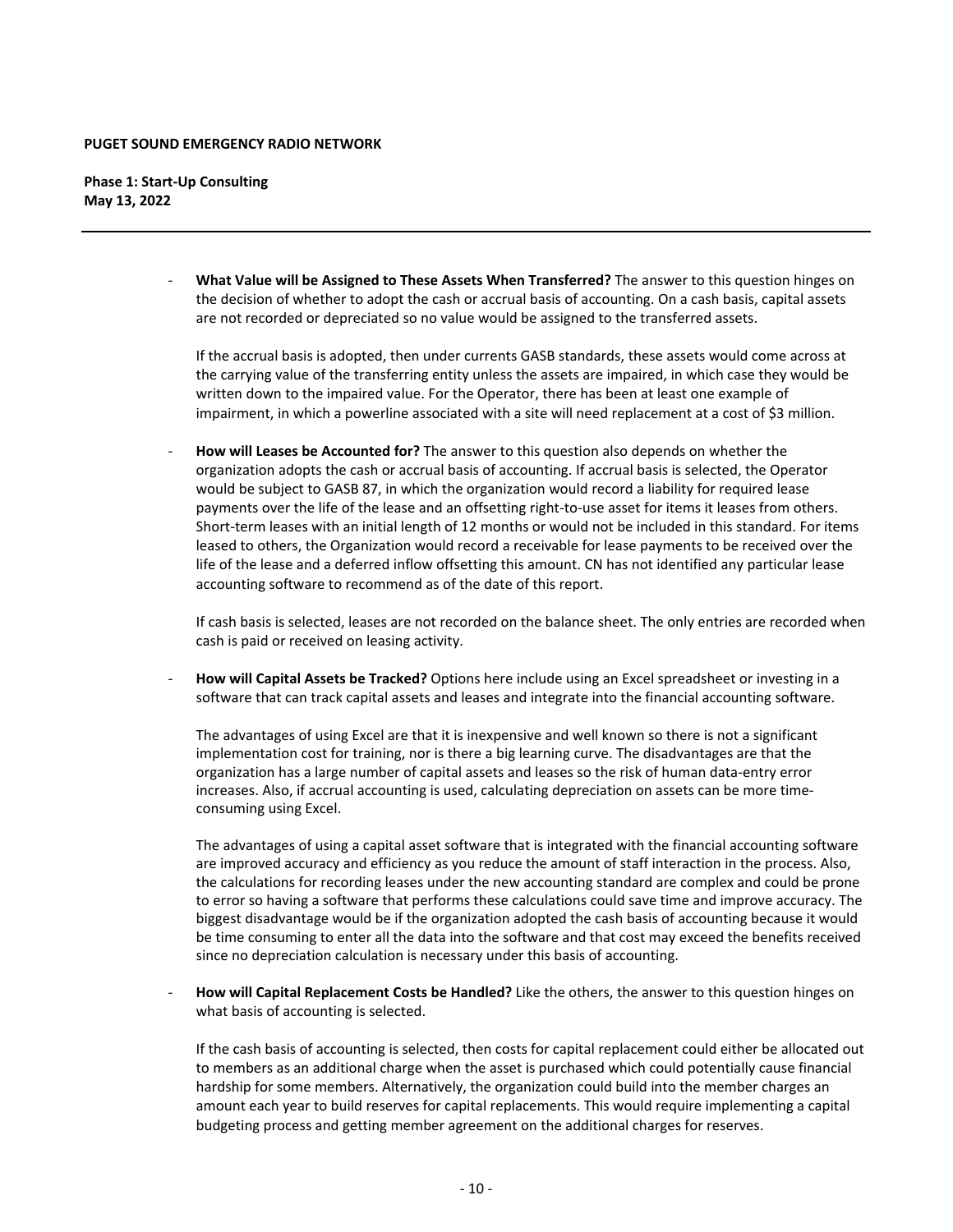**Phase 1: Start‐Up Consulting May 13, 2022**

> If the accrual basis of accounting is selected, then each period's charges to members would include a share of the depreciation expense of the organization's assets. Payments received related to these depreciation charges could be earmarked for capital reserves to fund future capital replacement costs. A capital budgeting process and reserves would still be recommended to account for expansion of the system, increases in replacement costs, or changes in technology. An explicit policy should be developed as to which assets should be depreciated and associated costs recovered versus those that won't.

> **Recommendation:** In our discussions with Board members and stakeholders, there was not agreement on which accounting method to adopt. Our recommendation would be to have further discussion with management and the Board to discuss as a group the advantages and disadvantages outlined above, and then agree on a decision.

#### l) Accounting Software

The PSERN Operator has a number of options in purchasing a new accounting software. Ideally, the software you choose should have the following modules at a minimum:

- ‐ Accounts Payable
- ‐ Creditor/Supplier Management
- ‐ Purchase Invoices
- ‐ Purchase Credit/Debit Notes
- ‐ Purchase Payments
- ‐ Remittance Advices
- ‐ Purchase Journals
- ‐ Cash Allocation/Matching
- ‐ Debtor/Customer Management
- ‐ Fixed Assets

The following items should be considered when choosing an accounting software:

#### Security Considerations

Consider the following requirements:

- ‐ Control user access via an authentication mechanism based on a unique username and password login for each user.
- ‐ Allow the System Administrator to specify the minimum password length and whether passwords are case sensitive or not.
- Allow the System Administrator to specify who can amend user passwords
- Log user access (including reporting), date last used, unsuccessful log-in attempts (username, password, and workstation)
- Log user activity, for example, by function.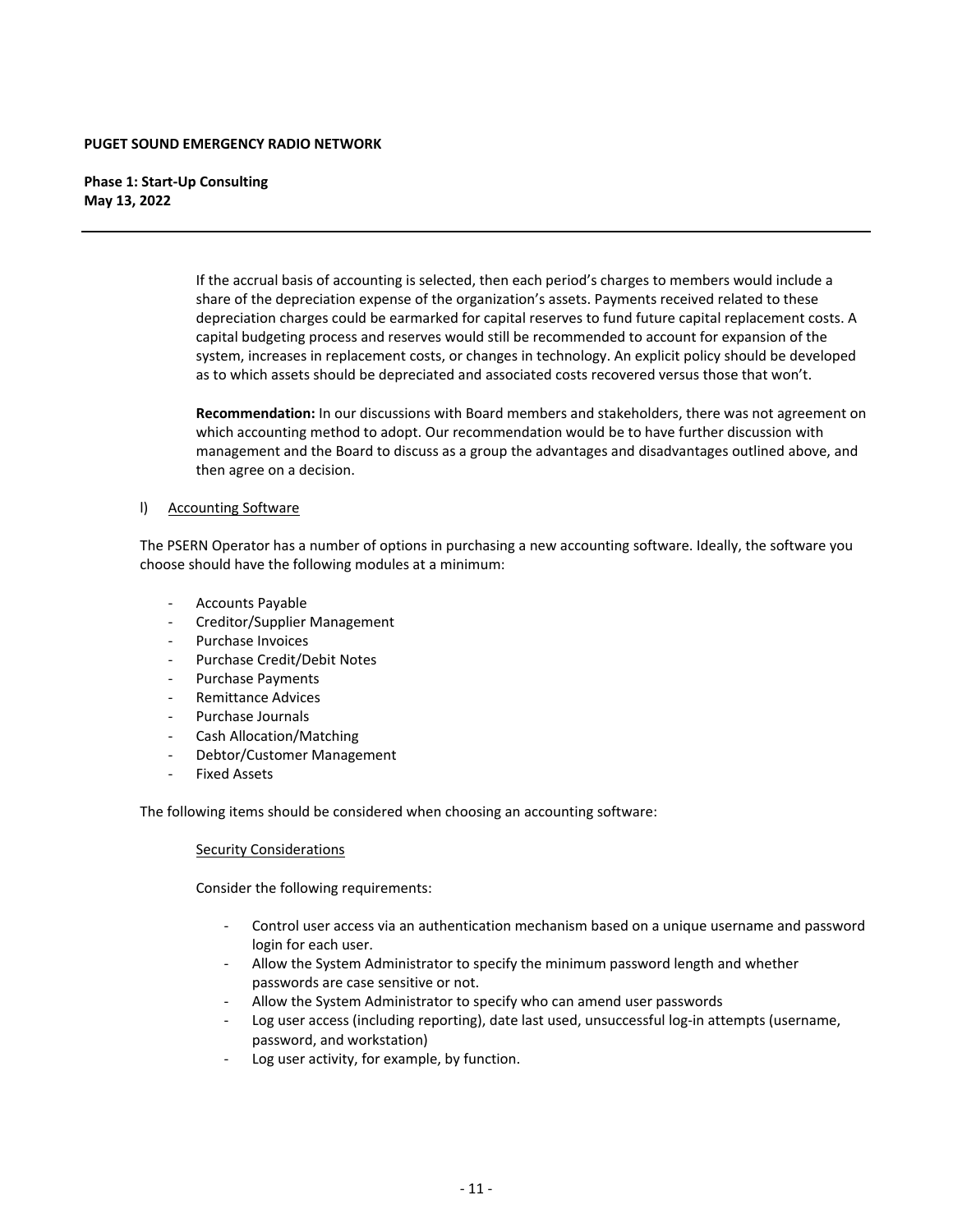**Phase 1: Start‐Up Consulting May 13, 2022**

#### Transaction Processing Considerations

Consider the following requirements:

- ‐ Allow a written narrative to be attached to any transaction or transaction line.
- Provide a common chart of accounts across all modules, with consideration of other key elements such as departments, projects, job code, etc.
- ‐ Permit additions and amendments to the chart of accounts structure without corrupting existing data at any level in a simple and efficient way, i.e., without the need to rebuild the chart of accounts.

#### Accounting Period Considerations

Consider the following requirements:

- Not allow periods to be deleted once data has been posted to them.
- ‐ Provide the functionality to open and close accounting periods to control posting of transactions into current and/or previous/future periods.
- Roll closing balances from one period into the opening balances for the subsequent period(s).
- ‐ Allow/prevent the posting of transactions to present, future and previous periods and years, with security defined at user level; for example: certain users may post to an open past or future period, as well as the current period, while others are restricted to posting to the current period only.
- ‐ Allow prior year and audit adjustments to be made throughout the current year. This must be subject to strict security/ access control. All such adjustments must be also applied to the current year where relevant.
- Warn the user if they attempt to post to a non-current period.

#### Audit Log Considerations

Consider the following requirements:

- ‐ Provide comprehensive audit log covering all data entry and user activity.
- ‐ Record sufficient information to permit users and external auditors to easily check the completeness of the audit trail.

#### Journal Entry Considerations

Consider the following requirements:

- Allow the entry and posting of journals as a two-stage process comprising (1) input of the entry and (2) its checking, amending, and authorization which will lead to the automatic updating of the General Ledger with no further intervention required.
- Allow journals to be auto numbered.
- Allow for journal numbers to be auto checked for duplicates.
- ‐ Allow narrative to be added to each journal header and journal item line.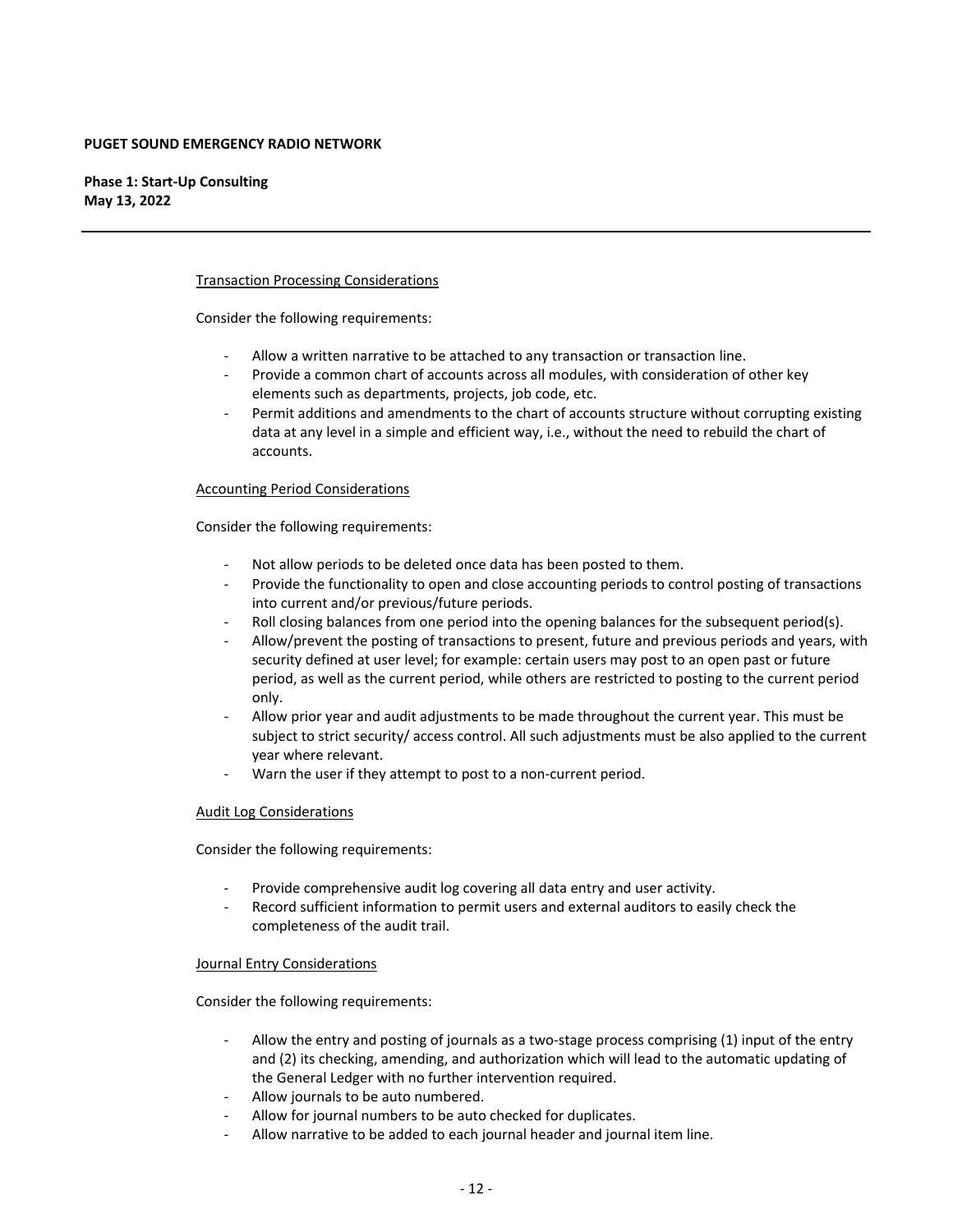**Phase 1: Start‐Up Consulting May 13, 2022**

#### Cost Allocation/Apportionment Considerations

Consider the following requirements:

- ‐ Ability to generate regular, automatic journals to simplify the posting of overhead allocations to cost centers, projects, activities etc.
- ‐ Allow the balances that the allocations are based upon to be an account code; for example: single account, ranges of accounts, cost center and ranges of cost centers

The following is a list of potential software packages that may be a good fit for the PSERN Operator:

- ‐ *Springbrook ‐* Governmental accounting software ‐ allows for auto‐generated BARS accounts
- ‐ *MIP Fund Accounting* by Community Brands ‐ The preferred, industry leading fund accounting solution for nonprofit organizations and government entities. Availability of  $3<sup>rd</sup>$  party integrations need to be considered.
- ‐ *Microsoft 365 Business Central*
- ‐ Government Accounting Software by *Black Mountain Software* ‐ Accounting and billing software for municipalities, counties, schools, utility districts and other special governmental districts
- ‐ *AccuFund Accounting Suite* by AccuFund ‐ AccuFund online or onsite solutions provide easier access to information, better decision‐making, and greater financial control.
- ‐ *Community* by Open Office ‐ Fully integrated council wide solution. Financials, Property and Rating, Asset Management, Licensing, Compliance and Local Services.
- ‐ *Tyler Technologies*
- ‐ *Caselle*
- ‐ *Serenic Navigator*
- ‐ *QuickBooks*
- Systems used by member agencies
	- Eastside Public Safety Communications Agency (EPSCA): *QuickBooks*
	- ValleyCom: *Springbrook*
- Systems used by non-member special-purpose agencies
	- Cascade Water Alliance ‐ MIP
	- WA Dairy Product Commission ‐ Sage 50
	- WA State Bar ‐ 365 Business Central
	- Eastside Fire and Rescue ‐ Springbrook
	- WA St Major League Baseball PFD ‐ Sage, then switched to QBO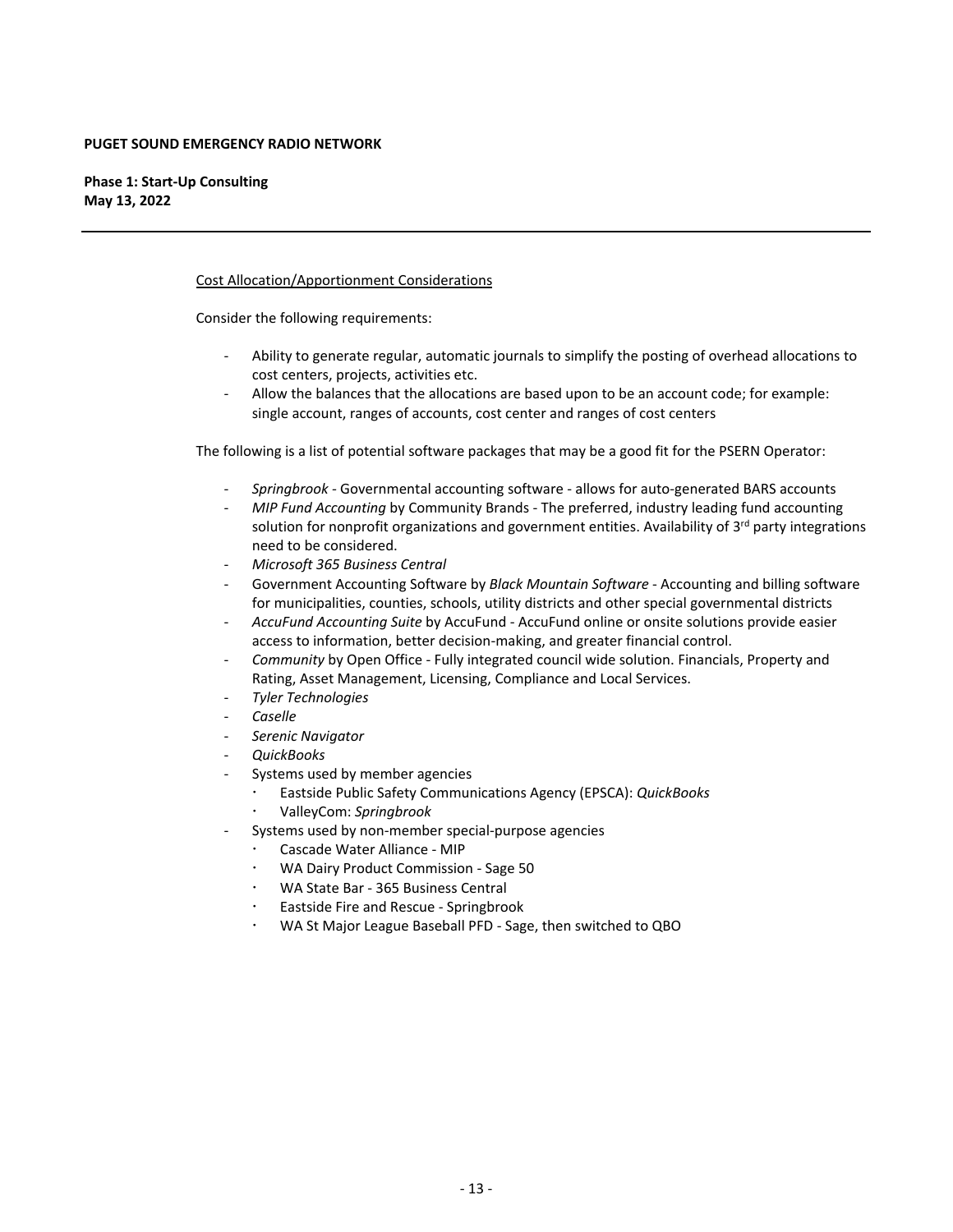**Phase 1: Start‐Up Consulting May 13, 2022**

#### **B. Staffing**

#### a) Internal Vs. External Staff Considerations

Choosing whether to keep the finance function in‐house vs. outsourcing is an important decision which requires a number of considerations. In‐house refers to internal sources, meaning the organization would hire and use its own employees to complete specific jobs, making it an "in‐house" job or operation. Outsourcing is when an organization employs an external organization to perform organizational activities on a contract or agreed‐upon basis. These options include use of a contract bookkeeper and using a member's staff to fulfill these duties similar to how EPSCA is currently structured.

Pros of outsourcing the accounting/finance function

- ‐ More time to focus on organizational core objectives.
- May be more cost effective.
- ‐ Instant access to an established finance department.
- ‐ Instant team of professionals.

#### Cons of outsourcing

- ‐ Potential communication issues.
- ‐ Lack of flexibility.
- ‐ Increase in time needed to access reporting and other financial information.
- Subject to outsourced teams' methods and processes.
- ‐ Outsourcing to a member could raise concerns about lack of independence in the cost allocation process.

#### Pros of In‐House

- Full-time operational control, better able to manage the team and control processes more easily.
- ‐ Greater access to dynamic reporting or informational requests and therefore ability to make business decisions.
- ‐ Because service fees are directly tied to operating budgets, internal resources are needed to ensure spending decisions enable strict adherence to operating budgets.

#### Cons of In‐House

- ‐ Compared to outsourcing, it can become quite costly to allocate operational duties in house. This is because the Organization will need to equip the workplace for new employee positions and potentially rent additional space to house them.
- ‐ Initial delays in process flow as team ramps up.

#### b) Other Staffing Considerations

The PSERN Operator has no financial management capabilities of its own at the present time. Currently, all PSERN Operator expenditures are recorded against a specific expense code within the broader PSERN Project accounts/funds in the King County financial system (Oracle). Reports can be run on demand to show expenditures/transactions coded against the PSERN Operator. The Project is also executing any financial transactions (payment of invoices, etc.) on behalf of the PSERN Operator.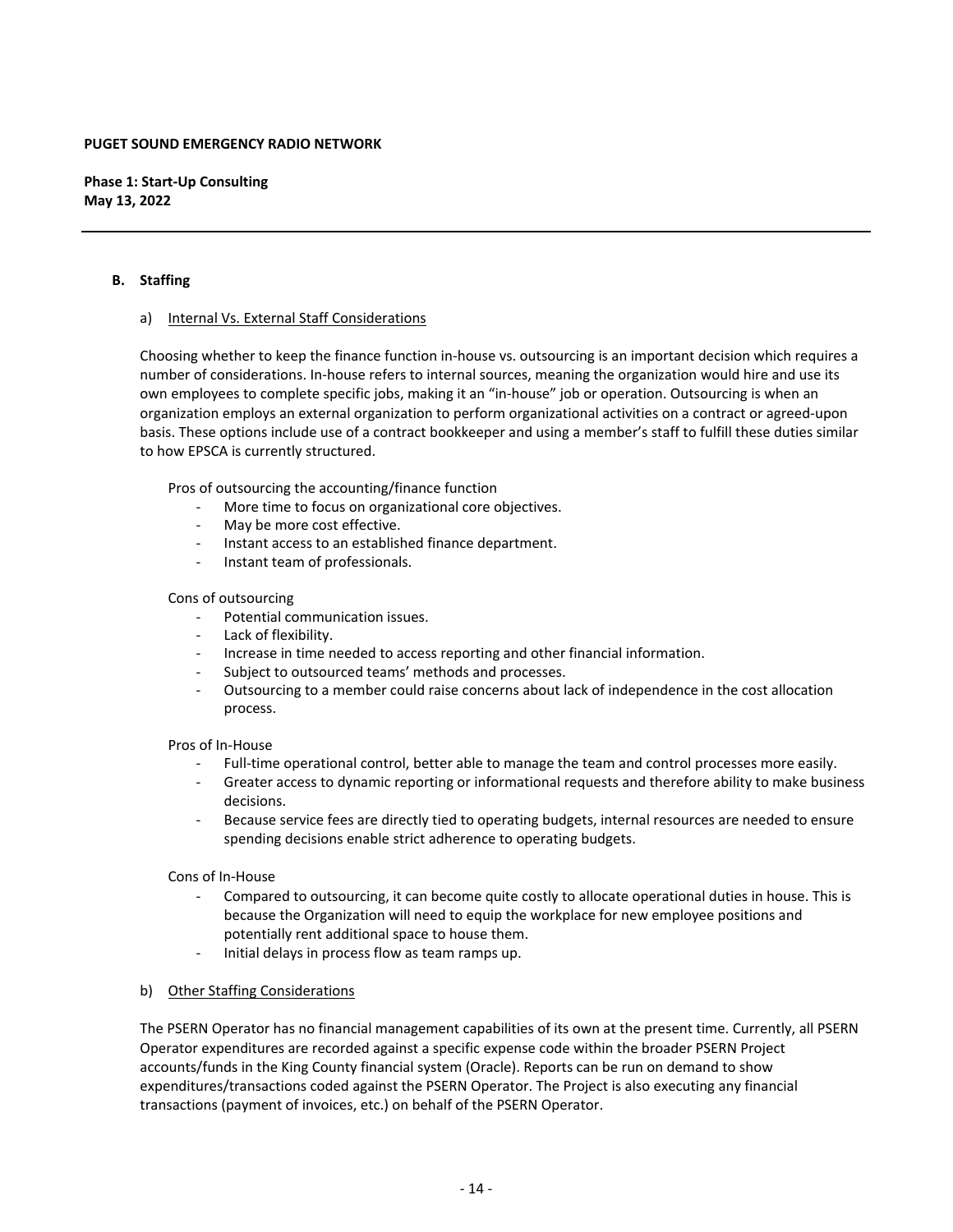**Phase 1: Start‐Up Consulting May 13, 2022**

> Based on our discussions with stakeholders, the majority believe the PSERN Operator needs to be independent of the County from a financial management/accounting perspective. This might mean establishing its own accounting/financial management system and/or outsourcing certain financial management functions to one or more service providers (including local governments, or private sector service providers). At a minimum, we'd recommend considering outsourcing the payroll function unless the accounting team has significant experience in this area.<sup>3</sup> From our experience, this is a complex area with ever changing rules, and can get exponentially complicated if union agreements come into play.

#### **C. Policies and Procedures**

#### a) Accounting Policies, Procedures and Desk Manuals

A strong set of policies area should contain a purpose, the policy itself and the procedures. This is important to make sure that policies and procedures are consistent, clear and written at the appropriate detail level. Desk manuals are not policy, and are reserved for a detailed "down‐in‐the‐weeds" documentation of a given process.

- Policies are the over-arching tenets of your organization. They set direction, guide, and influence decisionmaking. It is a framework of management philosophies, aims and objectives.
- ‐ Procedures have a narrower focus. They describe what actions to take in specific instances. Procedures have a beginning and an end and should be strictly followed to achieve desired outcome.
- ‐ Desk manuals are the most narrowly focused type of document and provide a step‐by‐step detailed guide to a specific process. Beware of creating policy that is actually procedure and vice versa. Also, desk manuals and Policy and Procedure manuals should be maintained separately.

#### **Policies:**

- ‐ Change infrequently
- ‐ Have widespread application
- ‐ Are statements of what or why
- ‐ Are broad and general
- ‐ Example: It is the policy of the PSERN Operator to require two signatures on all checks over \$5,000

#### **Procedures:**

- ‐ Have a narrower focus
- ‐ Continuously change and improve
- Are statements of how, when and/or who, sometimes what
- Offer a detailed description of activities or processes
- ‐ Example: The following two positions are authorized to sign all checks over \$5,000

#### **Desk Manuals:**

- ‐ Have the narrowest focus and most detail
- ‐ Are "in the weeds"
- ‐ Include step‐by‐step processes that a particular staff member uses to get a specific job done
- ‐ Can serve as a virtual backup employee trainer, in the event someone becomes ill or leaves the organization

<sup>&</sup>lt;sup>3</sup> Note that as of the date of this report, the payroll function is outsourced to King County via the staffing Agreement. This may change in the 2024‐2025 timeframe.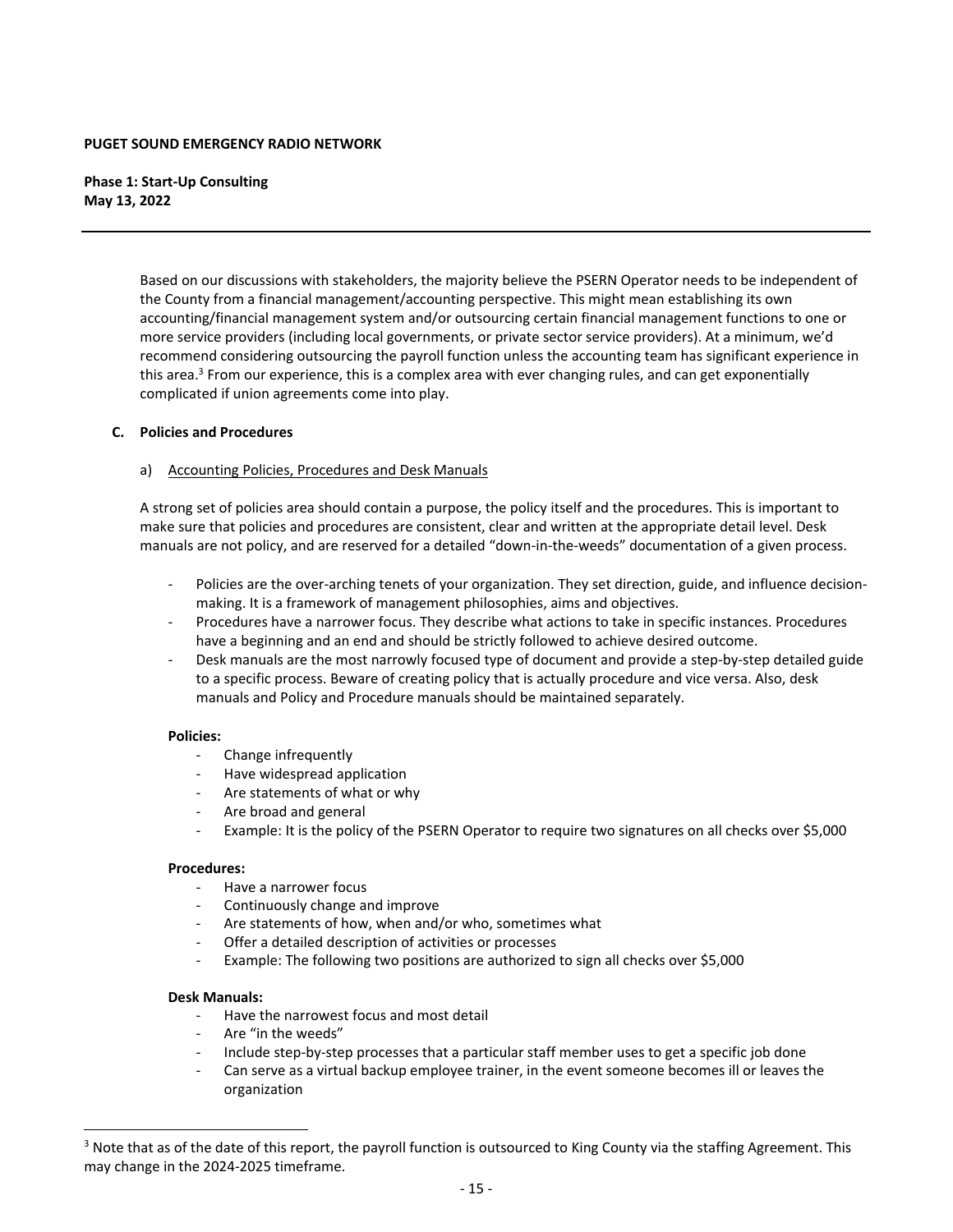**Phase 1: Start‐Up Consulting May 13, 2022**

Example: To print checks, go into the QuickBooks accounts payable module and select the following:

The non-exhaustive policy areas listed below are considered best practice in the accounting function. Note that each example policy (two of them) has a Purpose, the actual Policy, and the Procedures. Other policies and procedures may be required as well:

#### ‐ **Accounting Conventions Followed**

- *Example Purpose:* The purpose of this policy is to describe the underlying basis used to prepare the financial statements (for example, US Generally Accepted Accounting Principles, Other Comprehensive Basis of Accounting, etc.)
- *Example Policy:* It is the policy of the PSERN operator to present the financial statements on the accrual basis of accounting whereby revenues are recorded when earned and expenses are recorded when a liability is incurred, regardless of the timing of cash flows.
- *Example Procedure:* The (Position Title) is responsible for ensuring that the Operator accounts for monthly and/or yearly accruals, revenue recognition and other standards in compliance with management's objectives and Generally Accepted Accounting Principles (GAAP).
- ‐ **Bank Reconciliation**
	- *Example Purpose:* Bank account reconciliation is a key component of good controls over cash and should be done in a timely manner *(on a daily/weekly/monthly basis)*. Bank statement balances should be reconciled with the general ledger to ensure that (1) all receipts and disbursements are recorded (an essential process in ensuring complete and accurate monthly financial statements); (2) checks are clearing the bank in a reasonable time; (3) reconciling items are appropriate and are being recorded; and (4) the reconciled cash balance agrees to the general ledger cash balance.
	- *Example Policy:* It is the policy of PAE that all incoming or outgoing funds to PAE's bank accounts be recorded in the general ledger on a timely basis. Frequent (daily/weekly/monthly) bank reconciliation is essential to prevent fraud and/or error and to ensure that the Operator's funds are handled with fiscal and fiduciary responsibility.
		- ‐ Bank statements will be addressed to, opened (or downloaded) by, and reviewed and signed by (Management position), who is not involved in accounting or the bank reconciliation process.
		- ‐ Bank reconciliations will be conducted (daily/weekly/monthly) by someone who is not a check signer.
		- Reconciled bank statements are reviewed by the (Management position) or designee monthly.
		- ‐ Outstanding checks more than (# days) old are investigated and stop payments issued as required. Replacement checks are reissued after appropriate documentation has been collected.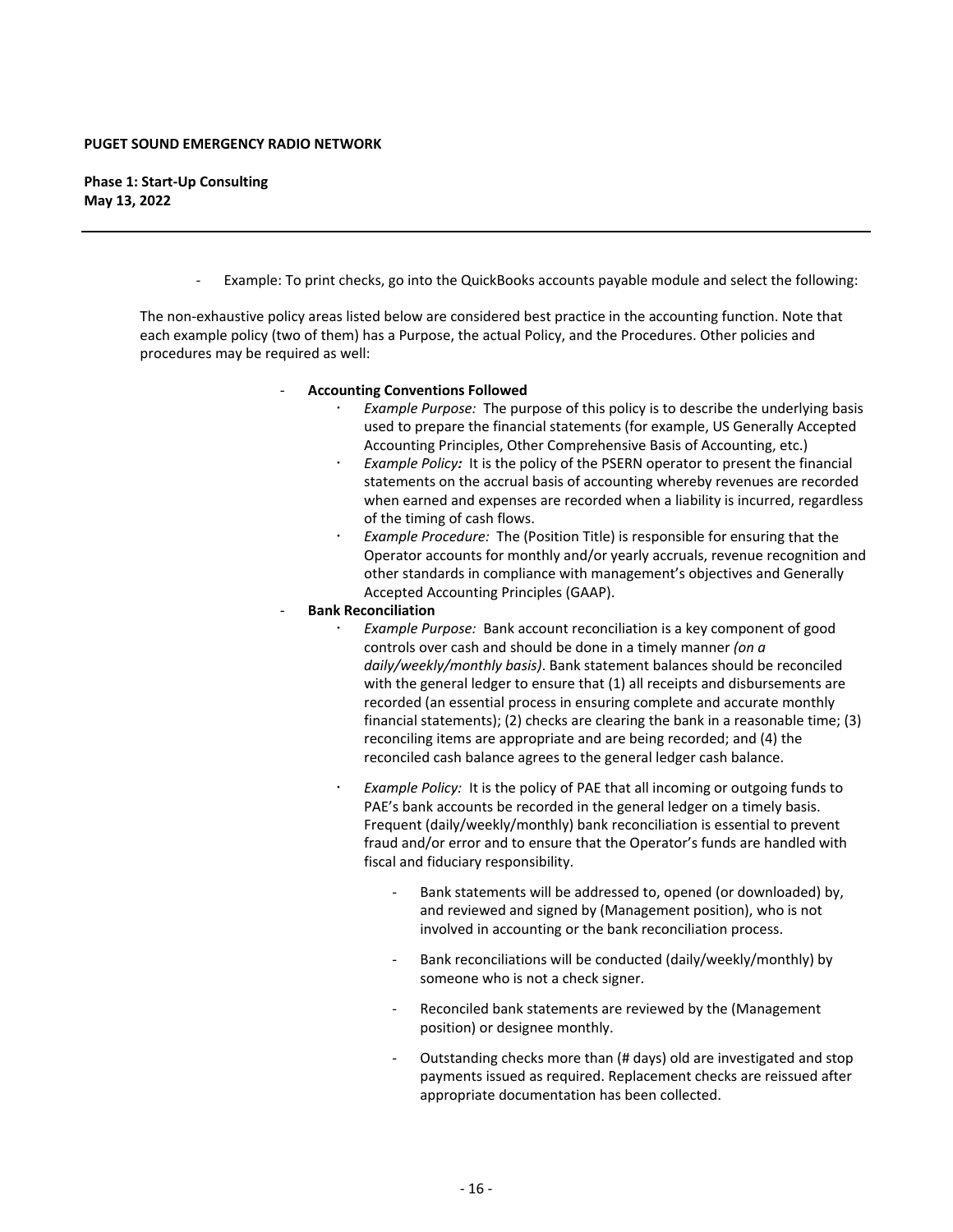**Phase 1: Start‐Up Consulting May 13, 2022**

- *Example Procedure:* Upon receipt of the monthly bank statement including cleared checks, deposit slips and any other transaction notifications, the monthly bank reconciliation is prepared by the (Position #1) and reviewed by the (Position #2). The (Position #1) only signs company checks when none of the other authorized signers are available and only on an emergency case basis.
	- ‐ All cleared transactions on the bank statement will be reconciled and cleared in the accounting system. After all cleared items for the month have been selected, the book ending balance and the bank ending balance must match with a zero difference.
	- ‐ Any discrepancies between these two balances will require research to determine the cause, such as recording errors, omissions, posting errors, etc. This may also include recalculation of the bank statement for any possible errors made by the bank.

#### Continued List of Best Practice Policies

- ‐ Capitalization threshold
- ‐ Check disbursements
- ‐ Check signers
- ‐ Contract signing authority
- ‐ Costs incurred for research and development
- ‐ Credit cards
- ‐ Depreciation and inventory policies
- ‐ Employee expenses
- ‐ End of month and fiscal yearend close
- ‐ Financial statement preparation and distribution
- ‐ Historical or current cost accounting
- ‐ Independent contractors
- ‐ Insurance
- ‐ Mandatory vacation period
- ‐ Recognition of profits on long‐term contracts
- ‐ Records retention
- ‐ Treatment of goodwill
- ‐ Treatment of leases
- ‐ Treatment of contingent liabilities
- ‐ Valuation of fixed assets
- ‐ Valuation of investments

#### b) Internal Control and Risk Assessment

The purpose of establishing internal controls is to mitigate the risk of not meeting operational, reporting and compliance objectives. These objectives and threats to those objectives are generally identified during a risk assessment process. During our interviews (not a risk assessment), we identified the following example objectives which should help to start guide the PSERN Operator's internal control development. A full risk assessment process is recommended.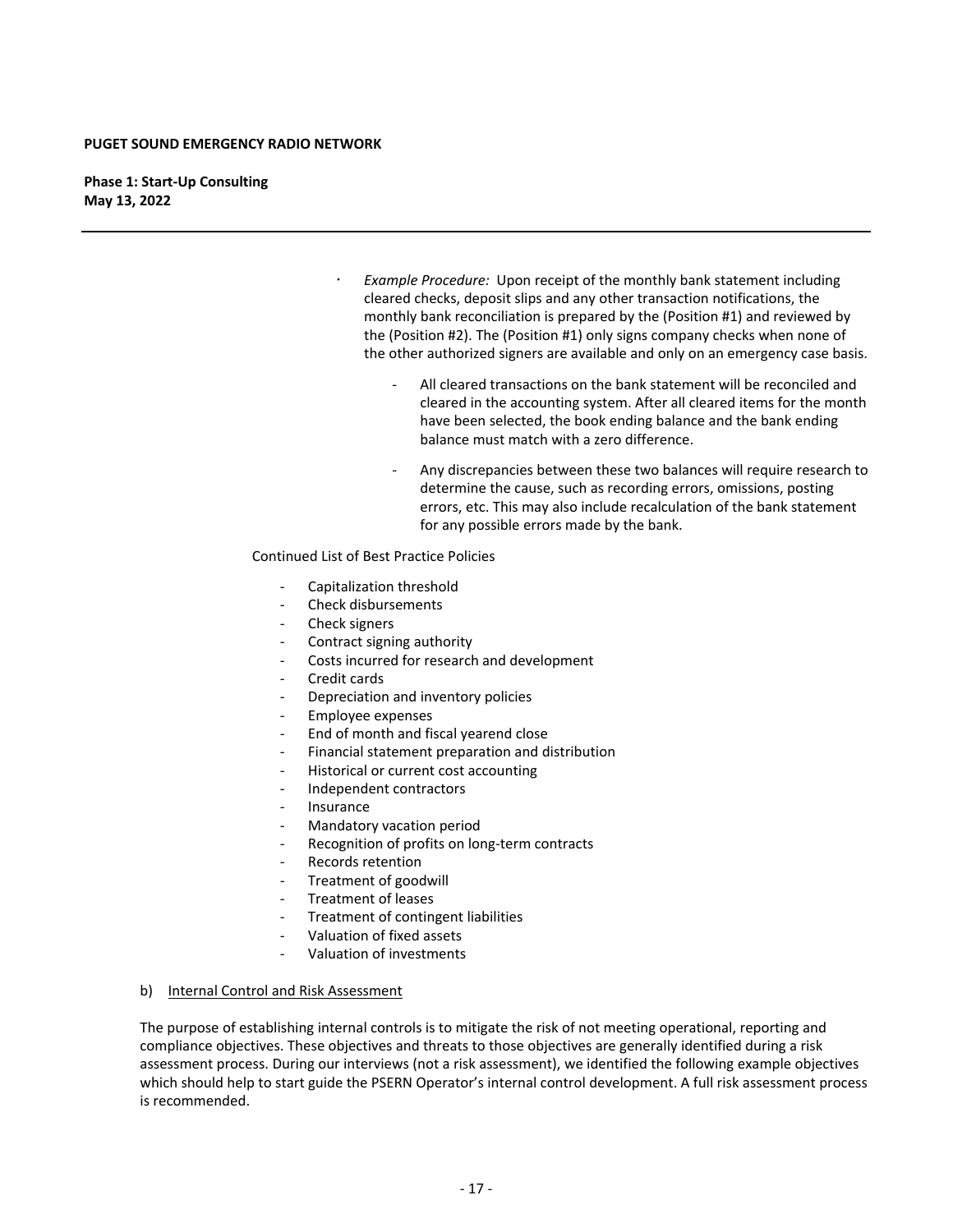**Phase 1: Start‐Up Consulting May 13, 2022**

Examples of the PSERN Operator's operational objectives:

- ‐ All maintenance, repair and support of radio network equipment and site infrastructure.
- ‐ Establishment and execution of operational processes, procedures, and practices.
- ‐ Management of service delivery to PSERN users.
- ‐ Ongoing technical development, sustainment, and enhancement (including capital replacement) of the network and its service offerings.
- ‐ Reporting to users on adherence to Service Level Agreement metrics/KPI's, including availability, time to respond to incidents, service requests, etc.

Examples of the PSERN Operator's financial reporting objectives:

‐ Enable Board and management to easily understand the financial position of PSERN and manage its strategic and financial risks, which includes the ability to address infrastructure damage and other unplanned business interruption events (e.g., cyber incidents, infrastructure damage due to natural disasters, etc.).

Examples of the PSERN Operator's compliance objectives:

- ‐ Generally, the need for compliance with all applicable regulations, statues, etc., including but not limited to:
	- Understand and follow all applicable state laws (RCW's), including public records, open public meetings, health, labor and employment related, etc.
	- Radio spectrum regulations under the FCC.
	- FAA regulations related to radio tower lighting, etc.
	- Municipal authority regulations (e.g., planning, permitting, radio signal enhancement, lease obligations, etc.).
	- Interlocal agreement requirements.
	- State Auditor's Office BARS Manual requirements.
	- Various environmental laws/regulations as may pertain to our infrastructure.
		- ‐ A number of our radio sites are on either Federal (e.g., USFS) or State land (DNR, WSDOT).

The basis and plan for internal control at the PSERN Operator should address the risks of not achieving the objectives above (or any other objectives determined by management).

There are four basic types of internal control activities:

**Preventive Controls** ‐ Designed to prevent fraud or error from happening. Examples are approvals, authorizations, and verifications. Management authorizes employees to perform certain activities and to execute certain transactions within limited parameters. In addition, management specifies those activities or transactions that need supervisory approval before they are performed or executed by employees. A supervisor's approval (manual or electronic) implies that he or she has verified and validated that the activity or transaction conforms to established policies and procedures.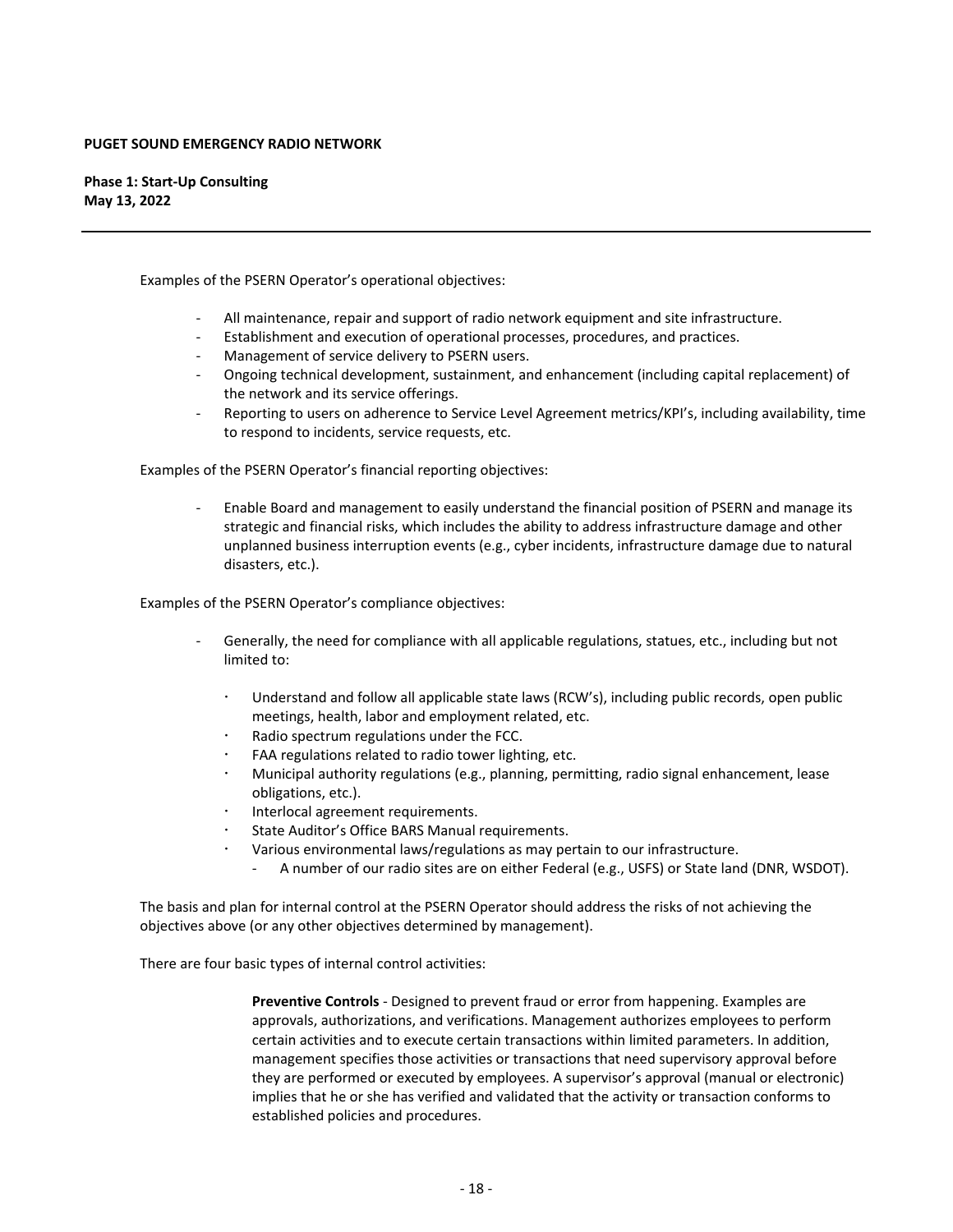**Phase 1: Start‐Up Consulting May 13, 2022**

> **Detective Controls** ‐ Designed to catch an error or fraud after the fact. An example is the performance of reconciliations: An employee relates different sets of data to one another, identifies and investigates differences, and takes corrective action, when necessary.

**Performance Reviews** ‐ Management compares information about current performance to budgets, forecasts, prior periods, or other benchmarks to measure the extent to which goals and objectives are being achieved and to identify unexpected results or unusual conditions that require follow‐up.

**Asset Security** ‐ Access to equipment, inventories, securities, cash, and other assets should be restricted. Also, assets should be periodically counted and compared to amounts shown on control records.

**Segregation of Duties** ‐ Duties are segregated among different people to reduce the risk of error or inappropriate action. Normally, the responsibilities for authorizing transactions, recording transactions (accounting) and handling the related asset (custody) are divided.

Top 12 most important areas to build and implement financial controls, according to the WA State Auditor's Office, are:

- ‐ Budgeting and planning
- ‐ Cash management and investing
- ‐ Fund stabilization and cash reserves
- ‐ Cash receipting
- ‐ Capital asset management
- ‐ Debt management
- **Procurement**
- ‐ Disbursement's systems control policy
- ‐ Expenditure authorization policy
- ‐ Segregation of duties
- ‐ Document Retention

#### c) The Control Environment

The Control Environment of an organization is the overarching management attitude, guiding principles and ethics of an organization that sets the tone for and influences how employees conduct their activities and carry out their control responsibilities. The Control Environment is the foundation for all other components of internal control and provides structure and discipline. It is a top-down "tone-at-the-top" that is a critical component in a wellfunctioning organization.

An effective control environment must incorporate the following principles: integrity and ethical values, commitment and competence, attention and oversight by the Board of Directors, management philosophy and operating style, organizational structure and the manner in which authority and responsibility are assigned.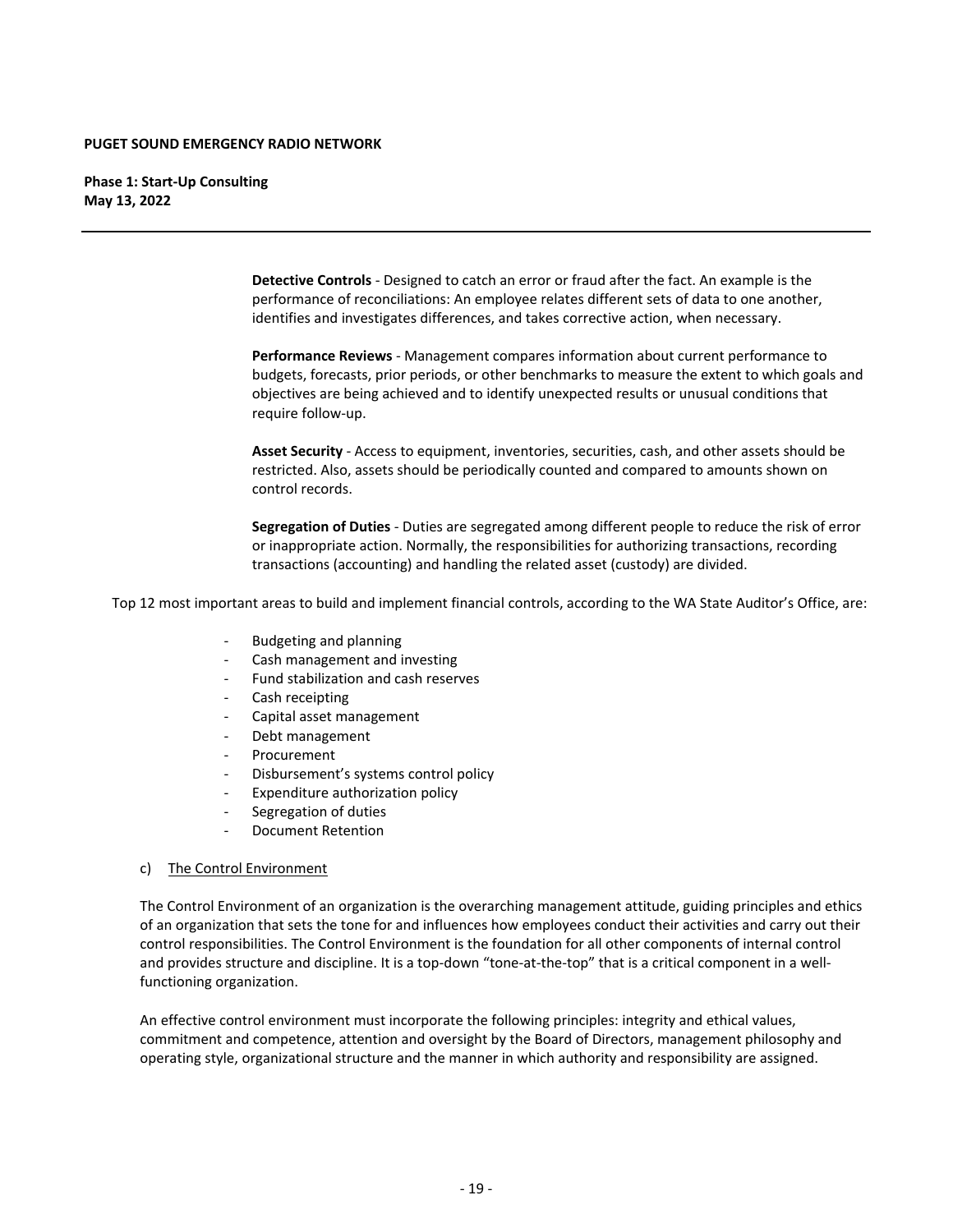#### **Phase 1: Start‐Up Consulting May 13, 2022**

Some of the most effective ways to do this are by:

- ‐ Requiring well‐written departmental policies and procedures which address its significant activities and unique issues.
- ‐ Clearly outlining employee responsibilities, limits to authority, performance standards, control procedures, and reporting relationships.
- ‐ Ensuring that employees are well acquainted with the Company's policies and procedures that pertain to specific job responsibilities.
- ‐ Discussing ethical issues with staff and providing training programs on occupational fraud.
- ‐ Making sure that employees comply with a Conflict‐of‐Interest Policy and disclose any potential conflicts of interest.

#### d) Month End and Year End Procedures

A timely financial close, both at month and year end, are critical in understanding an Organization's financial health, performance, and ability to make business decisions. Please See Appendix A for a sample month and year end financial closing checklist. This checklist is not specific to the PSERN Operator, but includes many standard steps in the process.

#### e) Governance Policies and Procedures

Corporate governance refers to the way an organization manages accountability, fairness, and transparency in its relationship with its stakeholders. The concept of "corporate governance" may seem like a lofty term that applies only to very large or publicly traded organizations, but it is something that is needed for managing fraud risk at organizations of any size, including the PSERN Operator.

The Board of Directors (Board) is the leading force behind influencing governance, but the duty also extends to management and other stakeholders. Put another way, corporate governance is a team effort, driven by the Board, but with varying degrees of responsibility attributed to different levels of the organization.

While day-to-day accounting and financial decisions are primarily the responsibility of management, the Board still must build the framework in which management operates by establishing policies that prevent and detect errors and fraud.

These are the primary responsibilities of the Board in corporate governance:

- ‐ The Board should be made up at least partially of individuals who have sufficient independence from management ‐ in action, in appearance, and in actuality. Independence strengthens the Board's ability to enforce accountability by management and helps to avoid the perception of conflict of interest, both by staff and by the public. This role can be also fulfilled by an outside advisor, rather than the addition of a new Board member.
- ‐ Oversight of the development and implementation of policies and procedures and internal controls by the CEO or senior management. It is the Board's responsibility to ensure that management is implementing and enforcing them.
- ‐ Monitor management's response to accounting and reporting control deficiencies and weaknesses. A control deficiency or weakness is a serious problem that has been identified by an internal or external audit function. The Board is responsible for holding management accountable for responding to and acting on these findings timely.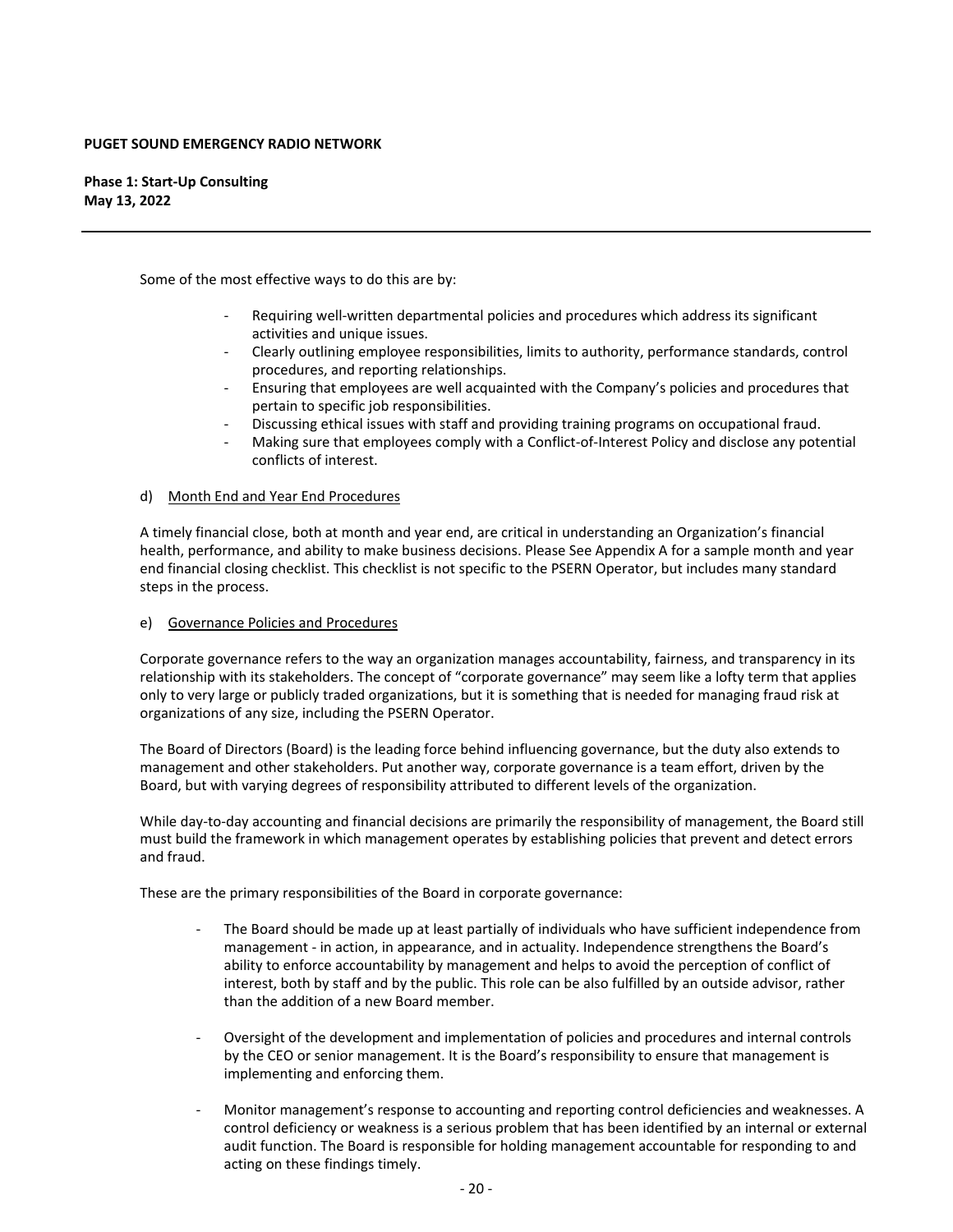**Phase 1: Start‐Up Consulting May 13, 2022**

- ‐ Work with management to establish standards of conduct and an ethically sound tone at the top. The Board should help to define expectations about financial reporting transparency, integrity, and ethical values. The tone at the top trickles down through the organization and sets a consistent tone and overall standard for conduct.
- ‐ Maintain direct and open reporting lines, such as a whistleblower policy to report business conduct issues or nefarious activity. Having a weak or inconsistent reporting policy can discourage those who would otherwise report on internal control or conduct issues. According to the Association of Certified Fraud Examiners 2018 'Report to the Nations', an anonymous phone or email "hotline" is the most frequently reported detection method in the initial finding of fraud. A hotline is inexpensive and easy to set up for any organization, regardless of size.
- ‐ Define and evaluate the skills and expertise needed among its members to be able to understand and identify issues affecting the organization. For example, the treasurer should have a strong understanding of finance and accounting to perform his or her duties successfully. A note that the ILA specifies that one of the voting Board members must be assigned the role of Treasurer. However as of the date of this report, we have not been made aware of any such defined position.
- ‐ Engage in "constructive challenge" conversations with management. The ability to identify and verbalize focused questions allows Board members ‐ who have limited time ‐ to leverage their experience and maximize their benefit to the organization. The Board should require follow‐up and corrective action for all issues identified through this process.
- ‐ Create oversight structures, such as committees to focus on specialized topics. For example, an audit committee should be created to oversee internal controls and promote transparency over the organization's financial reporting.
- ‐ Consider the organization's internal and external risks and challenge management's assessment of those risks. Identifying an organization's potential risks is a key component in creating controls that will help the organization reach its goals. Risks should be considered on a continual basis as the organization or business environment changes or grows.
- Exercise its fiduciary responsibilities to stakeholders and practice due care in oversight, which includes preparing for and attending meetings, reading the financials, attending Board training if needed, and other various duties that promote the organization's success and well‐being.

#### f) IT security Policies and Procedures

- ‐ Specific needs will depend on many factors including the PSERN Operator's appetite for risk related to malware, hackers, and other IT security threats.
- ‐ Our recommendation is to comply with State Office of Chief Information Officer (OCIO) requirements when selecting an accounting system. In addition, consider appointing an individual accountable for information security to implement security controls but also monitor third party system suppliers and vendors.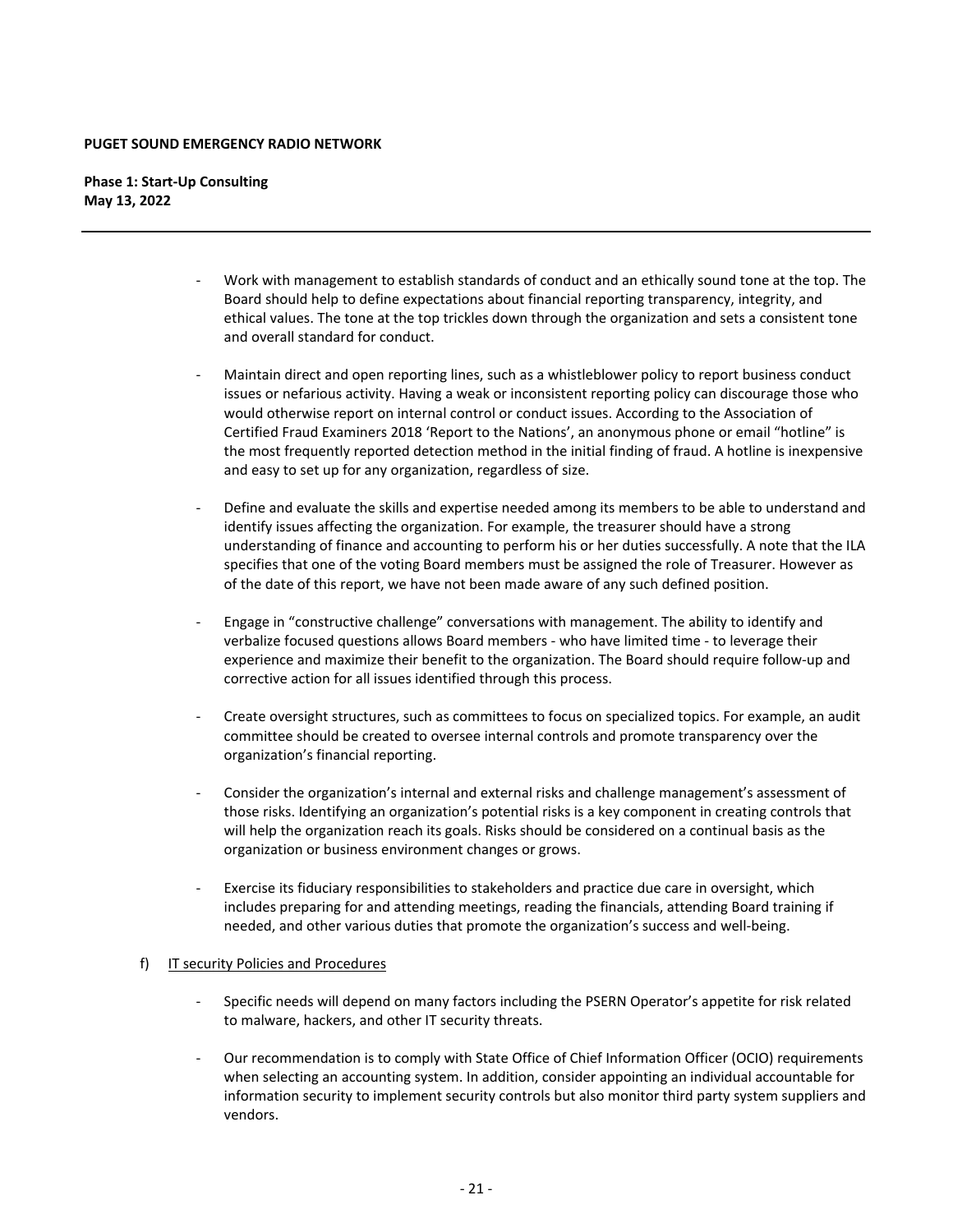**Phase 1: Start‐Up Consulting May 13, 2022**

#### g) Procurement Policy

The purpose of the PSERN procurement policy is to ensure uniform, efficient, and competitive procurement to achieve the greatest attainable levels of quality and value permitted by law, and to ensure that all public procurement is executed and managed at the highest professional and ethical standards.

We compared the PSERN Operator's procurement policy against state requirements, and observed the following:

- ‐ Minimal competition for small purchases/contracts is not referenced in the policy:
	- *"PSERN may procure goods with an estimated value of less than \$10,000 using the method it determines will provide the greatest attainable levels of quality and value."*
- There is not a Code of Ethics/Conflict of Interest section
- ‐ For purchases below bid limits, there are not procedures identified for obtaining quotes from vendors including the number of quotes, the process for obtaining quotes, and how to document the process:
	- *"PSERN may procure goods with an estimated value of less than \$10,000 using the method it determines will provide the greatest attainable levels of quality and value."*
- Public works projects less than \$40,000 do not require a competitive process. Best practice is to identify procedures for obtaining quotes from vendors including the number of quotes, the process for obtaining quotes, and how to document the process.
- ‐ Although the policy identifies requirements for contractors to have insurance, there is no mention made to having PSERN names as an additional insured.

#### Conclusion

Options considered for developing policies and procedures for the PSERN Operator include starting from scratch and using a member's policies and procedures as a starting point. Stakeholders were split on this issue. Stakeholders could see the value of not adopting the more restrictive policies and procedures of the current operator, King County because stakeholders wanted more flexibility and King County had a large staff so policies and procedures may not translate well to a smaller organization. Our recommendation would be to start with the policies and procedures from a similar member such as EPSCA or ValleyCom and modify them to fit this organization and its risks.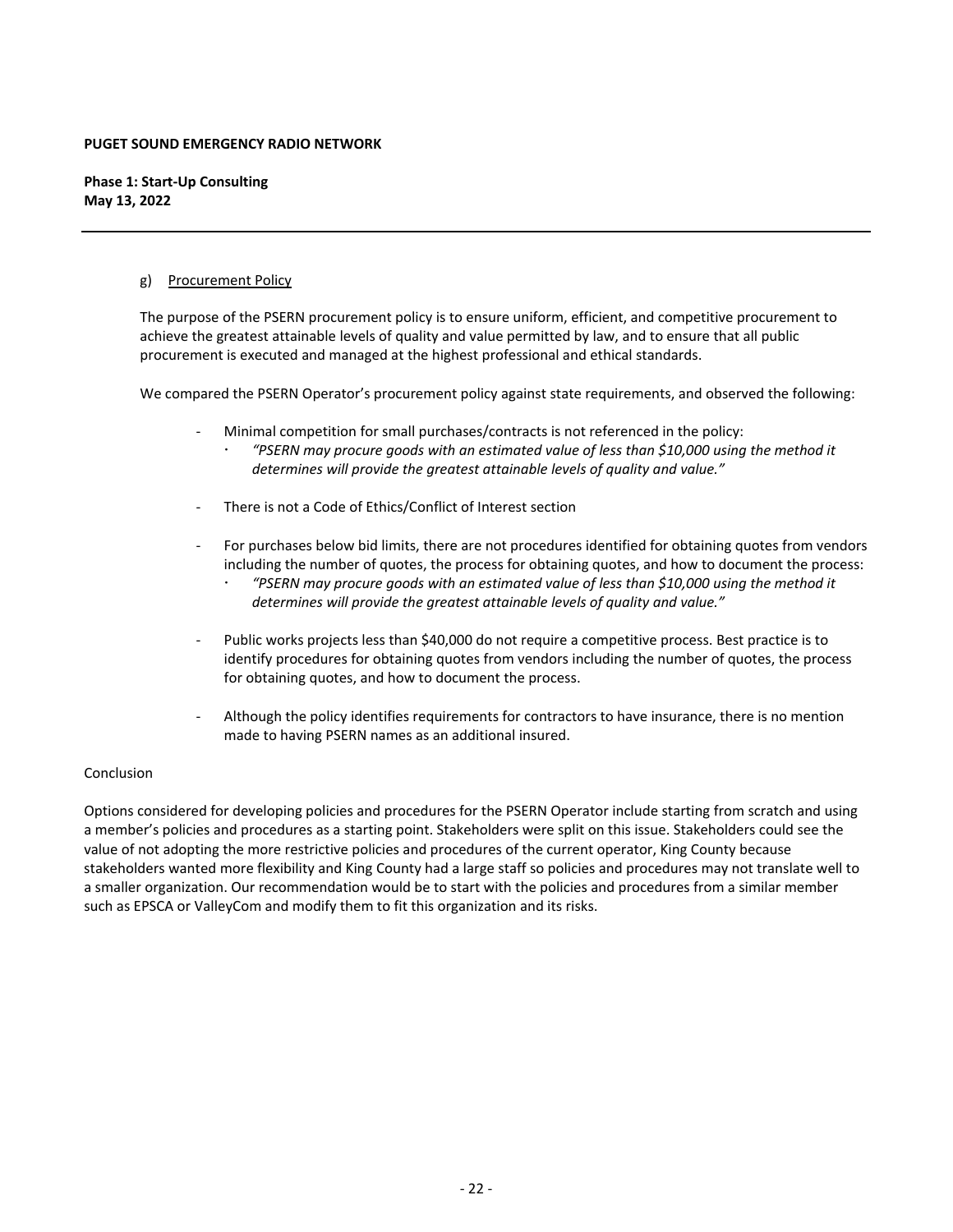**Phase 1: Start‐Up Consulting May 13, 2022**

#### **D. Next Steps**

The following is a matrix of potential next steps. Priority and timing for each task will be determined through conversations with management.

| <b>Phase 2 Tasks:</b>                                                                                                                                                                                                                                                                | <b>Assigned To:</b> |
|--------------------------------------------------------------------------------------------------------------------------------------------------------------------------------------------------------------------------------------------------------------------------------------|---------------------|
| Review PSERN budget and cost allocation for compliance with ILA                                                                                                                                                                                                                      | <b>CN</b>           |
| Requirements and considerations for tools to support budget development and monitoring                                                                                                                                                                                               |                     |
| processes, including integration with the accounting system                                                                                                                                                                                                                          | CN/PSERN            |
| Assist in Determination of what information is needed from the County for the asset transfers,                                                                                                                                                                                       |                     |
| leases and contracts to the degree they are assignable                                                                                                                                                                                                                               | CN/PSERN            |
| Determine what information is needed for capital assetsin order to set up everything correctly                                                                                                                                                                                       |                     |
| in the accounting system (e.g. classifications, useful lives)                                                                                                                                                                                                                        | CN/PSERN            |
| Guidance on approach and treatment of lease accounting, specifically GASB 87                                                                                                                                                                                                         | <b>CN</b>           |
| Guidance on methodology for establishment of service rates, consistent with ILA requirements                                                                                                                                                                                         | CN/PSERN            |
| Guidance around issues raised in Phase 1, including requirement for and allocation of rate                                                                                                                                                                                           |                     |
| stabilization funds, requirement for operating and capital replacemenjt reserves and other                                                                                                                                                                                           |                     |
| specifically designated resources                                                                                                                                                                                                                                                    | <b>CN</b>           |
| Guidance around forecasting and estimation of operating costs based on a) review of previous<br>estimates of operating costs and capital amortixation expense; b) Inventory of contracts and<br>service agreements established through the PSERN project; c) PSERN Operator staffing |                     |
| requirements; d) Additional operational expenses not previously estimated                                                                                                                                                                                                            | CN/PSERN            |
| Guidance on design Chart of Accounts                                                                                                                                                                                                                                                 | <b>CN</b>           |
| Impacts associated with generation of additional revenues beyond service fees defined in the<br><b>ILA</b>                                                                                                                                                                           | <b>PSERN</b>        |
| <b>Estimated Cost for Phase 2 Tasks:</b>                                                                                                                                                                                                                                             | Ŝ.<br>65,000        |
| <b>Possible Future Phases &amp; Tasks</b>                                                                                                                                                                                                                                            |                     |
| Draft and compile accounting policies and procedures                                                                                                                                                                                                                                 | CN/PSERN            |
| Design and evaluate internal financial controls and draft financial policies                                                                                                                                                                                                         | CN/PSERN            |
| Assist with audits and reporting to State Auditor's Office and other stakeholders                                                                                                                                                                                                    | <b>CN</b>           |
| Assist with implementation of accounting and financial management IT system                                                                                                                                                                                                          | <b>CN</b>           |
| <b>Estimated Cost for Future Phase Work:</b>                                                                                                                                                                                                                                         | \$<br>120,000       |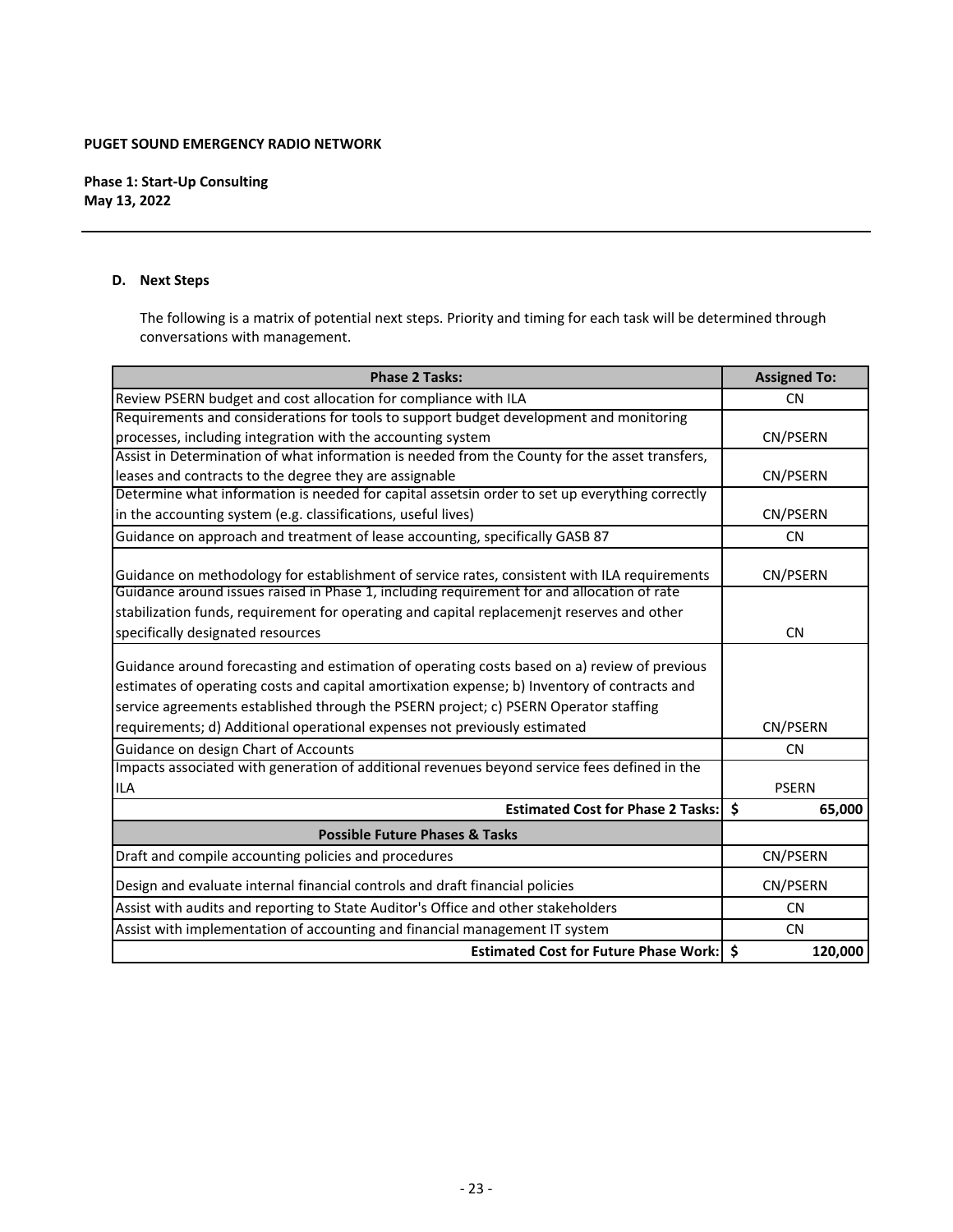**Phase 1: Start‐Up Consulting May 13, 2022**

**Appendices**

## **Appendix A: Sample Generic Close Checklist**

| <b>Close Checklist</b>           |                                                                                       |                   |  |
|----------------------------------|---------------------------------------------------------------------------------------|-------------------|--|
| <b>Section</b>                   | Procedure                                                                             | <b>Timing</b>     |  |
|                                  | Prepare bank reconciliations. Cross reference bank statement to the reconciliation.   |                   |  |
| Assets - Cash                    | Cross reference reconciliation to the general ledger balance.                         | Month-end         |  |
|                                  | Scan outstanding items on the bank reconciliations for old checks or deposits that    |                   |  |
| Assets - Cash                    | have not cleared the bank. Inquire about status.                                      | Month-end         |  |
|                                  |                                                                                       | Annual, per state |  |
| Assets - Cash                    | File unclaimed property return.                                                       | requirements      |  |
| Assets - Cash                    | Review petty cash balances for reasonableness.                                        | Month-end         |  |
|                                  | Review AR aging detail report. Investigate any old (>90 days) or credit balances.     |                   |  |
| Assets - Accounts Receivable     | Determine whether any past due balances need to written off.                          | Month-end         |  |
|                                  | Review expense detail report for potential misclassified prepaid expenses. Prepare    |                   |  |
|                                  | reclassification entry as needed. Update prepaid expense schedule and prepare         |                   |  |
| <b>Assets - Prepaid Expenses</b> | entry to recognize current month expense.                                             | Month-end         |  |
|                                  | Review expense detail for any expenses that exceed capitalization threshold.          |                   |  |
| <b>Assets - Fixed Assets</b>     | Prepare reclassification entries as needed.                                           | Month-end         |  |
|                                  | Review fixed asset additions for reasonableness. Determine appropriate useful life    |                   |  |
|                                  | for additions. Update fixed asset listing/tracking software. Record depreciation      |                   |  |
| <b>Assets - Fixed Assets</b>     | expense.                                                                              | Month-end         |  |
|                                  | Review fixed asset listing and inquire about disposals. Record any disposals in       |                   |  |
| <b>Assets - Fixed Assets</b>     | tracking software. Calculate gain or loss on the disposals and prepare journal entry. | Year-end          |  |
|                                  | For existing intangible assets, record amortization expense. Review intangible asset  |                   |  |
| Assets - Intangible Assets       | listing for impairment.                                                               | Month-end         |  |
|                                  | Update fixed asset listing/tracking software with any new intangible assets. Record   |                   |  |
| Assets - Intangible Assets       | amortization expense.                                                                 | Month-end         |  |
|                                  | Prepare investment reconciliations. Cross reference investment statement to the       |                   |  |
|                                  | reconciliation. Cross reference reconciliation to the general ledger balance. Update  |                   |  |
|                                  | interest receivable as applicable for new investments purchased/sold during the       |                   |  |
| Assets - Investments             | month.                                                                                | Month-end         |  |
| Assets - Notes Receivable        | Agree loan amortization schedule to trial balance.                                    | Month-end         |  |
| Assets - Notes Receivable        | Review interest income for reasonableness.                                            | Month-end         |  |
| Equity                           | Agree YTD income to balance sheet.                                                    | Month-end         |  |
| Equity                           | Prepare equity rollforward. Agree retained earnings balance to PY tax return.         | Month-end         |  |
| Equity                           | Review YTD shareholder distributions detail report for reasonableness.                | Month-end         |  |